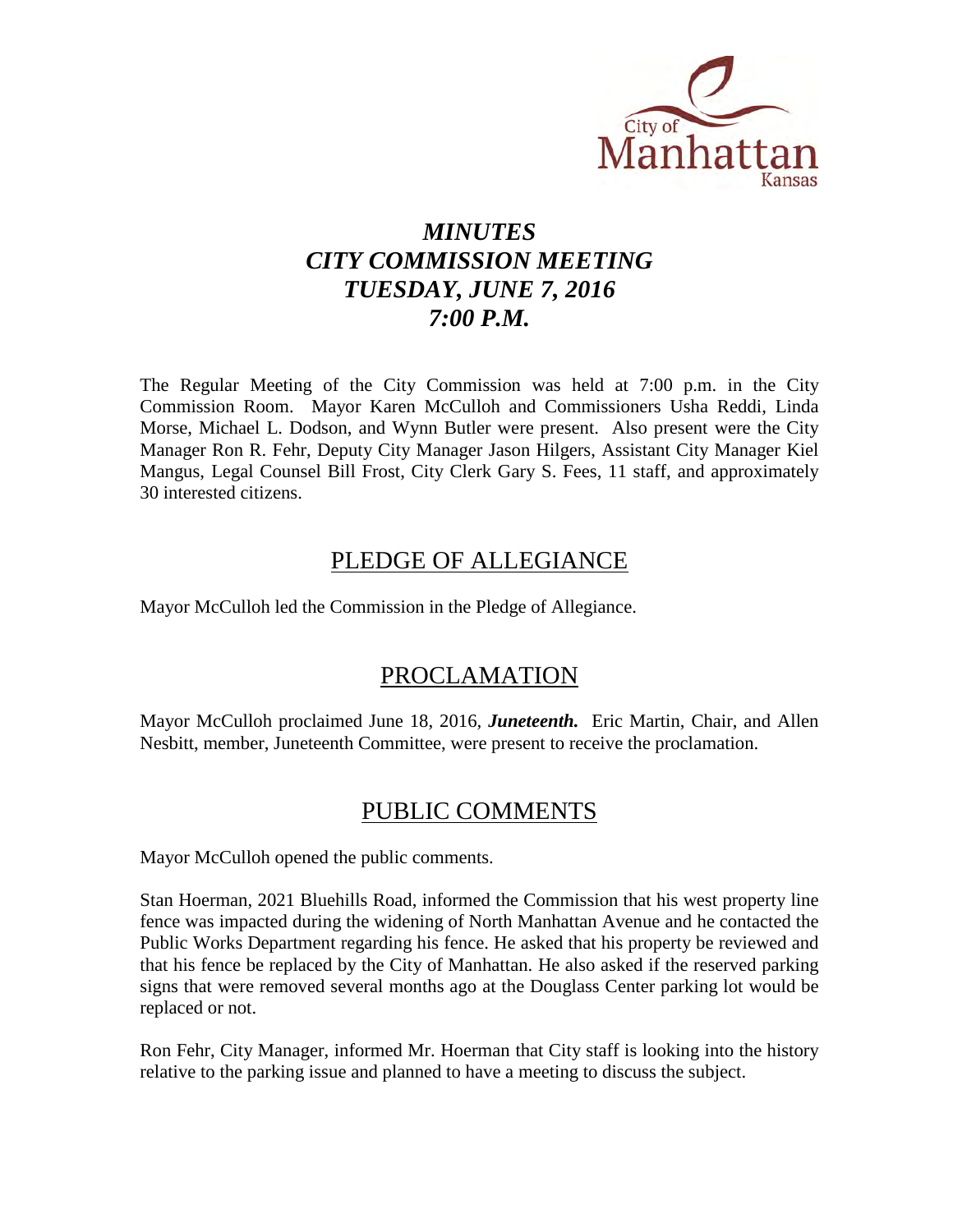# PUBLIC COMMENTS *(CONTINUED)*

Katie Jordan, 2415 Timberlane Drive, Chair, Flint Hills Human Rights Project, informed the Commission that their leadership is aware of the allegations of a LGBT (Lesbian, Gay, Bisexual, and Transgender) individual being denied access to public accommodations at a business in Aggieville over the weekend. She stated that due to recent discussions with the Commission, she was contacted by two separate media outlets. She said that if this alleged incident was a case of discrimination based on gender identity, the proposed nondiscrimination ordinance being discussed before the Commission would provide a process to investigate the discriminatory complaint and to keep this kind of event from escalating on social media in the future. She stated that all LGBT citizens and visitors should live freely without discrimination, making Manhattan a more inclusive and accepting community for all residents.

Joyce Todd, 401 Poplar Place, stated that she has been dealing with an animal cruelty situation since November 2015 with neighbors that are not taking care of their dog. She provided background information regarding the neglect and treatment of the dog and measures that she has taken. She asked for assistance and requested that the City allow the Animal Control staff to be able to get out of the vehicle to check the welfare of neglected animals, to make it illegal to have a dogs vocal chords cut, to make the owner release the animal to the T. Russell Reitz Animal Shelter after receiving a violation, and to limit the amount of time a dog is tied up outside. She then responded to questions from the Commission and stated that she has left messages with the Humane Society and had not heard back from them.

Hearing no other comments, Mayor McCulloh closed the public comments.

# COMMISSIONER COMMENTS

Commissioner Dodson informed the community that on Monday, June 6, 2016, the 1st Infantry Division celebrated the  $100<sup>th</sup>$  Year Anniversary Committee Charter Signing Ceremony at Fort Riley with a proclamation signing event. He discussed the significance of D-Day on June 6, 1944, and the casualty's suffered on the beaches of Normandy. He also talked about maneuvering through the roundabouts in the city and the need to provide additional educational materials on the City's website and local cable Channel 3, especially with the new roundabout planned at the intersection of Kimball and Anderson Avenues and Scenic Drive.

Commissioner Morse stated that the Juneteenth celebration will be held on June 18, 2016, at City Park and called attention to the many sponsors and volunteers. She also highlighted upcoming Arts in the Park events that will be held in City Park.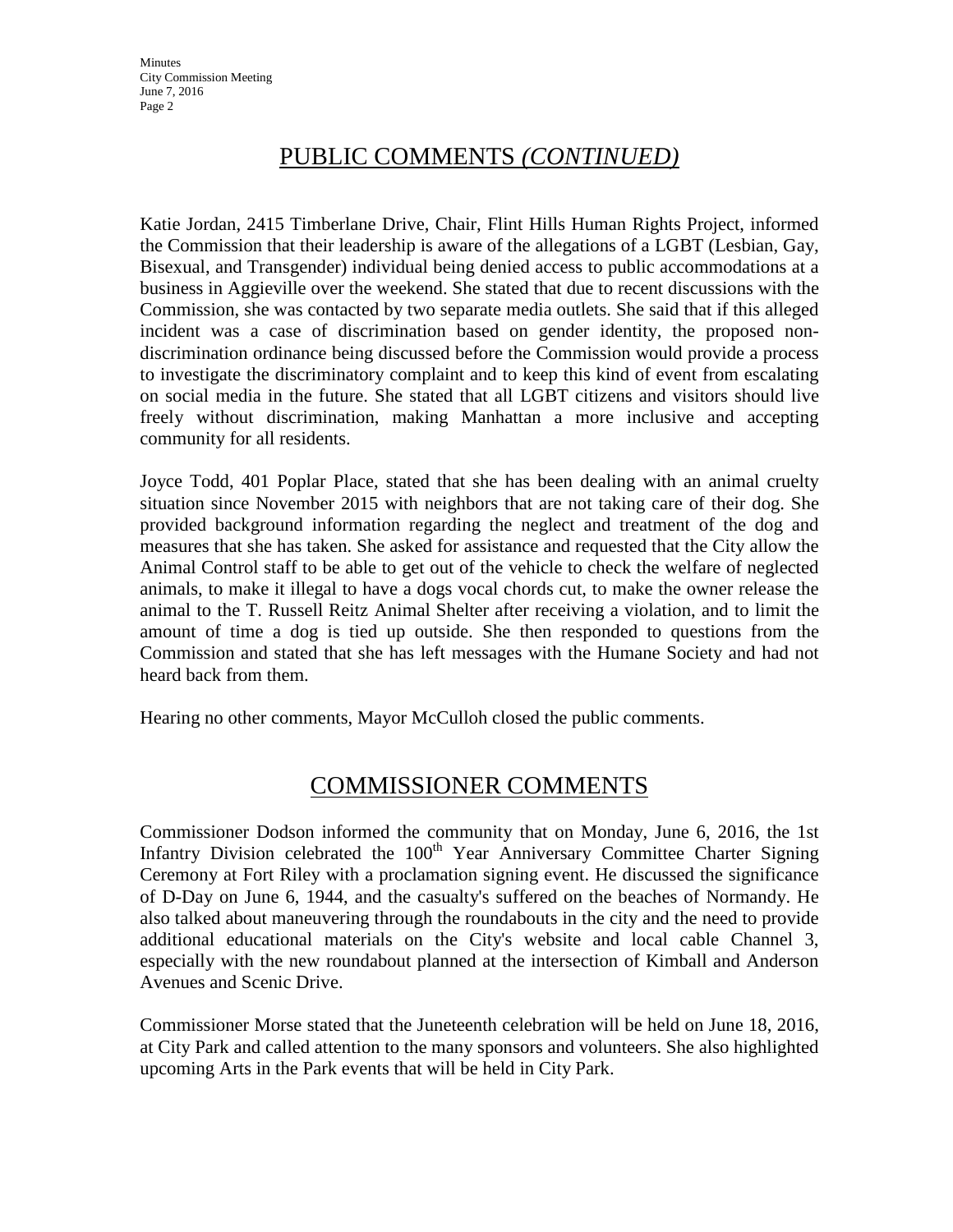# COMMISSIONER COMMENTS *(CONTINUED)*

Commissioner Reddi informed the community that there are many wonderful events and local, national and international programs to attend during Arts in the Park, at the Manhattan Arts Center, and at McCain Auditorium on the campus of Kansas State University. She also provided an update on the activities of the Flint Hills Regional Transit. Finally, she stated that the League of Women Voters of Manhattan/Riley County were hosting a legislative wrap-up to learn more from local representatives on Saturday, June 11, 2016, from 9:30 a.m. to 11:30 a.m., at the Meadowlark Hills Community Room and encouraged those interested to attend.

Mayor McCulloh reiterated the Arts in the Park activities available to the public and thanked everyone for celebrating Manhattan Day on Saturday, June 4, 2016. She also thanked Mel Borst for putting the decorative bunting around the Landmark Water Tower for Memorial Day.

# CONSENT AGENDA

(\* denotes those items discussed)

## **MINUTES**

The Commission approved the minutes of the Regular City Commission Meeting held Tuesday, May 17, 2016.

# **CLAIMS REGISTER NO. 2823**

The Commission approved Claims Register No. 2823 authorizing and approving the payment of claims from May 11, 2016, to May 31, 2016, in the amount of \$4,219,956.09.

# **LICENSES**

The Commission approved a Tree Maintenance License for calendar year 2016 for Grogg's Stump Grinding Service, 5007 Vista Acres Drive; an annual Cereal Malt Beverages On-Premises License for La Hacienda, 3003 Anderson Avenue, Suite 945; and an annual Cereal Malt Beverages Off-Premises License for Short Stop #12, 2010 Tuttle Creek Boulevard.

# **FINAL PLAT – LEDGESTONE RIDGE, UNIT ONE**

The Commission accepted the easements and rights-of-way, as shown on the Final Plat of the Ledgestone Ridge, Unit One, generally located 550 feet east of the intersection Scenic Drive and the future expansion of Miller Parkway, based on conformance with the Manhattan Urban Area Subdivision Regulations.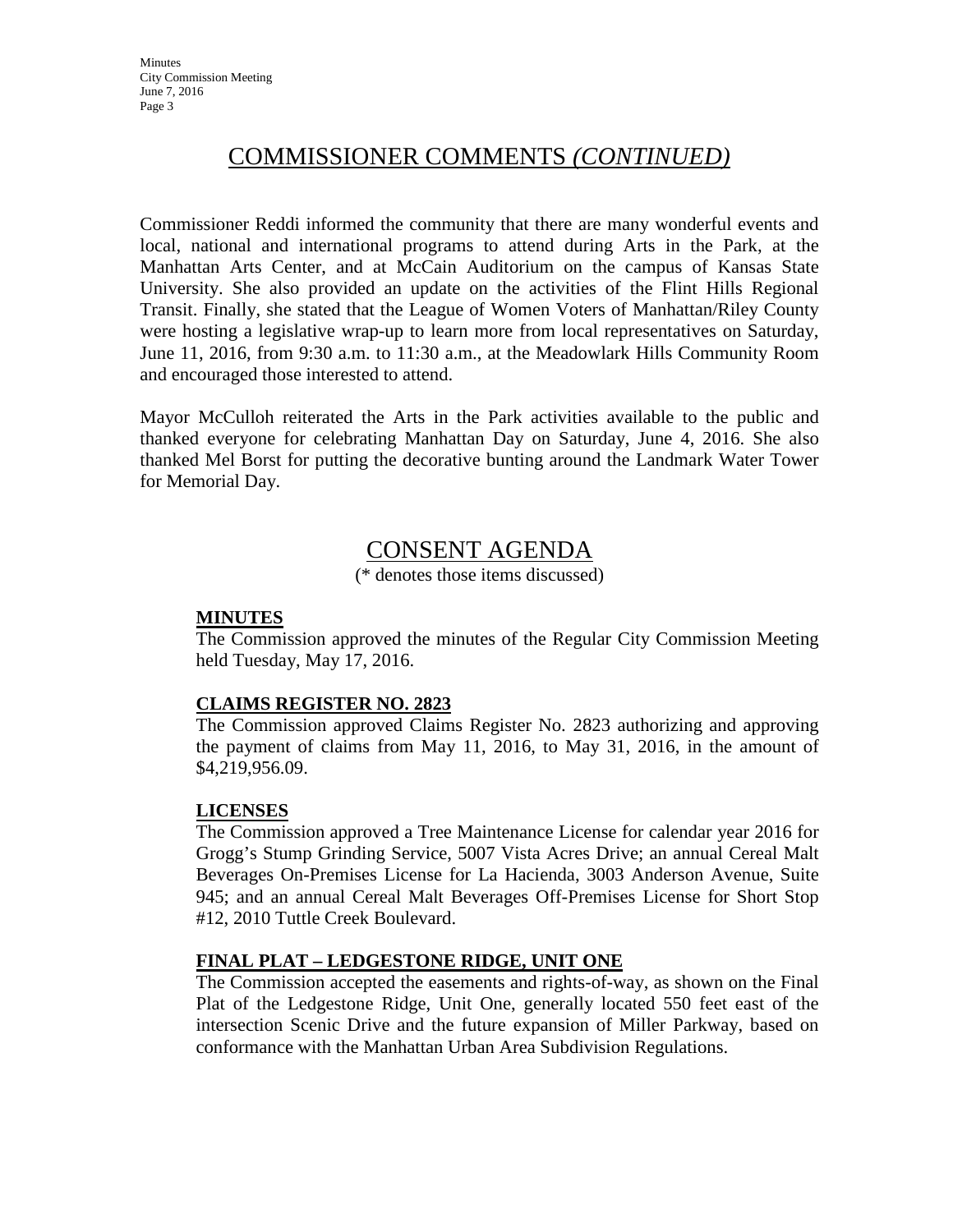# CONSENT AGENDA *(CONTINUED)*

### **ORDINANCE NO. 7217 – AMEND – SIGN ORDINANCE**

The Commission approved Ordinance No. 7217 amending Section 30-112 of the Code of Ordinances, as proposed relating to the allowed size and height of a sidewalk sign.

# **PUBLIC HEARING – VACATE UTILITY EASEMENT – LOT ONE, FLINT HILLS JOB CORPS CENTER**

Mayor McCulloh opened the public hearing.

Hearing no comments, Mayor McCulloh closed the public hearing.

# **FIRST READING – VACATE UTILITY EASEMENT – LOT ONE, FLINT HILLS JOB CORPS CENTER**

The Commission approved first reading of an ordinance vacating a portion of a utility easement on Lot One (1) of Flint Hills Job Corps Center, an Addition to the city of Manhattan.

# **RESOLUTION NO. 060716-A – CONSENT – TRANSFER OF MANAGEMENT OF MANHATTAN TOWN CENTER MALL**

The Commission approved Resolution No. 060716-A, consenting to the transfer of Manhattan Town Center and authorized CBRE, Inc., as the property management company.

# **CHANGE ORDER NO. 1 – 2016 STREET MAINTENANCE ASPHALT MILL AND OVERLAY (ST1606)**

The Commission approved Change Order No. 1 for the 2016 Street Maintenance Asphalt Mill and Overlay (ST1606) project, resulting in a net increase in the amount of \$191,768.50 (+45.8%) to the contract with Shilling Construction Co., Inc., of Manhattan, Kansas, adding North Manhattan Avenue from Claflin Road to Research Park Drive (\$83,651.00) and Taxiway Echo along with the East Ramp at the Manhattan Regional Airport (\$108,117.50).

# **CHANGE ORDER NO. 18 – AIRPORT TERMINAL, PHASE II (AIP 46, CIP #AP035P)**

The Commission approved and authorized the Mayor and City Clerk to execute Change Order No. 18 for the Airport Terminal, Phase II, project (AIP46, CIP #AP035P), resulting in a net increase in the amount of \$230,203.00 to the contract with The Weitz Company, LLC, of Lenexa, Kansas.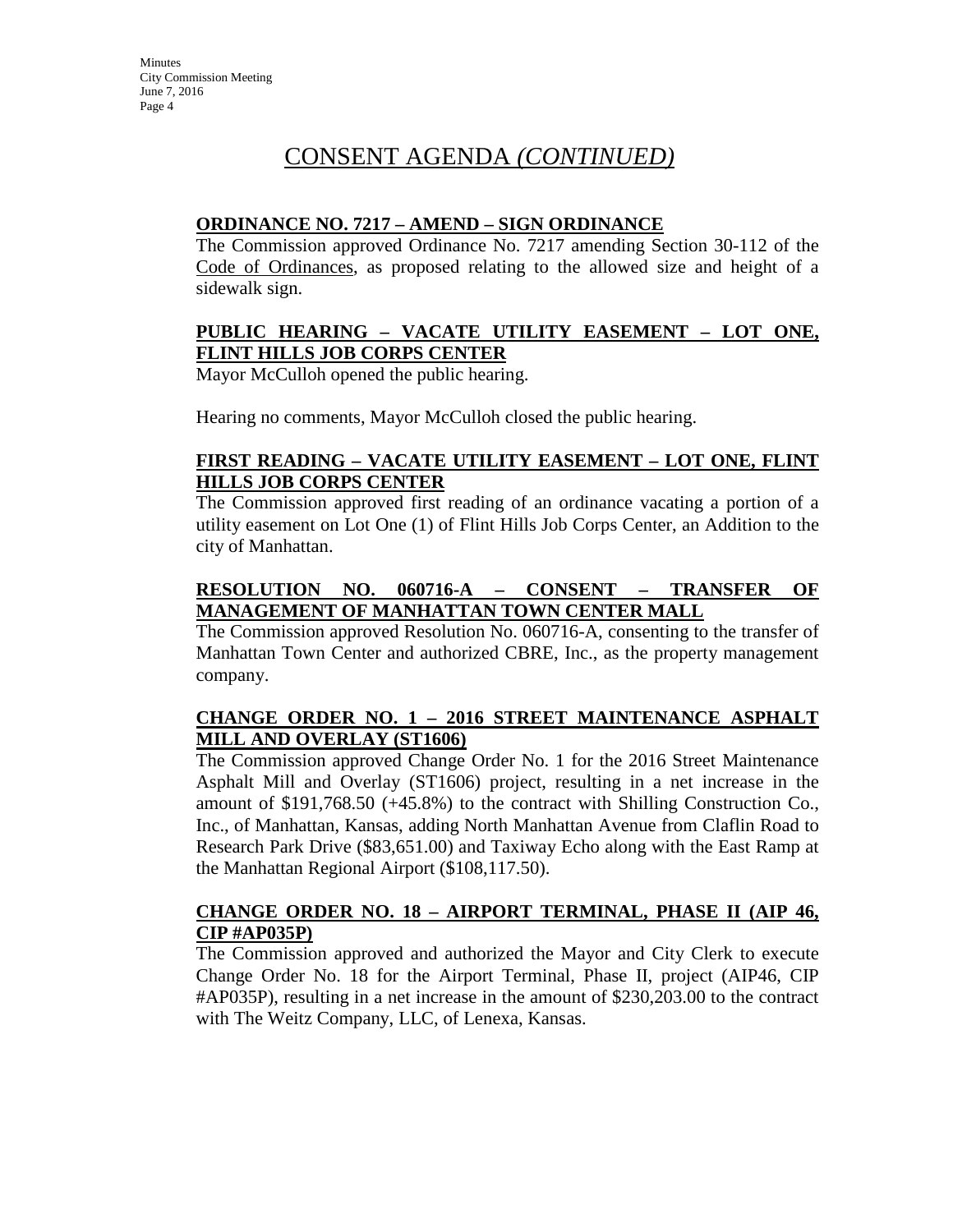# CONSENT AGENDA *(CONTINUED)*

## **\* AWARD CONTRACT – AIRPORT MILITARY ENTRANCE (SM1407, AP1402)**

Ron Fehr, City Manager, responded to questions from the Commission and provided additional information on the funding sources targeted to pay for the project.

The Commission accepted the Engineer's Opinion of Probable Cost in the amount of \$699,673.10; awarded a construction contract in the amount of \$539,631.88 to Ebert Construction Company, Inc., of Wamego, Kansas; and authorized the Mayor and City Clerk to execute the construction for the Airport Military Entrance project (SM1407, AP1402).

## **AWARD CONTRACT – UTILITY MAINTENANCE FACILITY HOSE TOWER DEMOLITION PROJECT (SS1609, CIP #WW149P)**

The Commission awarded a construction contract in the amount of \$26,700.00 to McPherson Wrecking, Inc., of Grantville, Kansas, and authorized the Mayor and City Clerk to execute the construction contract for the Utility Maintenance Facility Hose Tower Demolition Project (SS1609, CIP #WW149P), to be paid equally from the Water and Wastewater Funds.

# **AWARD CONTRACT – 2016 HYDRANT AND VALVE REPLACEMENT PROJECT (WA1604)**

The Commission awarded a construction contract in the amount of \$144,365.00 to J&K Contracting, LC, of Junction City, Kansas, and authorized the Mayor and City Clerk to execute the construction contract for the 2016 Hydrant and Valve Replacement project (WA1604), to be paid from the Water Fund.

# **SUPPLEMENTAL AGREEMENT NO. 1 – 11TH STREET AND POYNTZ AVENUE INTERSECTION IMPROVEMENT PROJECT (ST1502)**

The Commission authorized the Mayor and City Clerk to execute a Supplemental Agreement No. 1 with the Kansas Department of Transportation for the  $11<sup>th</sup>$  Street and Poyntz Avenue Intersection Improvement project (ST1502), increasing the amount of state aid from \$300,000.00 to \$500,000.00 to replace all four traffic signal assemblies versus two.

# **BOARD APPOINTMENT – SOCIAL SERVICES ADVISORY BOARD**

The Commission approved the appointment by Mayor McCulloh of Levi Smith, 1209 Bertrand Street, Apt. 3, to the Social Services Advisory Board to fill the unexpired term of Patrick McLauglin. Mr. Smith's term begins immediately and will expire on June 30, 2017.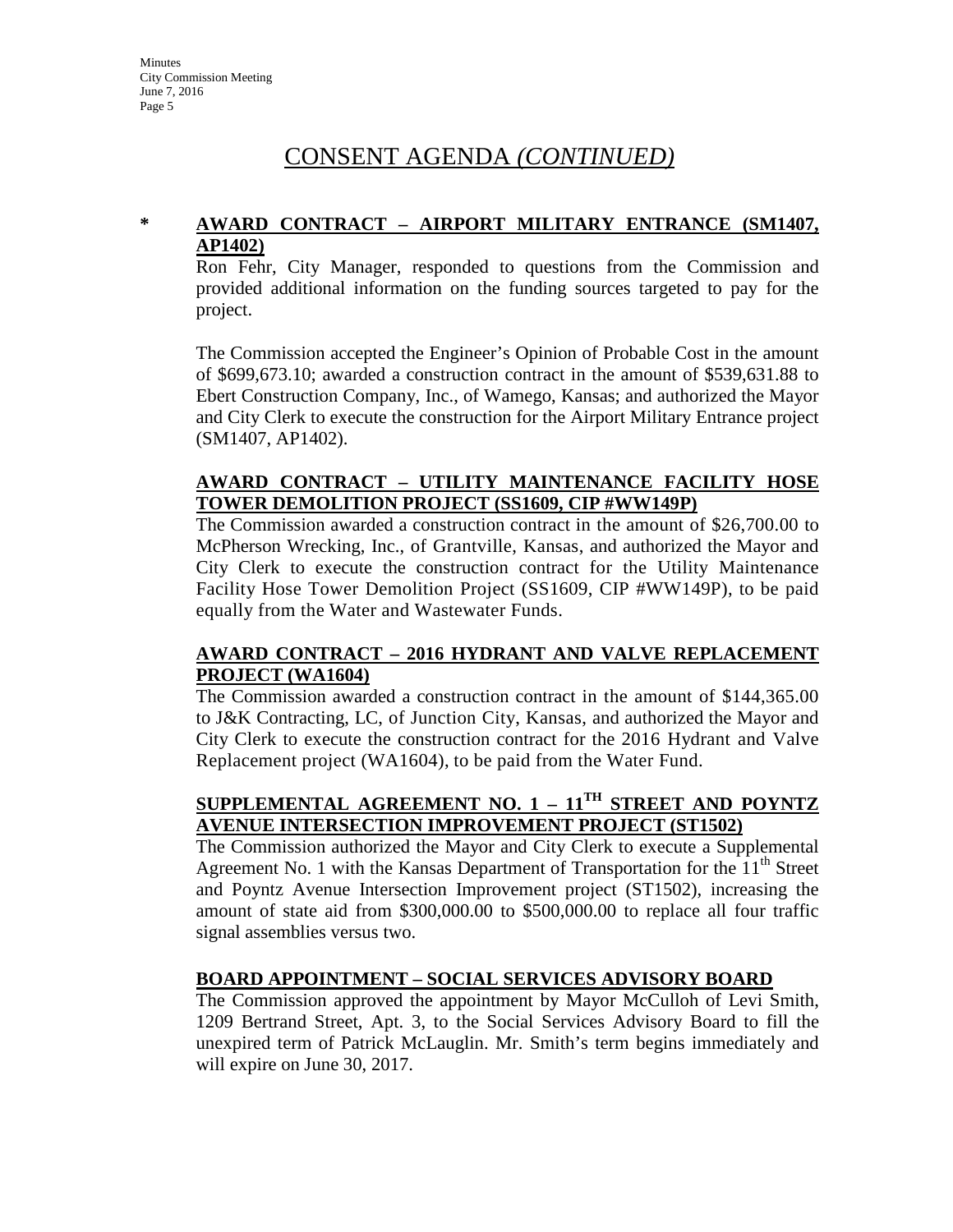# CONSENT AGENDA *(CONTINUED)*

After discussion, Commissioner Reddi moved to approve the consent agenda. Commissioner Morse seconded the motion. On a roll call vote, motion carried 5-0.

# GENERAL AGENDA

## **ORDINANCE NO. 7218 - AMEND MANHATTAN ZONING REGULATIONS - DAYCARES**

Eric Cattell, Assistant Director for Planning, presented an overview of the item.

Breva Spencer, Child Care Licensing Coordinator/Surveyor, Riley County Health Department, responded to questions from the Commission and provided additional information on the item.

Eric Cattell, Assistant Director for Planning, responded to questions from the Commission regarding the definition for the number of children in the proposed ordinance for Day Care Homes and the process necessary to override the Manhattan Urban Area Planning Board.

Breva Spencer, Child Care Licensing Coordinator/Surveyor, Riley County Health Department, provided additional information on the item. She responded to questions from the Commission regarding square footage requirements based on the number of children and applicable State and local laws.

After comments from the Commission, Eric Cattell, Assistant Director for Planning, provided clarification regarding the zoning definitions.

Mayor McCulloh opened the public comments.

Hearing no comments, Mayor McCulloh closed the public comments.

Bill Frost, Legal Counsel, and Eric Cattell, Assistant Director for Planning, provided additional information and clarification regarding the language in the proposed ordinance.

After discussion and comments from the Commission, Commissioner Dodson moved to eliminate the wording, "not related to the operator by blood, marriage, or legal adoption" from the definition. Commissioner Morse seconded the motion. After clarification on the motion, on a roll call vote, motion carried 5-0.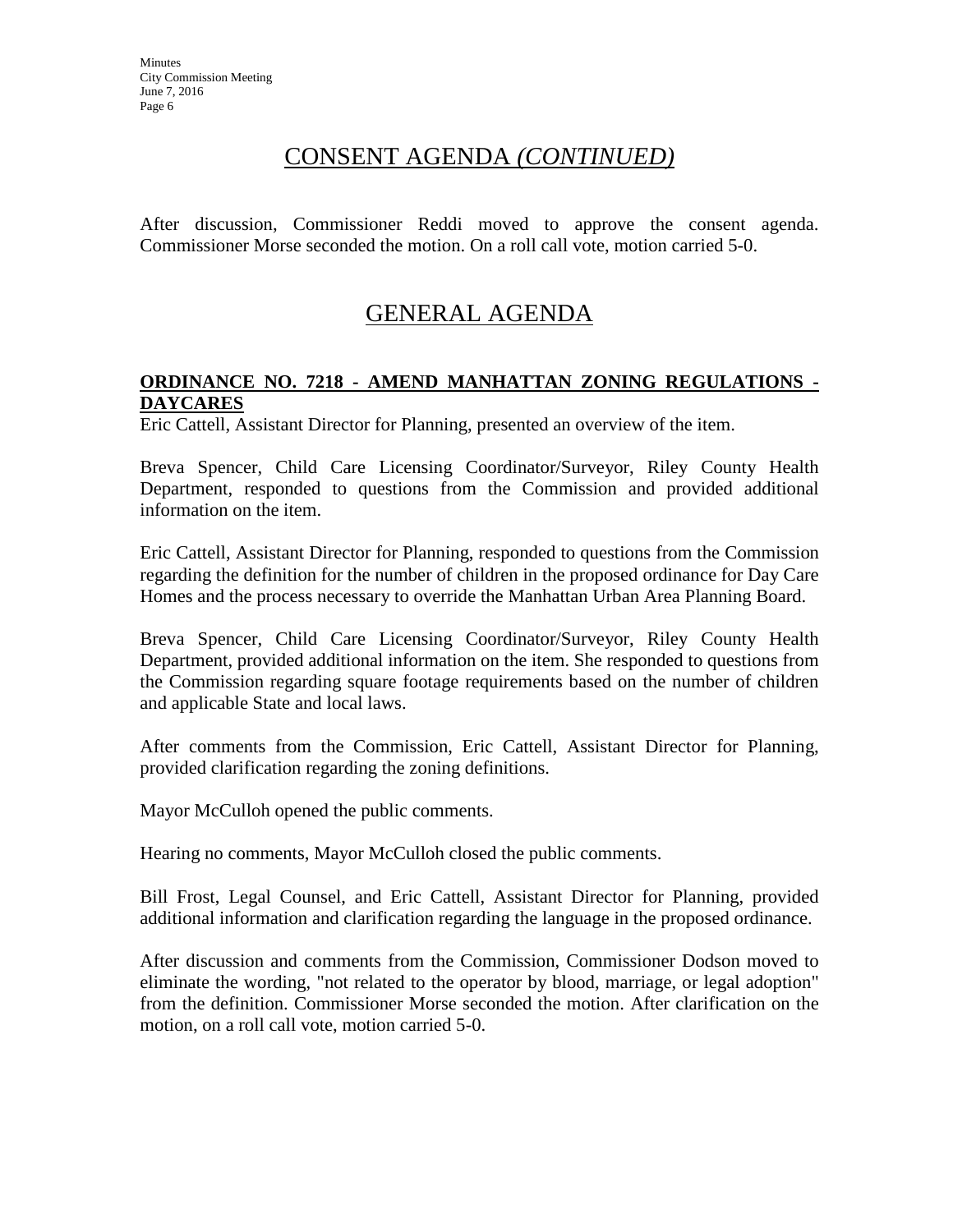### **ORDINANCE NO. 7218 - AMEND MANHATTAN ZONING REGULATIONS - DAYCARES** *(CONTINUED)*

After additional discussion, Commissioner Dodson moved to approve, as amended, Ordinance No. 7218 amending the Manhattan Zoning Regulations Article XVI, Section 16-201 to define day care home, group day care centers, and nursery school; and to amend Article V, Use Limitations, as proposed, based on the findings in the Staff Memorandum *(See Attachment No. 1)* and the recommendation of the Manhattan Urban Area Planning Board**.** Commissioner Morse seconded the motion. On a roll call vote, motion carried 5- 0.

## **ORDINANCE NO. 7218 - AMEND MANHATTAN ZONING REGULATIONS - SIGNS**

Mayor McCulloh opened the public comments.

Hearing no comments, Mayor McCulloh closed the public comments.

Commissioner Morse moved to approve Ordinance No. 7218 amending Article VI – Signs, and Article V – Home Occupations, of the Manhattan Zoning Regulations, to address the identified follow-up items, based on the findings in the Staff Memorandum *(See Attachment No. 2)* and the recommendation of the Planning Board. Commissioner Reddi seconded the motion. On a roll call vote, motion carried 5-0.

#### **FIRST READING - ADOPT - 2015 INTERNATIONAL CODES AND THE 2014 NATIONAL ELECTRICAL CODE; MODIFY - LICENSING OF CONTRACTORS**

Brad Claussen, Building Official, introduced City employees Rick Stillwagon, Fire Marshal; Ryan Courtright, Senior Plans Examiner; and Darren Emery, Senior Code Services Officer. He presented background information on the item and highlighted how International Codes are developed, the history of the Manhattan construction codes, the proposed 2015 Codes, the meetings held with various stakeholder groups, the national and local support for the proposed Code adoptions, examples of Code changes, and the proposed changes to contractor licensing. He then responded to questions from the Commission regarding the International Property Maintenance Code and provided clarification on the requirements for egress windows.

Mayor McCulloh opened the public comments.

Hearing no comments, Mayor McCulloh closed the public comments.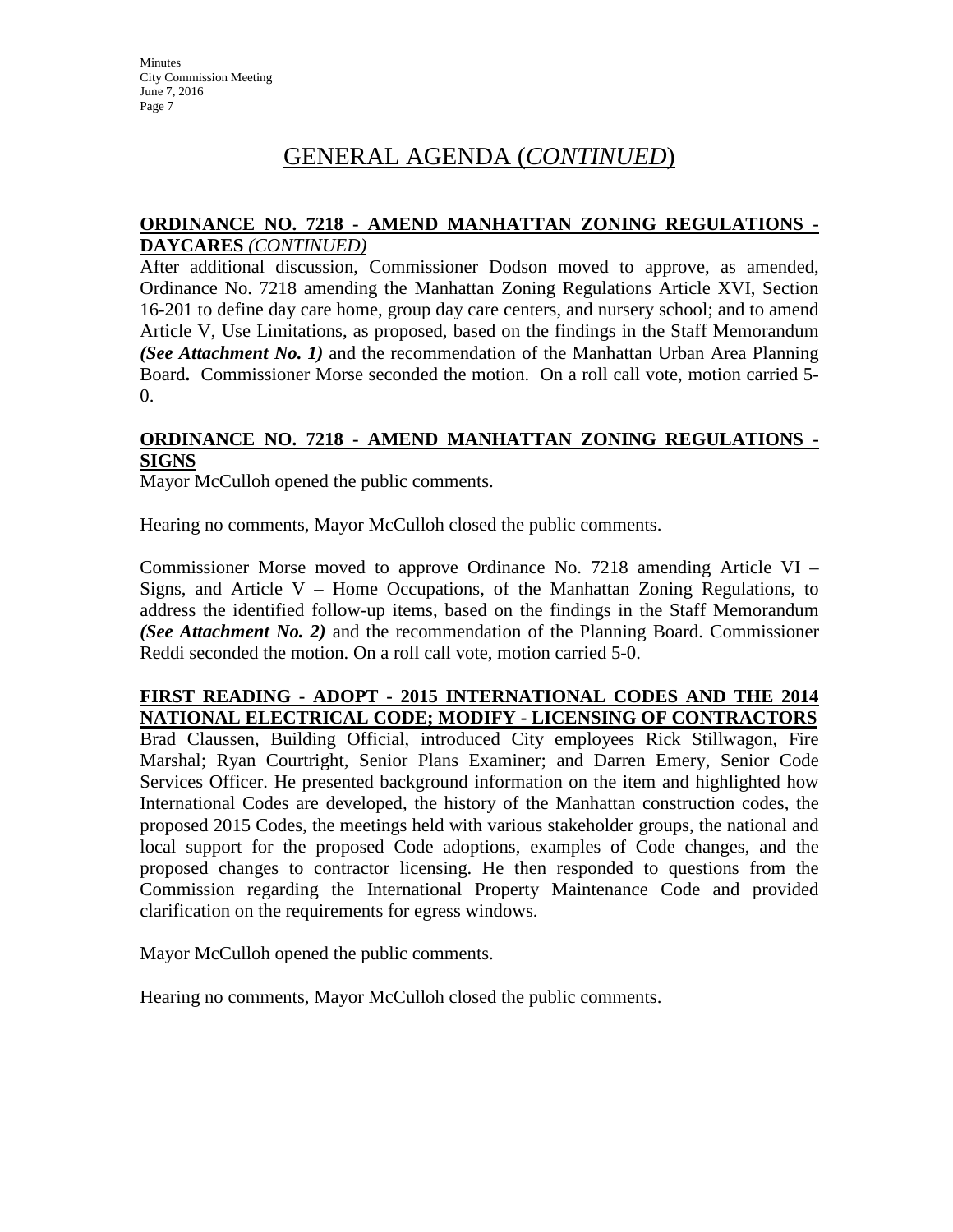#### **FIRST READING - ADOPT - 2015 INTERNATIONAL CODES AND THE 2014 NATIONAL ELECTRICAL CODE; MODIFY - LICENSING OF CONTRACTORS** *(CONTINUED)*

After discussion and comments from the Commission, Commissioner Dodson moved to approve first reading of Ordinances adopting the 2015 editions of the International Code package and 2014 National Electrical Code and amending sections of the Code of Ordinances, City of Manhattan, Kansas, relating to Buildings, Building Regulations and Fire Prevention. Commissioner Morse seconded the motion.

After additional comments from the Commission, on a roll call vote, motion carried 5-0.

# **FIRST READING - REZONE - INTERLACHEN VILLAS (FROM R-3, MULTIPLE-FAMILY RESIDENTIAL DISTRICT, TO PUD, RESIDENTIAL PLANNED UNIT DEVELOPMENT)**

Eric Cattell, Assistant Director for Planning, presented an overview of the item. He highlighted the proposed site map and phases planned for the project, area zoning map, exterior furnishings, floorplans, and landscape plan. He informed the Commission that the Manhattan Urban Area Planning Board recommended approval of the rezoning and also recommended the Commission to consider eliminating parking along Colbert Hills Drive, which would require a separate ordinance. He then responded to questions from the Commission regarding the location of sidewalks, proposed drainage, traffic circulation, parking requirements, and parking along Colbert Hills Drive.

Jeff Hancock, SMH Consultants, responded to questions from the Commission regarding the challenges with the slope of the street. He provided information on the underground drainage improvements that would be necessary.

Ryan Almes, Deputy Fire Chief, responded to questions from the Commission regarding the length of the cul-de-sac and space requirements needed for the fire department apparatus.

TJ Vilkanskas, Applicant/Developer, provided background information on the project and discussed the grade and plans to incorporate retaining walls and tiered systems. He then responded to questions from the Commission regarding the use of design guidelines to fit in with the character of the neighborhood.

Mayor McCulloh opened the public comments.

Hearing no comments, Mayor McCulloh closed the public comments.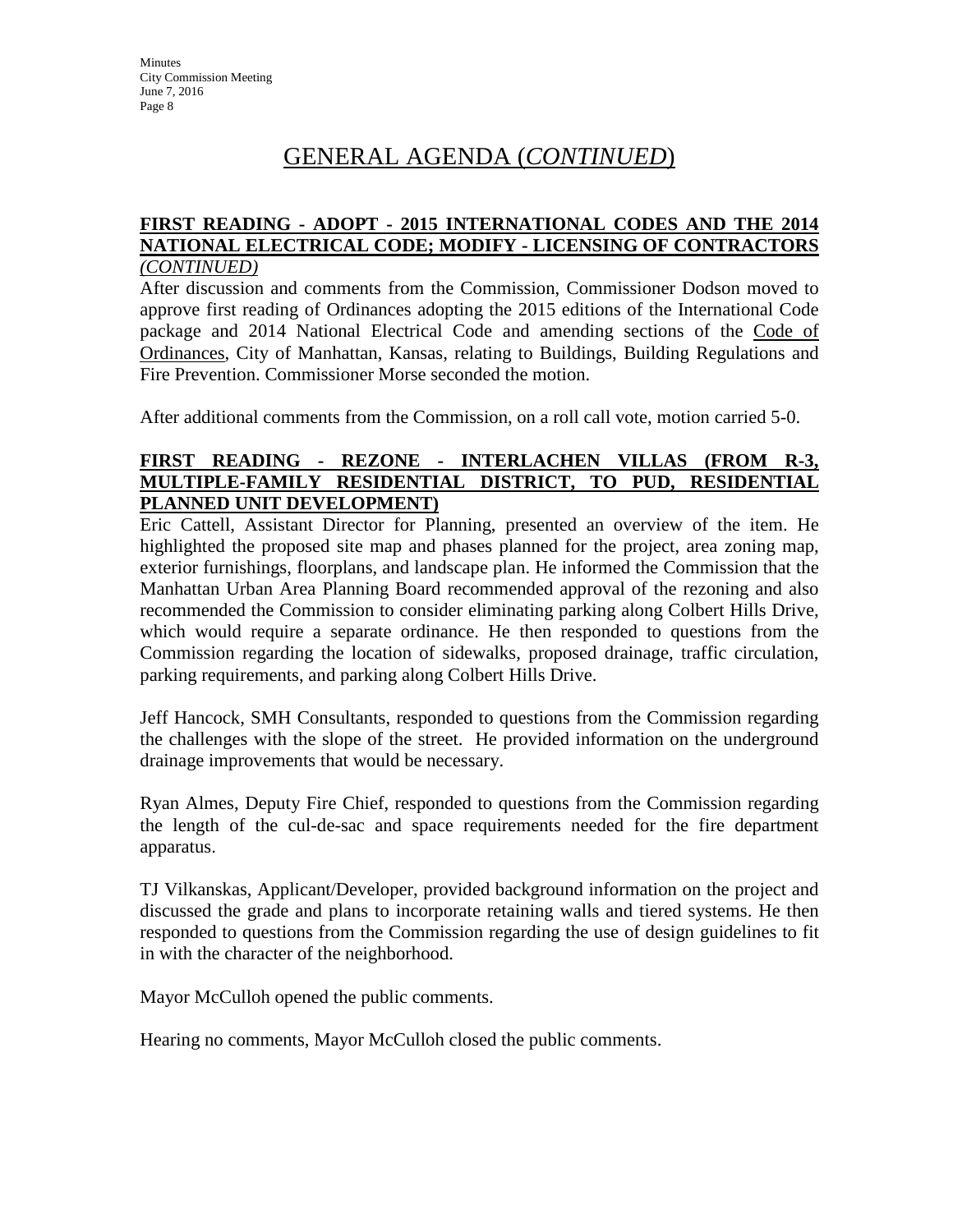# **FIRST READING - REZONE - INTERLACHEN VILLAS (FROM R-3, MULTIPLE-FAMILY RESIDENTIAL DISTRICT, TO PUD, RESIDENTIAL PLANNED UNIT DEVELOPMENT)** *(CONTINUED)*

After discussion and comments from the Commission, Commissioner Morse moved to approve first reading of an ordinance rezoning the Interlachen Villas PUD, generally located on the west side of Vanesta Drive, along both sides of Colbert Hills Drive from R-3, Multiple-Family Residential District, to PUD, Residential Planned Unit Development, based on the findings in the Staff Report *(See Attachment No. 3)* with the seven (7) conditions of approval recommended by the Manhattan Urban Area Planning Board. Commissioner Reddi seconded the motion. On a roll call vote, motion carried 5-0.

Mayor McCulloh asked that City staff consider parking restrictions along Colbert Hills Drive as requested by the Manhattan Urban Area Planning Board.

# **DISCUSSION - PROPOSED DEVELOPMENT AND USE OF CITY PARKING LOT - SOUTHWEST CORNER OF 12TH STREET AND BLUEMONT AVENUE INTERSECTION IN AGGIEVILLE**

Jason Hilgers, Deputy City Manager, presented an overview of the history, the proposal, the potential agreement, the financial impact, and the decisions and feedback being sought from the Commission. He then responded to questions from the Commission regarding the height and set-back of the proposed building, the process available through the Board of Zoning Appeals, access from and to Bluemont Avenue, current valuation of the Cityowned parking lot, and the proposed number of parking stalls that would be available in the parking garage.

After discussion and comments from the Commission, Jason Hilgers, Deputy City Manager, highlighted a seven year history of Manhattan hotels that showed the revenue per available room data. He stated that as the number of rooms has increased, the revenue per room basically has stayed the same or climbed and that is an important statistic from the revenue side. He then responded to additional questions from the Commission regarding the net gain in public parking stalls and discussed the vision for the highest and best use for this City-owned parking lot.

Rob Ott, Director of Public Works, and Jason Hilgers, Deputy City Manager, responded to questions from the Commission regarding the capacity of the sanitary sewer, stormwater, and water main infrastructure in the area and design of the proposed parking garage.

Mayor McCulloh opened the public comments.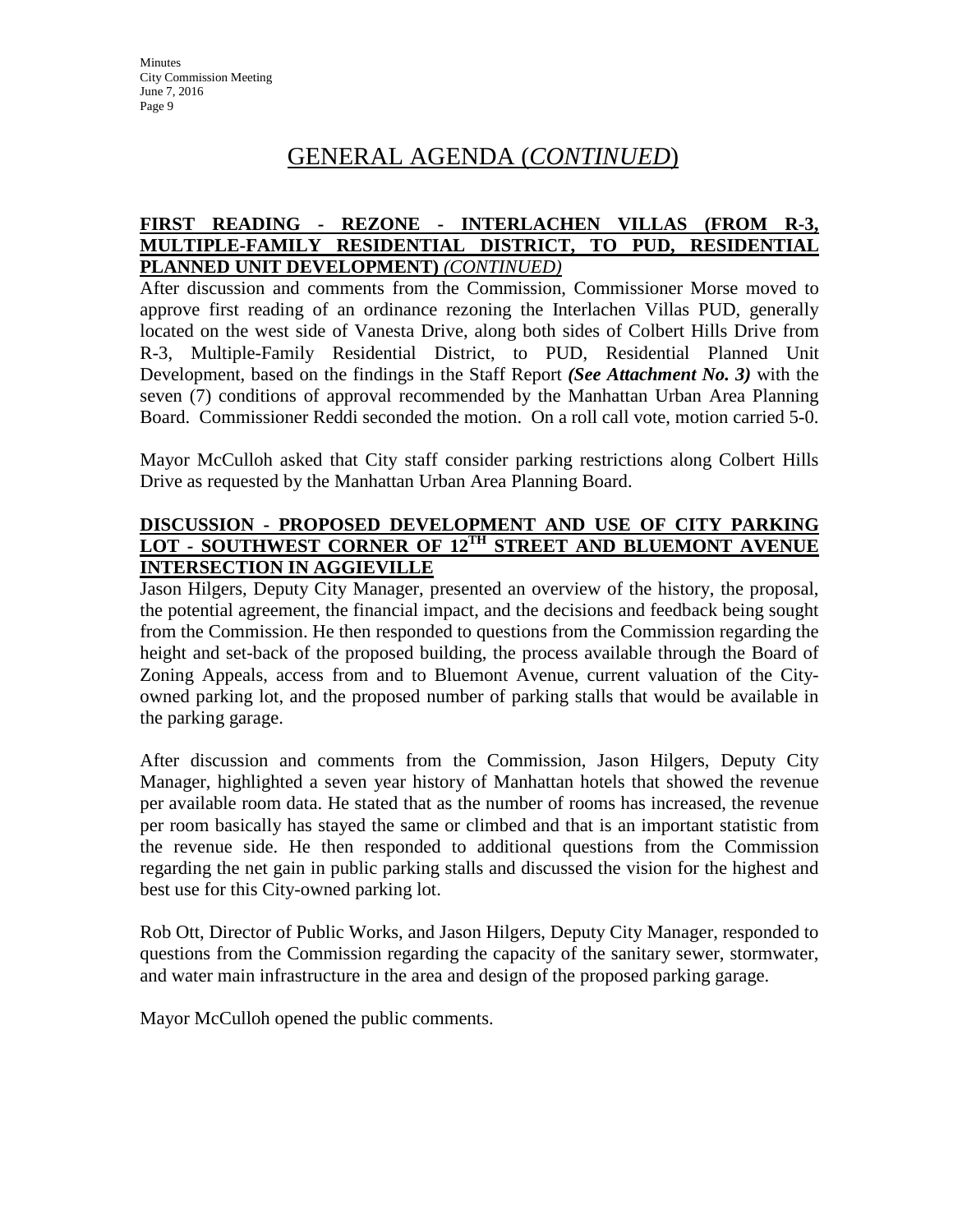# **DISCUSSION - PROPOSED DEVELOPMENT AND USE OF CITY PARKING LOT - SOUTHWEST CORNER OF 12TH STREET AND BLUEMONT AVENUE INTERSECTION IN AGGIEVILLE** *(CONTINUED)*

Brent Bowman, BBN Architects, informed the Commission that his firm was part of the planning team for the Aggieville Master Edge Project and provided information on the proposed project. He stated that he was in attendance to listen to the comments and any concerns expressed from the Commission regarding the proposed development.

Charlie Busch, representing McCullough Development, informed the Commission that his company owns the Chinese Grocery building in the immediate area and views the proposal as an opportunity for the City to leverage their property. He stated that the area would receive additional parking and was bullish on Aggieville.

Traci Taylor, Economic Development Consultant, Aggieville Business Association, informed the Commission that the Aggieville Board of Directors appreciated the interest and focus in the Aggieville District. She addressed concerns with the proposal and asked about the adequacy of the infrastructure, the entry and exit points on Bluemont Avenue, and the traffic flow in the alley. She also asked about the designation of the public parking spots, how the hotel would monitor parking and if there would be consideration for leased parking spaces for Aggieville business owners, and if the proposal would impact the future Aggieville planning process and ongoing work being conducted. She stated that Aggieville looked forward to being a supportive partner in the planning process.

Andy Suber, co-owner, Bluemont Hotel, stated that he is a champion for the free market even if he doesn't want the competition across from his hotel. He voiced concerns that this proposal is not on a level playing field and the City is basically giving public property to a competitor, McNeill Hotel Company, and letting them run with it. He encouraged the Commission to complete the Aggieville Master Plan first and then consider other proposals for this property if that is the direction of the Commission. He stated this proposal does not address circulation and public parking issues. He also informed the Commission that it would not be a fair process to use the Board of Zoning Appeals and the project proposal should go through a complete Planned Unit Development process.

Colin Noble, Noble Hospitality, reiterated the report provided from Julie Randall with the Convention and Visitors Bureau and stated the hotel market in Manhattan was completely saturated. He provided information on the current occupancy rate and voiced concern with the proposed parking availability. He stated that the proposed hotel will not help Manhattan and that there are more than enough hotel rooms in Manhattan.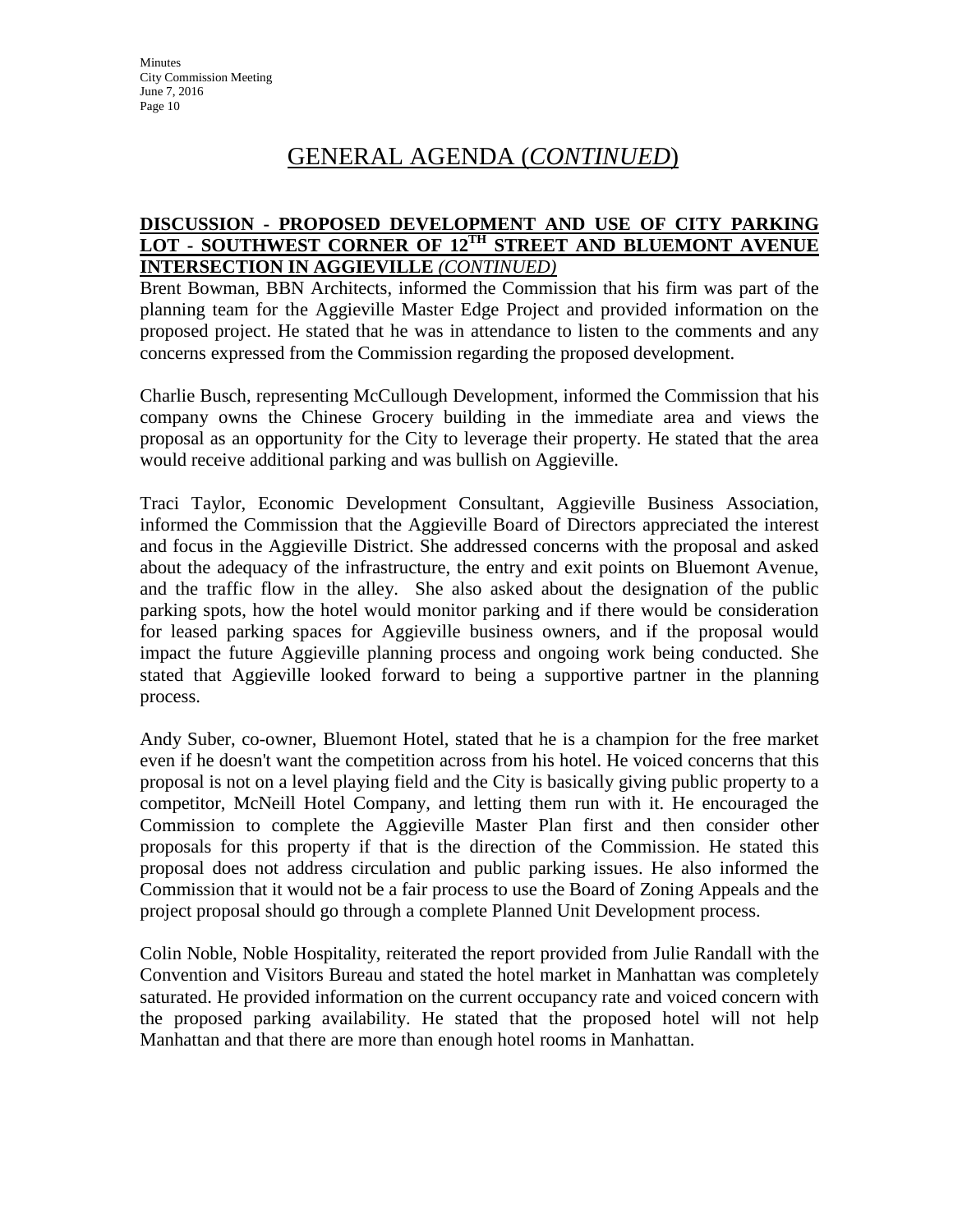# **DISCUSSION - PROPOSED DEVELOPMENT AND USE OF CITY PARKING LOT - SOUTHWEST CORNER OF 12TH STREET AND BLUEMONT AVENUE INTERSECTION IN AGGIEVILLE** *(CONTINUED)*

Brad Everett, representing Hilton Garden Inn and owner of the Fairfield Inn, informed the Commission that this proposal will negatively impact all hotel businesses. He stated the Randall Report stated that Manhattan is overbuilt for hotels and asked the Commission to shelf this proposal for a while until the Convention and Visitors Bureau generates enough business and the hotel industry is healthy.

Hearing no other comments, Mayor McCulloh closed the public comments.

Commissioner Butler stated that he liked the basic premise of a public/private partnership; however, he said that the proposal does not meet the vision. He stated that the City needs to get a net plus of 100 parking slots and the current parking lot owned by the City would provide leverage to achieve the vision with another developer.

Jason Hilgers, Deputy City Manager, responded to questions from the Commission regarding the highest and best use for this lot and potentially other lots owned by the City in Aggieville. He highlighted the South End Redevelopment project decisions made for the hotels and parking lot.

Commissioner Dodson stated the idea of making sure this is consistent with the Aggieville business plan and the future of Aggieville is important. He stated that he believed in the free market and economic development in Manhattan, but voiced concern that another hotel would negatively impact other hotels as indicated in the report provided by Judy Randall, Randall Travel Marketing. He stated this is an economic decision, but worried a little bit about how we sustain all of this and what should the City receive for its current property. He was in support of the applicant going through the normal zoning process.

Commissioner Morse stated that she was not in support of routing the proposal through the Board of Zoning Appeals process. She expressed concerns about the imposing nature of the structure and in boxing in Aggieville by large structures. She voiced support for a public/private partnership, but stated the proposed location for this structure is a problem.

Commissioner Reddi stated that she was not in favor of the project if it doesn't make a dent in the parking concerns, especially since the selling point is increasing the capacity for parking availability in the parking garage. She stated that the Commission is not in a rush to make a decision on this because the developer may go elsewhere. She wanted to maintain the character of Aggieville.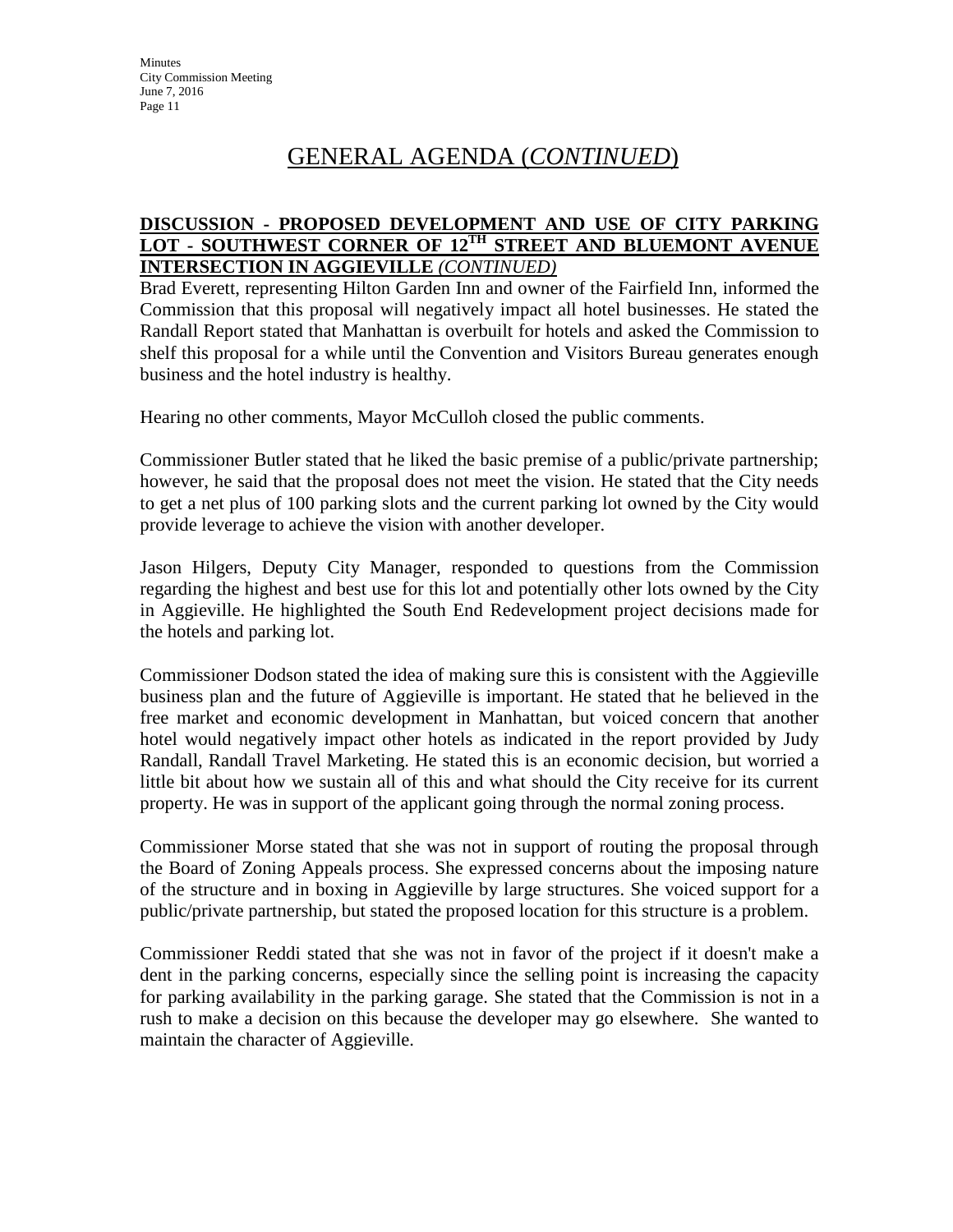Minutes **City Commission Meeting** June 7, 2016 Page 12

# **GENERAL AGENDA (CONTINUED)**

### DISCUSSION - PROPOSED DEVELOPMENT AND USE OF CITY PARKING LOT - SOUTHWEST CORNER OF 12TH STREET AND BLUEMONT AVENUE **INTERSECTION IN AGGIEVILLE (CONTINUED)**

Karen Davis, Director of Community Development, responded to questions from the Commission about the Aggieville Community Vision Plan and stated it would be finished in 2017.

Mayor McCulloh stated that she views the proposed hotel as providing what Aggieville should have as an urban area and preferred this proposal much more than a strip mall. She voiced concern about the limited public parking stalls being provided and questioned if there would be any real gain in public parking spaces or not. She stated that this development would need to go through the Planned Unit Development process.

Ron Fehr, City Manager, thanked the Commission for their feedback on the proposal. He then responded to additional questions from the Commission.

As this was a discussion item only, no formal action was taken on the item.

#### **ADJOURNMENT**

At 9:50 p.m., the Commission adjourned.

MMC, City Clerk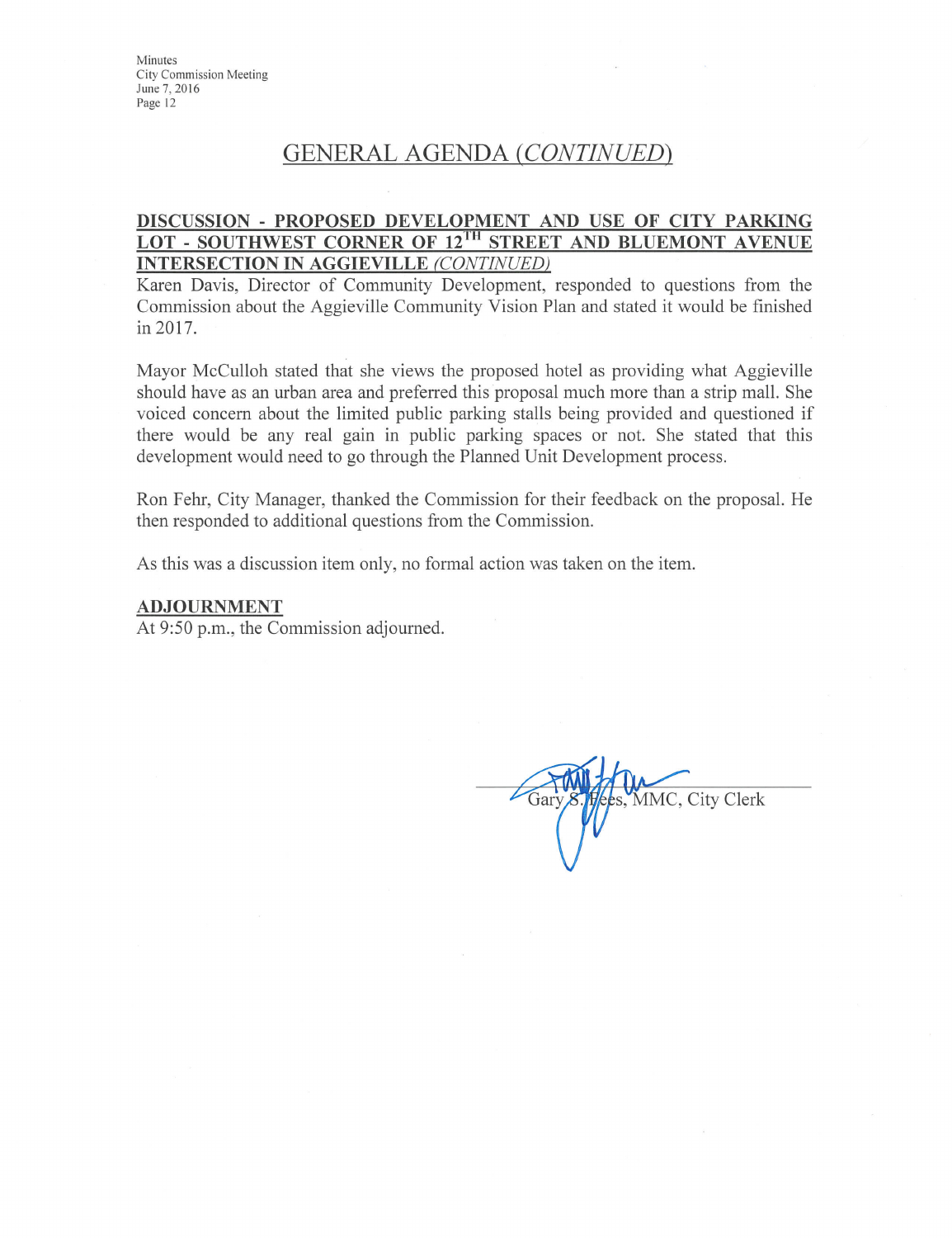

# **INTER-OFFICE MEMORANDUM**

**DATE: May 2, 2016** 

**TO: Manhattan Urban Area Planning Board** 

**MEETING DATE: March 21, 2016** 

**FROM: Amelia Lewis, Planning Intern** 

**RE: Amend Article XVI, Construction AND Definitions, Part 2, Definitions, Section 16 201 to define Day Care Home, Group Day Care Centers (Nursery School), and Nursery School; and Article V, Accessory Uses, Temporary Uses, Home Occupations, Part 3, Home Occupations, Section 5-303, Use Limitations.**

# **BACKGROUND**

The proposed amendments would change the definition of Day Care Home, Group Day Care Center, and the Use Limitation regarding employees for a Home Occupation.

Manhattan Zoning Regulations prohibit home occupations, a business operated entirely within a residential building or structure, from having employees that do not reside in the dwelling unit, manufactured home or mobile home.

The Zoning Regulations currently permit Day Care Homes with six (6) children or less to occur as an accessory home occupation. Home occupations are allowed in all residential zoning districts and only require authorization if located in a Planned Unit Development. Day Care Centers with seven (7) or more kids require a Conditional Use to be approved.

Day Care Centers are conditional uses in the following districts; RS, R, R-1, R-2, R-M, R-3, R-4, C-1, C-3, C-4, I-1, I-2 and PUD. Conditional uses require a public hearing and determination by the Board of Zoning Appeals. In R-5 and I-5 they are permitted uses, requiring no application with the City.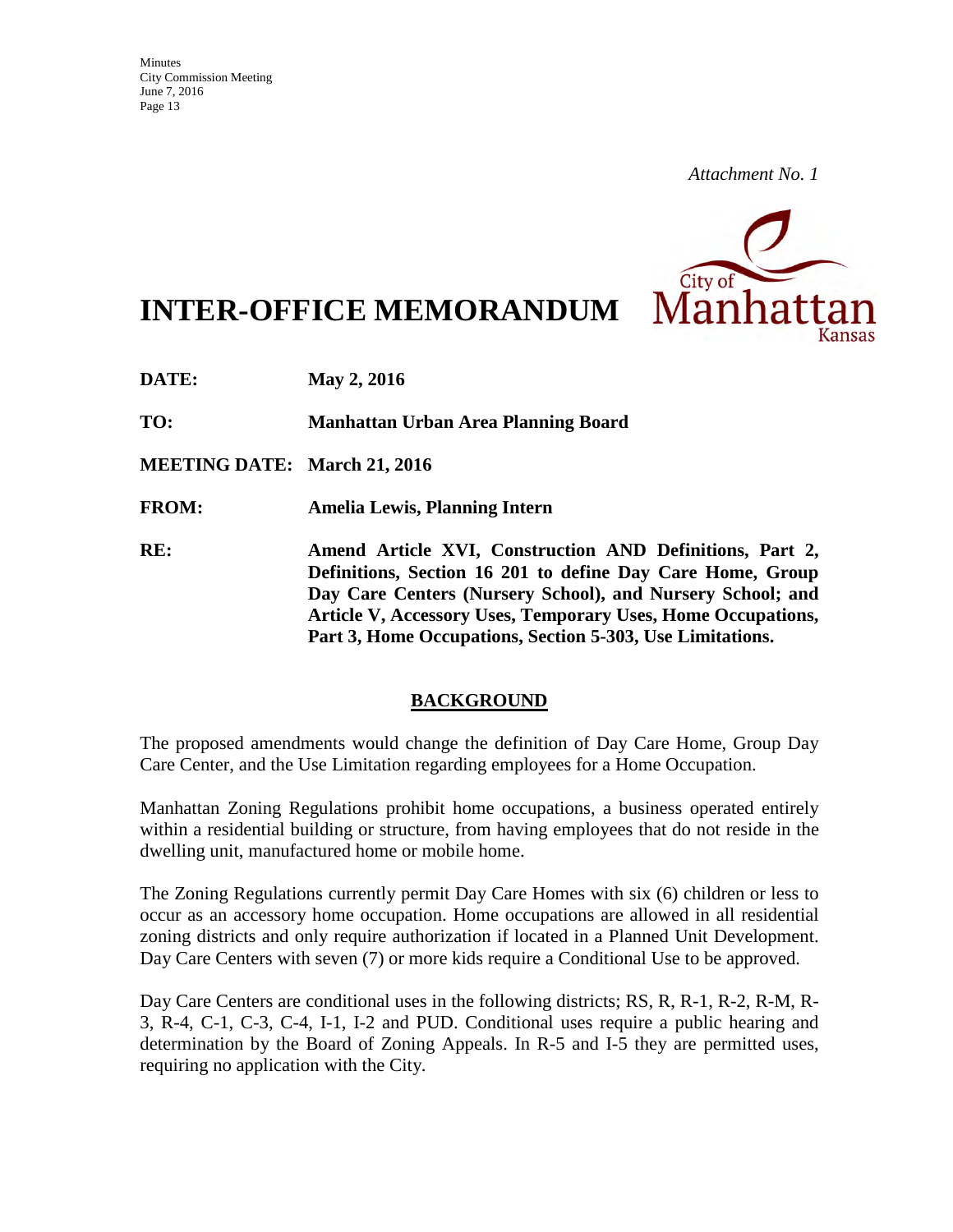The regulation of these child care uses were generally was in line with the State's requirements for many years.

In 2012, the State of Kansas changed their licensing requirements to make all in home day cares to be licensed. There are 2 different types of licenses for day cares in homes: Day Care Homes and Group Day Care Homes. The most significant differences are the number of kids in attendance and employees that are required. A Day Care Home requires one (1) child supervisor and have no more than the (10) kids under 16 years of age. The Group Day Care Home is required to have a minimum of two (2) child supervisors and have no more than twelve (12) kids. The purpose of the amendments is to align City Regulations with State Regulations regarding Day Care and Group Day Care Homes.

Today, there are approximately eighty-four (84) in home day care facilities located in Manhattan according to information from the Kansas Department of Health and Environment (KDHE). City staff conducted research to understand how six other Kansas cities regulate in home day care operations and if their regulations align with the State's. Olathe and Hutchinson both followed the same limitations on the number of kids, with all six cities allowing no more than twelve (12) children. Facilities in Hutchinson, Olathe and Topeka were allowed to operate as home occupations.

# **AMENDMENTS TO THE TEXT OF THE ZONING REGULATIONS**

The intent of the amendments is to align City Regulations with State Regulations regarding Day Care and Group Day Care Homes. The following amendments would include the changes:

Article XVI, Construction and Definitions, Part 2, Definitions, Section 16-201 to define Day Care Home, Group Day Care Centers (Nursery School), and Nursery School;

DAY CARE HOME: A home occupation in which care is given to  $s$ ix (6) **twelve (12)** or fewer children, not related to the operator by blood, marriage, or legal adoption.

GROUP DAY CARE CENTERS (NURSERY SCHOOL): A facility which is primarily designed, intended, or used for the providing of care for seven  $(7)$ **thirteen (13)** or more children, for part or all of a day, away from the home of the parent or legal guardian.

# **NURSERY SCHOOL: SEE GROUP DAY CARE CENTER**

Article V, Accessory Uses, Temporary Uses, Home Occupations, Part 3, Home Occupations, Section 5-303, Use Limitations.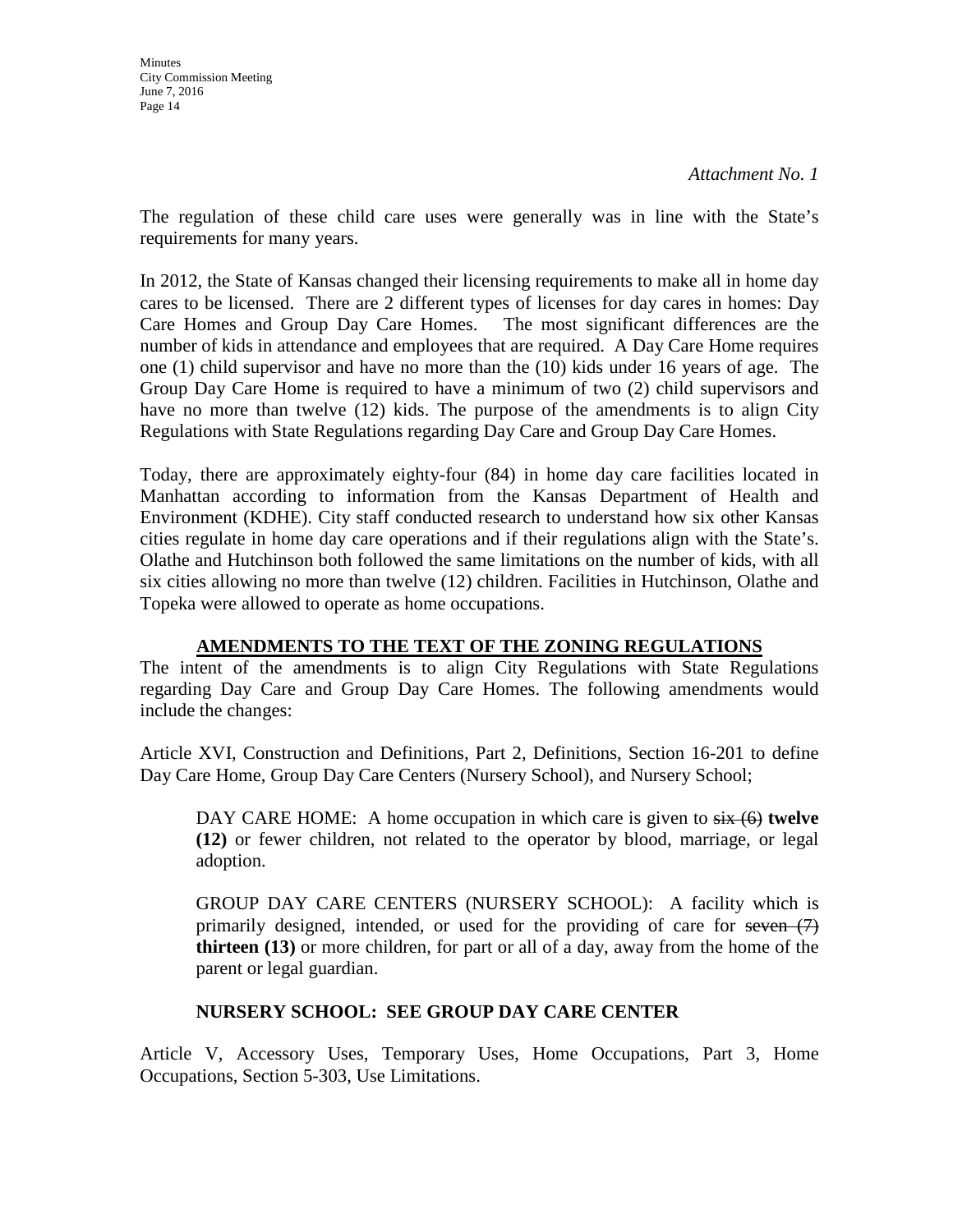Section 5-303(e): No person shall be employed by the home occupation, unless they reside in the dwelling unit, manufactured home or mobile home, **with the exception of one (1) additional employee for a Day Care Home who does not reside in the dwelling unit, manufactured home or mobile home.** 

Current zoning regulations do not allow for an additional employee associated with home occupations. This change accommodates the state requirement for two (2) supervisors in Group Day Care Home.

# **WHETHER SUCH CHANGE IS CONSISTENT WITH THE INTENT AND PURPOSE OF THE ZONING REGULATIONS**

The intent of the Manhattan Zoning Regulations is to protect the public health, safety and general welfare and to protect property values. All in home day care facilities are required to be licensed by the Kansas Department of Health and Environment (KDHE) to ensure the property is up to code. The change in the zoning regulations further advances the State's commitment to protecting the health, safety and welfare of day care establishments while reducing the amount of City staff time that would need to be spent reviewing each property. The eighty-four (84) existing day care homes are and have been operating in Manhattan without any known issues.

# **AREAS WHICH ARE MOST LIKELY TO BE DIRECTLY AFFECTED BY SUCH CHANGE AND IN WHAT WAY THEY WILL BE AFFECTED**

The amendment removes the conditional use process from in home day care operations as it currently exists in Manhattan Zoning Regulations. The new licensing requirements by the State require a site visit by a member of KDHE and that the home be up to City code standards, ensuring the health and safety of the children. The proposed changes would apply to all residential areas throughout the city including the eighty-four (84) existing in home day cares located in Manhattan.

# **WHETHER THE PROPOSED AMENDMENT IS MADE NECESSARY BECAUSE OF CHANGED OR CHANGING CONDITIONS IN THE AREAS AND ZONING DISTRICTS AFFECTED, OR IN THE CITY PLANNING AREA, GENERALLY, AND IF SO, THE NATURE OF SUCH CHANGED OR CHANGING** THE NATURE OF SUCH CHANGED OR CHANGING **CONDITIONS**

The proposed amendment is made necessary because of changed conditions in the licensing requirements made by the State of Kansas. These changes were made to further advance and protect the health and safety of residents, especially those in home day care facilities.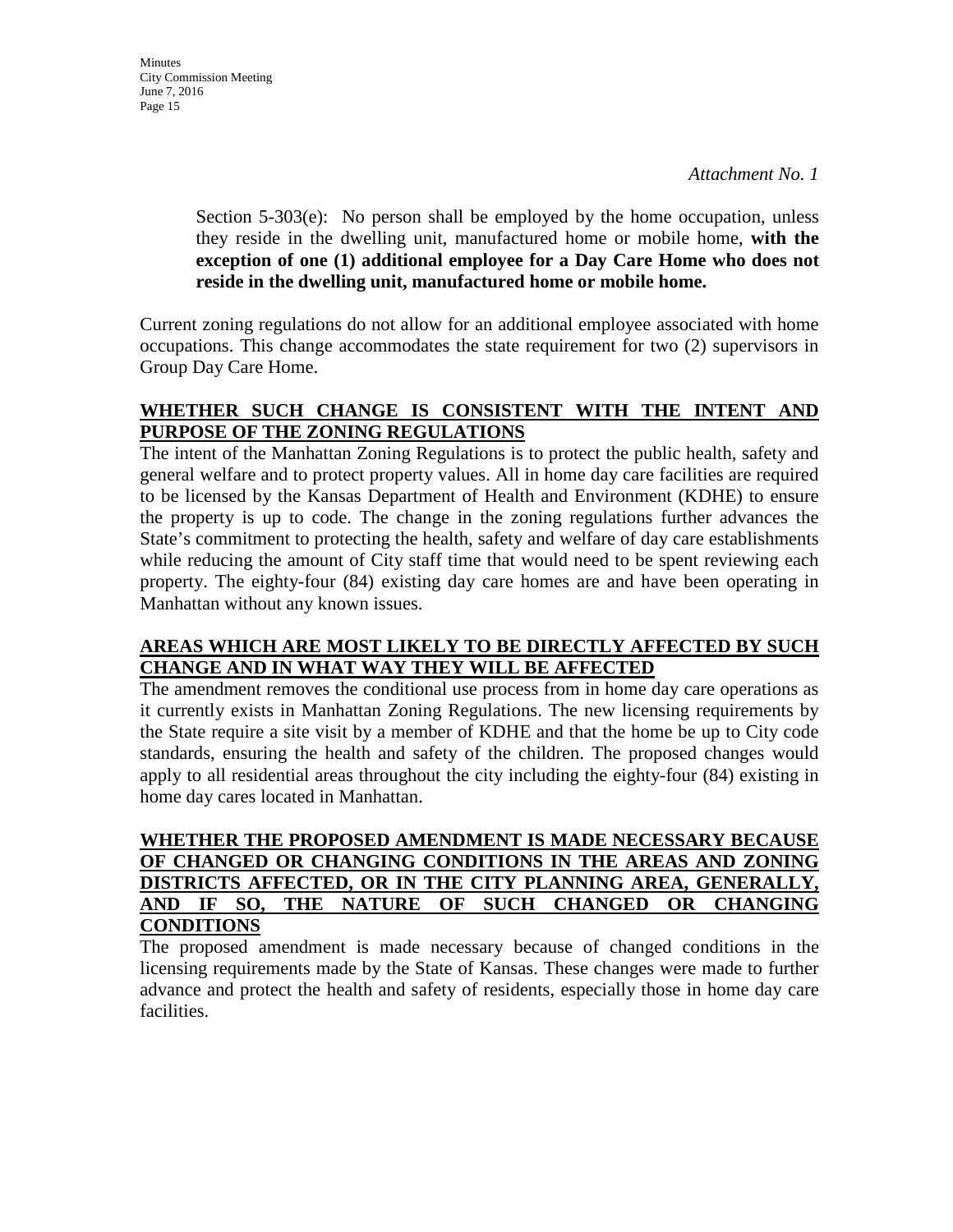# **WHETHER SUCH CHANGE IS CONSISTENT WITH THE INTENT AND PURPOSE OF THE POLICY AND GOALS AS OUTLINED IN THE ADOPTED COMPREHENSIVE PLAN OF THE CITY**

The Zoning Regulations implement the Comprehensive Plan, its goals, objectives, and policies. The Comprehensive Plan is more general in nature and does not specify Zoning Regulations that should be changed in regard to these issues. However, the proposed amendments ensure that the City is acting to provide and protect for the residents of Manhattan.

# **ALTERNATIVES**

It appears the MUAPB has the following alternatives concerning the issue at hand. The Board may:

- 1. Recommend approval of the proposed amendment to the City Commission.
- 2. Recommend denial of the proposed amendment to the City Commission.
- 3. Modify the proposed amendment and forward the modifications, along with an explanation, to the City Commission.
- 4. Table the public hearing to a specific date, and provide further direction to City Administration.

# **RECOMMENDATION**

City Administration recommends approval of the amendment to the Manhattan Zoning Regulations to amend Article XVI, Construction and Definitions, Part 2, Definitions, Section 16-201 to define Day Care Home, Group Day Care Centers, and Nursery School; and to amend Article V, Accessory Uses, Temporary Uses, Home Occupations, Part 3, Home Occupations, Section 5-303, Use Limitations.

# **POSSIBLE MOTION**

The Manhattan Urban Area Planning Board recommends approval of the amendment to the Manhattan Zoning Regulations to amend Article XVI, Construction and Definitions, Part 2, Definitions, Section 16-201 to define Day Care Home, Group Day Care Centers, and Nursery School; and to amend Article V, Accessory Uses, Temporary Uses, Home Occupations, Part 3, Home Occupations, Section 5-303, Use Limitations based on the findings in the Staff Memorandum.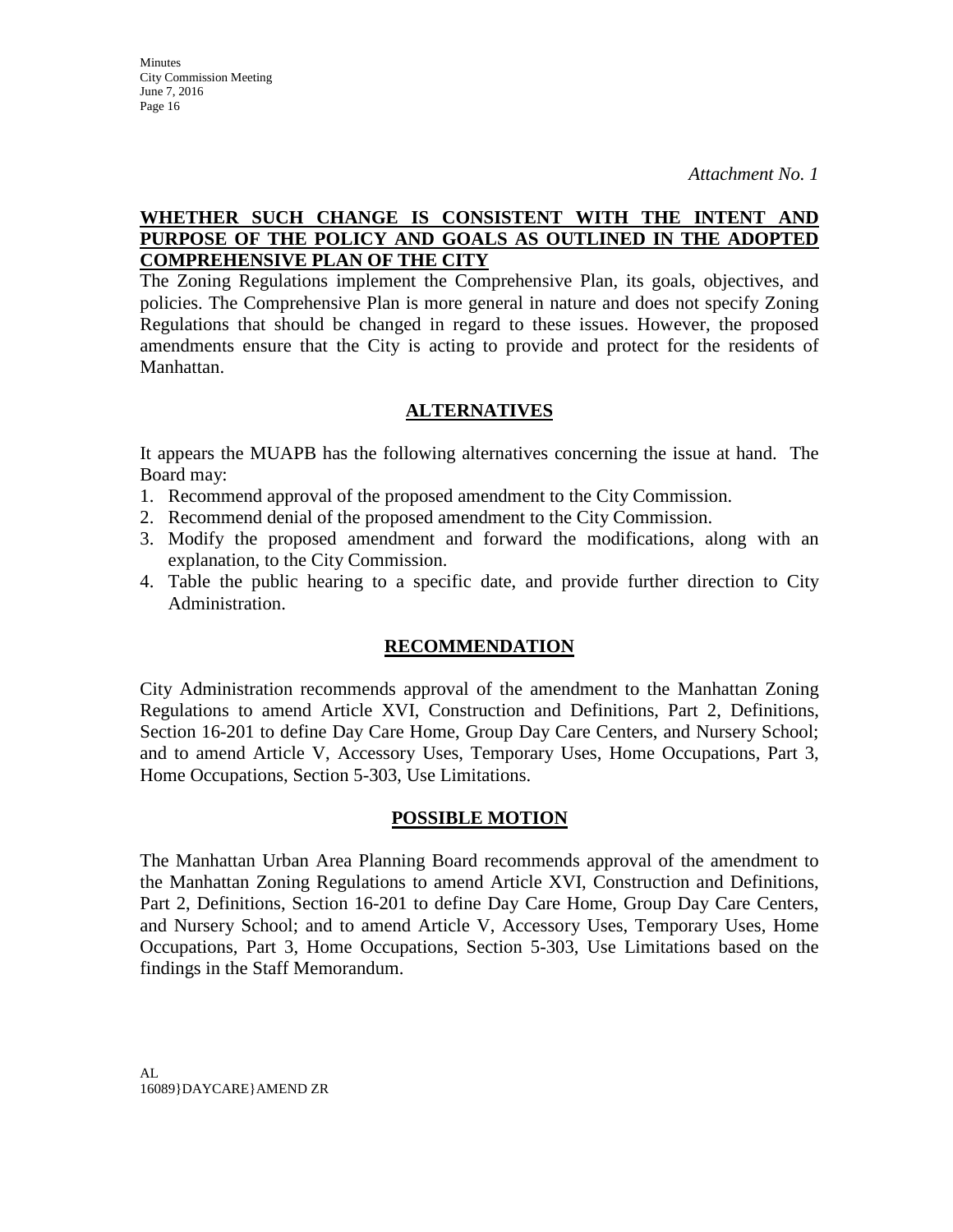

# **INTER-OFFICE MEMORANDUM**

**DATE: April 12, 2016** 

**TO: Manhattan Urban Area Planning Board** 

**MEETING: May 2, 2016** 

**FROM: Eric Cattell, AICP, Assistant Director For Planning** 

**RE: Amend Manhattan Zoning Regulations, Article VI – Signs: Follow-Up Revisions Involving Corrections, Clarification, and Modifications** 

## **BACKGROUND**

Article VI of the Manhattan Zoning Regulations addresses all types of signs and commercial speech on private property within the city. The sign regulations were extensively rewritten through a two-year community wide process consisting of multiple internal meetings, two separate rounds of community stakeholder meetings, and work sessions conducted by the Manhattan Urban Area Planning Board and City Commission. On December 2, 2014, the City Commission adopted Ordinance No. 7114 amending Article VI and establishing extensively revised definitions and signage provisions designed to modernize the Sign Regulations to address freedom of speech and content neutral issues, incorporating digital technology, streamlining the sign application and permitting process, as well as improving the enforcement process.

Follow-up Revisions. City Administration was aware that follow-up revisions would be necessary to address any oversights, unintended consequences, corrections and/or need for clarification, following adoption of new sign regulations that so extensively revised the previous provisions. Now that the new regulations have been in effect for about 16 months, several "clean-up" items have been identified. There are six (6) proposed amendments as to the Zoning Regulations outlined below to address the identified issues. The first involves revision of the "Nonconforming Signs" section and is a major revision, based on the City Commissions direction following a work session held a year ago. The other revisions are more minor clean-up items. The proposed revisions to Article VI are attached with the proposed language bold underlined, and language that is being eliminated shown as bold struck-through.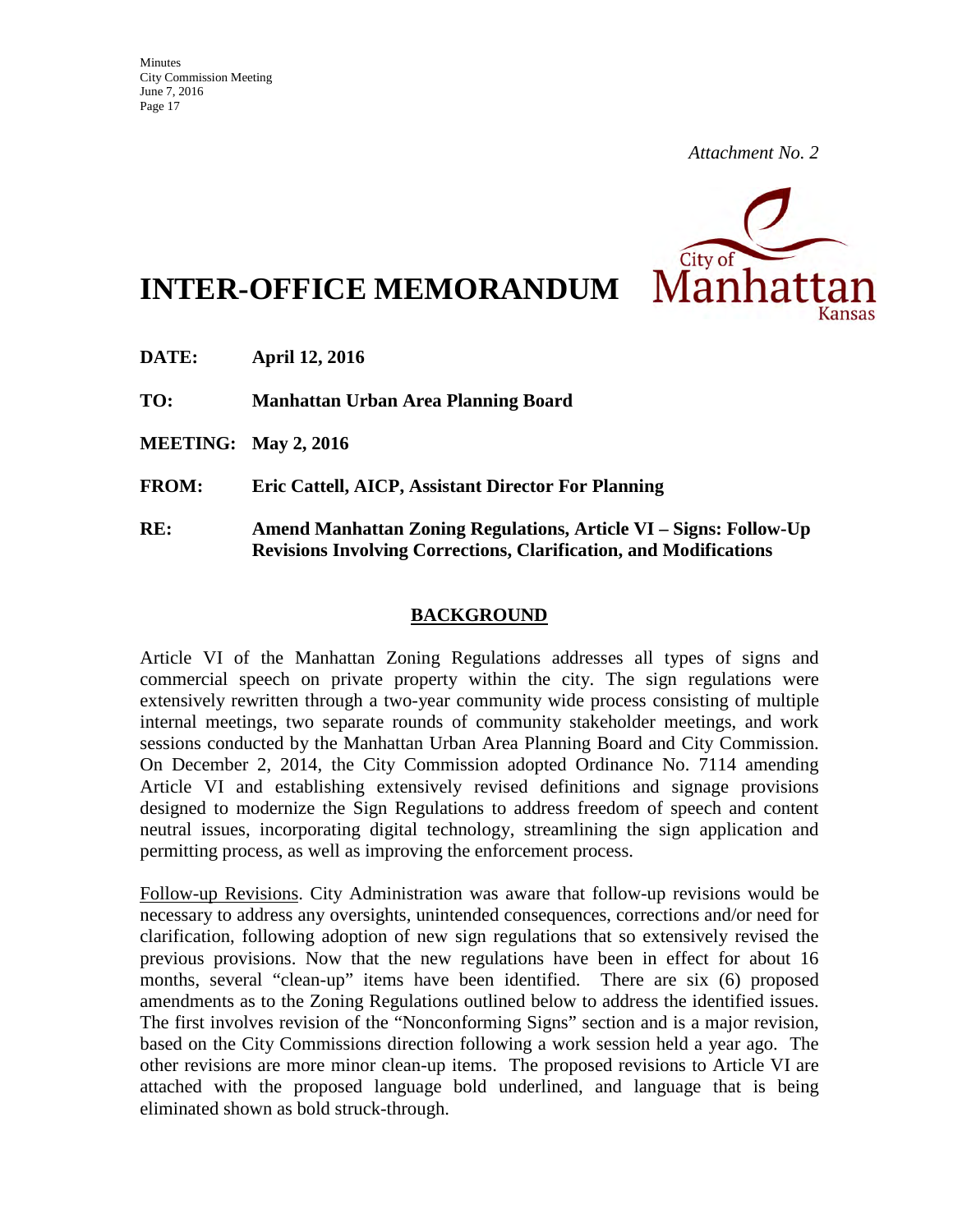Amortization of Nonconforming Signs. In developing the new Sign Regulations in 2013 - 2014, City Administration's intent was to try to minimize the number of nonconforming signs resulting from the new provisions. The majority of permitted sign types, sizes, heights and locations were unchanged or were increased in commercial and industrial districts. As a result, the new regulations also established a five (5) year amortization period for nonconforming signs to be brought into compliance (i.e. Section 6-107 Nonconforming Signs). This amortization provision applies to existing permanent signs that do not conform to the new regulations; signs located on property that was annexed into the city and do not conform; and signs located on property that is rezoned and become nonconforming as a result of the rezoning.

The previous sign regulations were somewhat silent on nonconforming signs, which meant they generally fell under the "nonconforming use" provisions of the Zoning Regulations. If a sign was legally installed under previously applicable rules, it was considered legally nonconforming or "grandfathered" and was allowed to remain as long as the sign was not significantly changed in size, location or other characteristics, or significantly damaged. This is similar to how most legally nonconforming land uses throughout the city are permitted to remain under a "grandfather status" and be maintained indefinitely, as long as they are not expanded or substantially altered or destroyed. Under this "grandfathered" approach, nonconforming signs are eventually removed voluntarily when a new business moves in, the site is redeveloped, or through some other form of attrition.

Following adoption of the new Sign Regulations in December 2014, concerns were expressed by a number of business and property owners specifically about the five (5) year amortization provision. On March 3, 2015, the City Commission held a work session and received extensive community input and discussion about the amortization provision. Based on community input, the majority of the City Commission determined that it would be better to allow nonconforming signs to remain, as was permitted in the previous regulations, and directed City Administration to eliminate the five (5) year amortization period for nonconforming signs when the other follow-up revisions are made.

# **PROPOSED AMENDMENTS**

1. **Section 6-107 Nonconforming Signs:** The proposed revision of Section 6-107 Nonconforming Signs was drafted by the Legal Department and Community Development Department based on the City Commission's direction from the work session *(see pages 11 and 12 of attached revisions).* Under the revised provisions, a legally nonconforming sign may remain indefinitely and can be repaired and maintained in good condition, provided it does not change the sign's dimensions, structure, type of illumination or operational characteristics, or otherwise increase its area. If a legally nonconforming sign is destroyed by an act of God or action not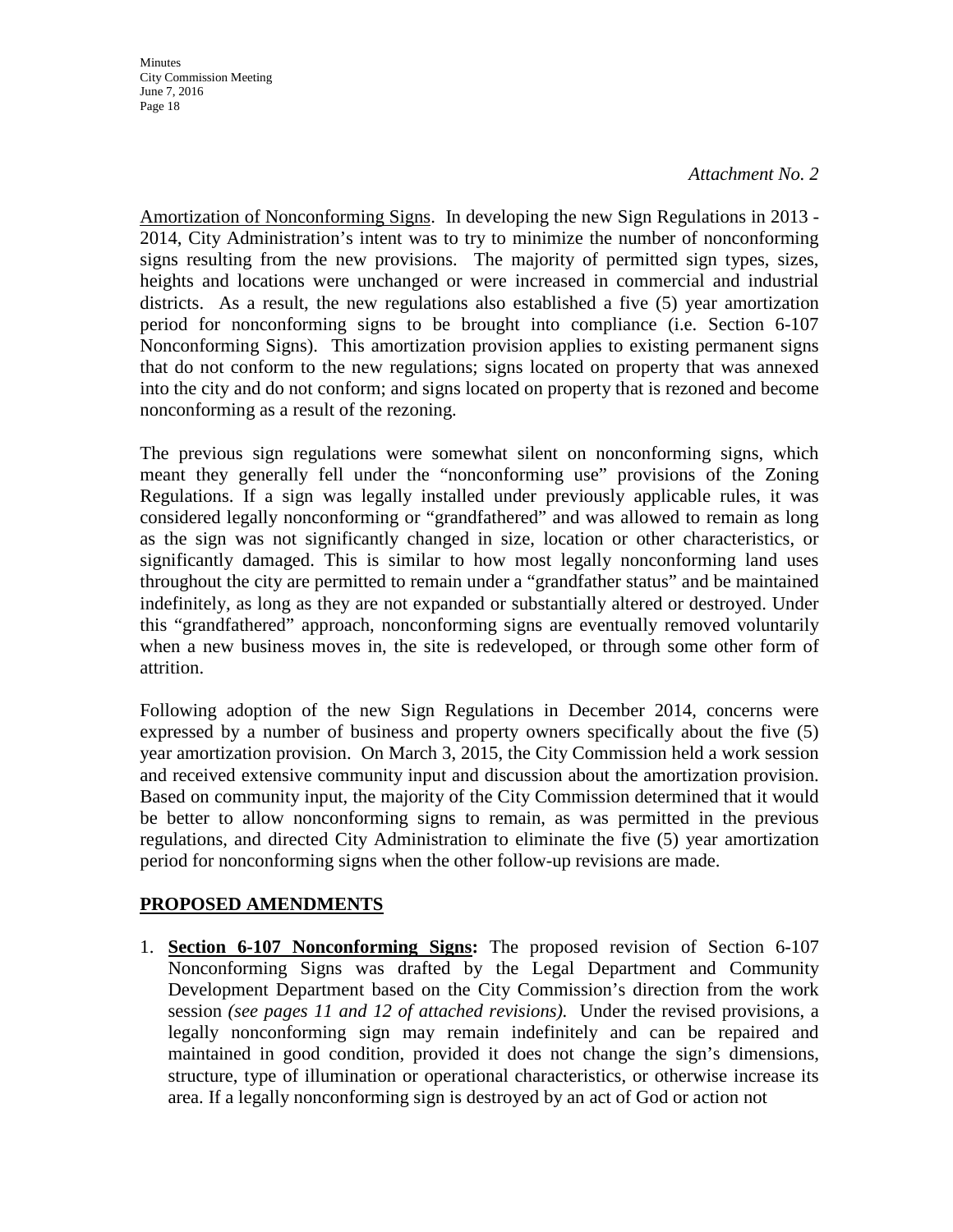attributed to the owner, it can be replaced provided the new sign does not change in dimension, structure, type of illumination or operational characteristics, or otherwise increase in area.

Other Revisions: The other proposed revisions are more minor and consist of the following:

2. **Section 6-103 Definitions**: Added definitions for "**Halo Lit and Reverse Channel Lit Signs"** and for **"Institutional Uses Located in Residential Districts"** to address the issue of internally illuminated wall signs for institutional uses (i.e. schools, government, and religious institutions) and Greek Houses and Scholarship Halls associated with Kansas State University and Manhattan Christian College, which are located in residential districts *(see pages 4 and 5 of attached revisions)*.

**Halo Lit Signs and Reverse Channel Lit Signs. Signs with a hidden internal illumination source located behind individually mounted letters and/or logos having opaque front faces and sides, and clear or no back faces, whereby the illumination is projected onto the mounting surface resulting in a halo effect.**

**Institutional Uses Located in Residential Districts. A use or uses related to government, schools, and/or religion that are a permitted or conditional use customarily found in residential districts, including Fraternities, Sororities and Scholarship Halls associated with Kansas State University or Manhattan Christian College.** 

A related revision is also necessary in Section 6-203 (G) *(see page 27 of attached revisions)* under residential districts to allow for these types of internally lit wall signs for institutional uses. Over the years many of the local schools, churches and Greek Houses have been granted exceptions by the Board of Zoning Appeals to allow internally illuminated monument and in some cases wall signs. Halo Lit and Reverse Channel Lit signs are a type of internally illuminated sign that, due to their design are less intrusive in a residential setting. With these signs the light is reflected out of the back of the sign off the wall on which the sign is mounted, instead of illuminating a translucent front face of the sign.

**Section 6-110 Specific Standards for Specific Types of Signs**: Added back in a provision addressing **Subdivision Identification Signs located on private property** at entrances to developments *(see page 20 of attached revisions)*. Larger developments may have identification signs located at their entrance, and due to the street configuration the sign cannot be located within the street right-of-way, such as in an entrance island. This was inadvertently left out of the revised Sign Regulations when the City Code of Ordinances was revised concurrently with the Sign Regulations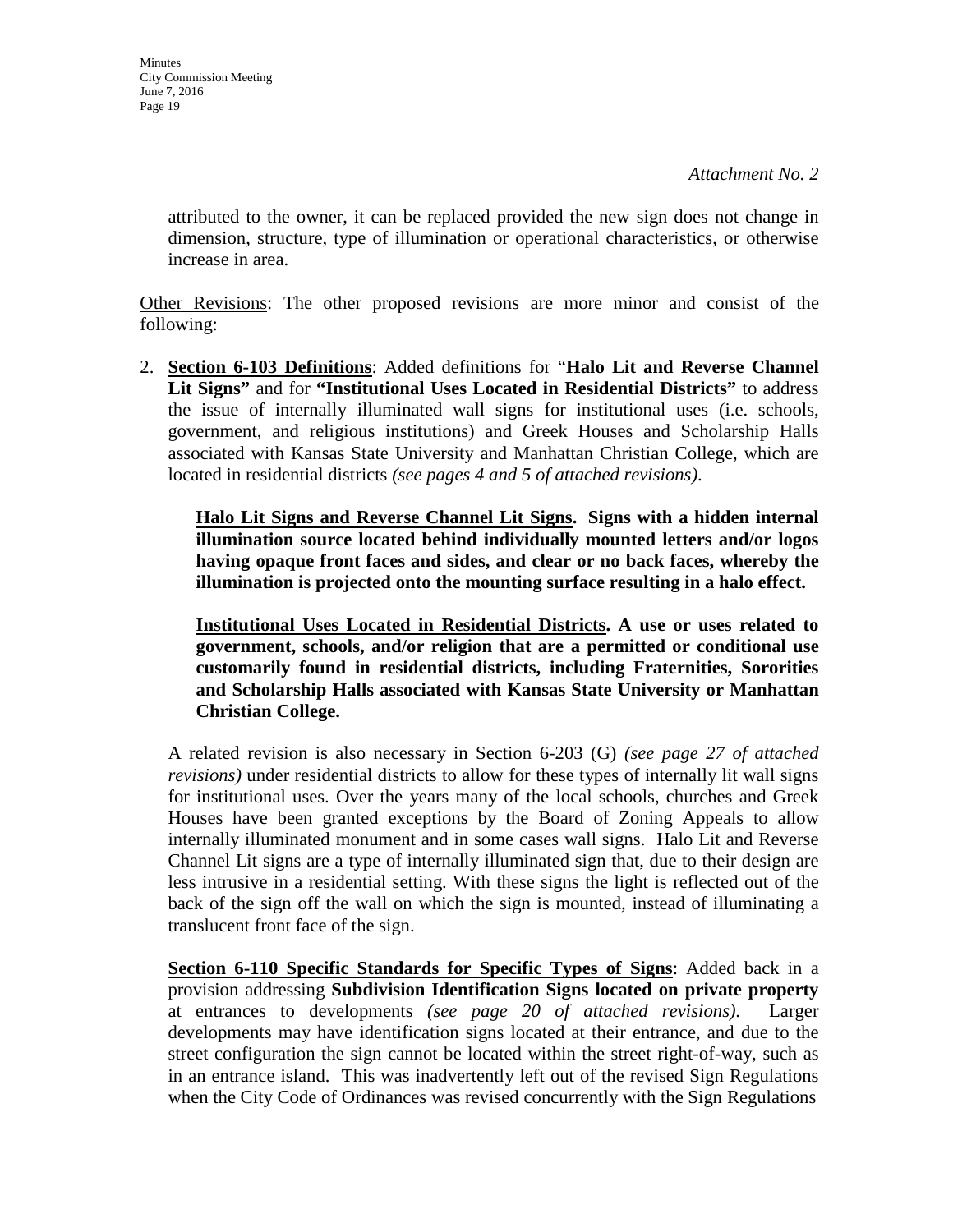in 2014 regarding the process for review and approval of subdivision entrance signs located in the public right-of-way, which are reviewed and approved by the City Engineer.

- 3. **Section 6-111 Prohibited Signs**: Added some language clarifying that moving signs are not permitted, except for the specific sign types that are listed in the exemptions, based on the recent issue involving Tri-Vision Signs and comments that this section needed clarification *(see page 20 of attached revisions)*.
- 4. **Section 6-212 LM-SC, Light Manufacturing Service Commercial District**: Clarified that the setback for wall signs in the LM-SC District would follow the setback of the buildings on which they are located *(see page 43 of attached revisions).*  The LM-SC District is located along portions of Fort Riley Boulevard between the downtown and approximately  $16<sup>th</sup>$  Street.
- 5. **Article V, Section 5-303 Home Occupations**: A correction to the cross reference for signage in Article V for Home Occupations is also necessary as follows, because Nameplate Signs are no longer a defined sign type within the new regulations:
	- **(G) Signage for home occupations shall follow the regulations for Single-Family and Two-Family Dwellings described in Article VI. No sign shall be permitted other than a nameplate sign, as permitted by the applicable regulations in article VI**.

City Code of Ordinances, Section 30-112 - Temporary Use Permit for Sidewalk Signs: The regulations for sidewalk signs located on public sidewalks in the downtown and Aggieville are in the City Code of Ordinances, not the Zoning Regulations. While modifications to the Code of Ordinances do not fall within the same public hearing process as amendments to the Zoning Regulations, City Administration is also proposing to simplify the sidewalk sign provision to replace the current 28 inch wide by 48 inch tall limitation on the overall dimensions of a sidewalk sign, with a maximum 9 square foot surface area, to provide more flexibility in the dimensions/proportions, while keeping the sign face to a maximum of nine (9) square feet. The signs must still be sized and located to not interfere with ADA (Americans with Disabilities) requirements for access along the sidewalk and ingress and egress from buildings.

The draft amendments were developed over the past 16 months following adoption and implementation of the new regulations and keeping track of issues that arose, and based on the direction provided by the City Commission following its work session regarding the 5-year amortization provision. City Administration has also discussed revision of the sidewalk sign provision in the Code of Ordinances with business representatives. The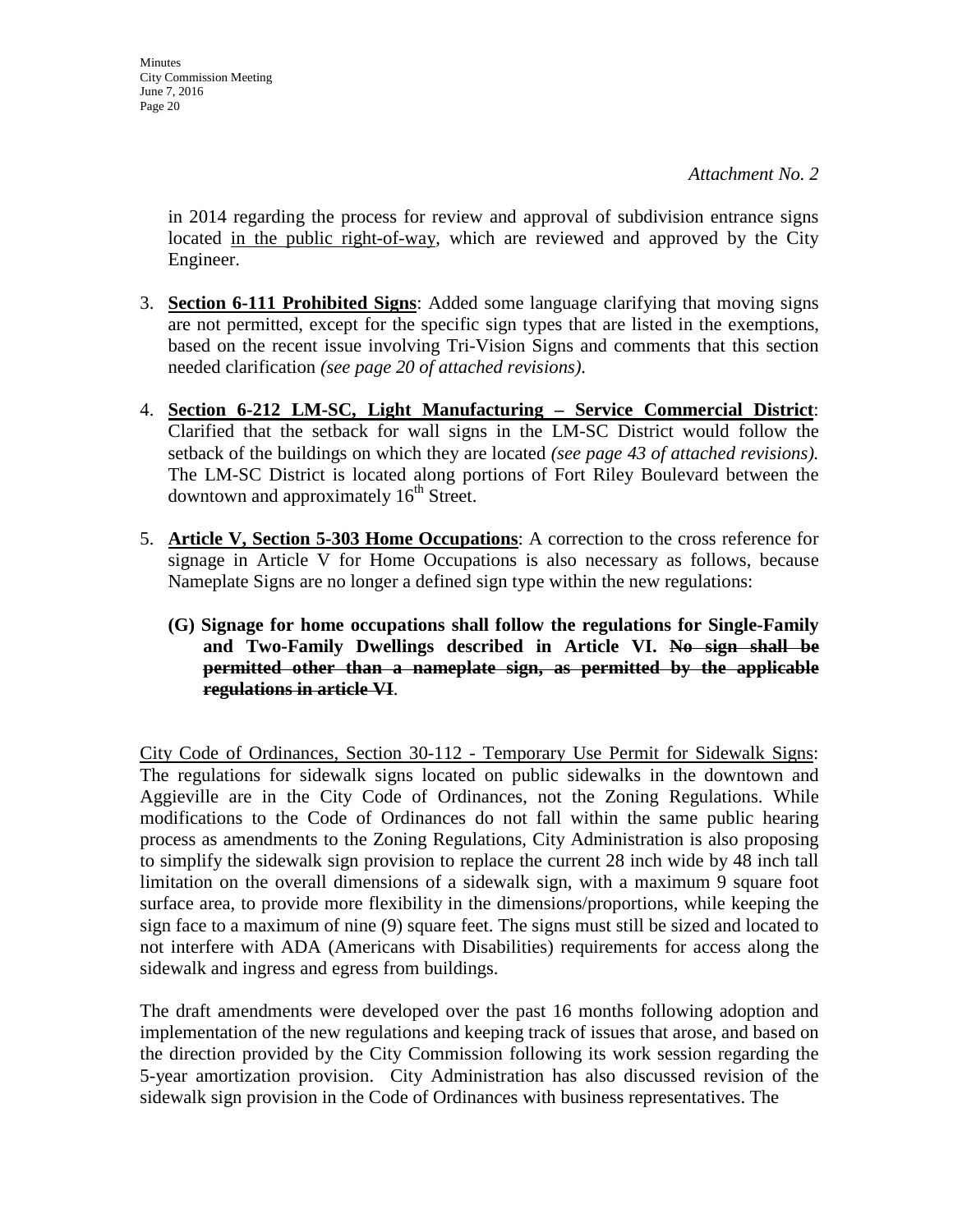proposed revisions were also sent to sign contractors, the Aggieville and Downtown Business Associations, and the Manhattan Area Chamber of Commerce.

# **AMENDMENTS TO THE TEXT OF THE ZONING REGULATIONS**

When a proposed amendment results in a change to the text of the Zoning Regulations, the report from the Planning Staff shall contain a statement as to the nature and effect of the proposed amendment, and determinations as to the following issues.

# **WHETHER SUCH CHANGE IS CONSISTENT WITH THE INTENT AND PURPOSE OF THE ZONING REGULATIONS**

The intent of the Manhattan Zoning Regulations is to protect the public health, safety and general welfare and to protect property values. Article VI is designed to provide for protected free speech and to regulate the time, place and manner of commercial speech, (i.e. the location, size, placement and certain features and characteristics of signs), to ensure that the public can identify businesses and services, avoid traffic hazards, reduce visual clutter and confusion along roadways, prevent hazards to life and property, protect property values, and to ensure continued attractiveness of Manhattan.

The proposed amendments are consistent with the intent and purpose of the Manhattan Zoning Regulations and are to address specifically identified issues, as explained above, following adoption of the new regulations in December 2014, and to modify the Nonconforming Sign section to remove the 5-year amortization provision, as directed by the City Commission.

# **AREAS WHICH ARE MOST LIKELY TO BE DIRECTLY AFFECTED BY SUCH CHANGE AND IN WHAT WAY THEY WILL BE AFFECTED**

The proposed amendments generally apply throughout the city to residential, commercial, and industrial districts, Planned Unit Developments, and University Districts, with the exception of Kansas State University due to the annexation agreement.

As noted above, the amendments are clean-up provisions to address specific issues that were identified following approximately 16 months of implementing the new sign regulations. The amendments address oversights, provide clarification and corrections, and modify nonconforming signs as directed by the City Commission.

# **WHETHER THE PROPOSED AMENDMENT IS MADE NECESSARY BECAUSE OF CHANGED OR CHANGING CONDITIONS IN THE AREAS AND ZONING DISTRICTS AFFECTED, OR IN THE CITY PLANNING AREA, GENERALLY, AND IF SO, THE NATURE OF SUCH CHANGED OR CHANGING CONDITIONS**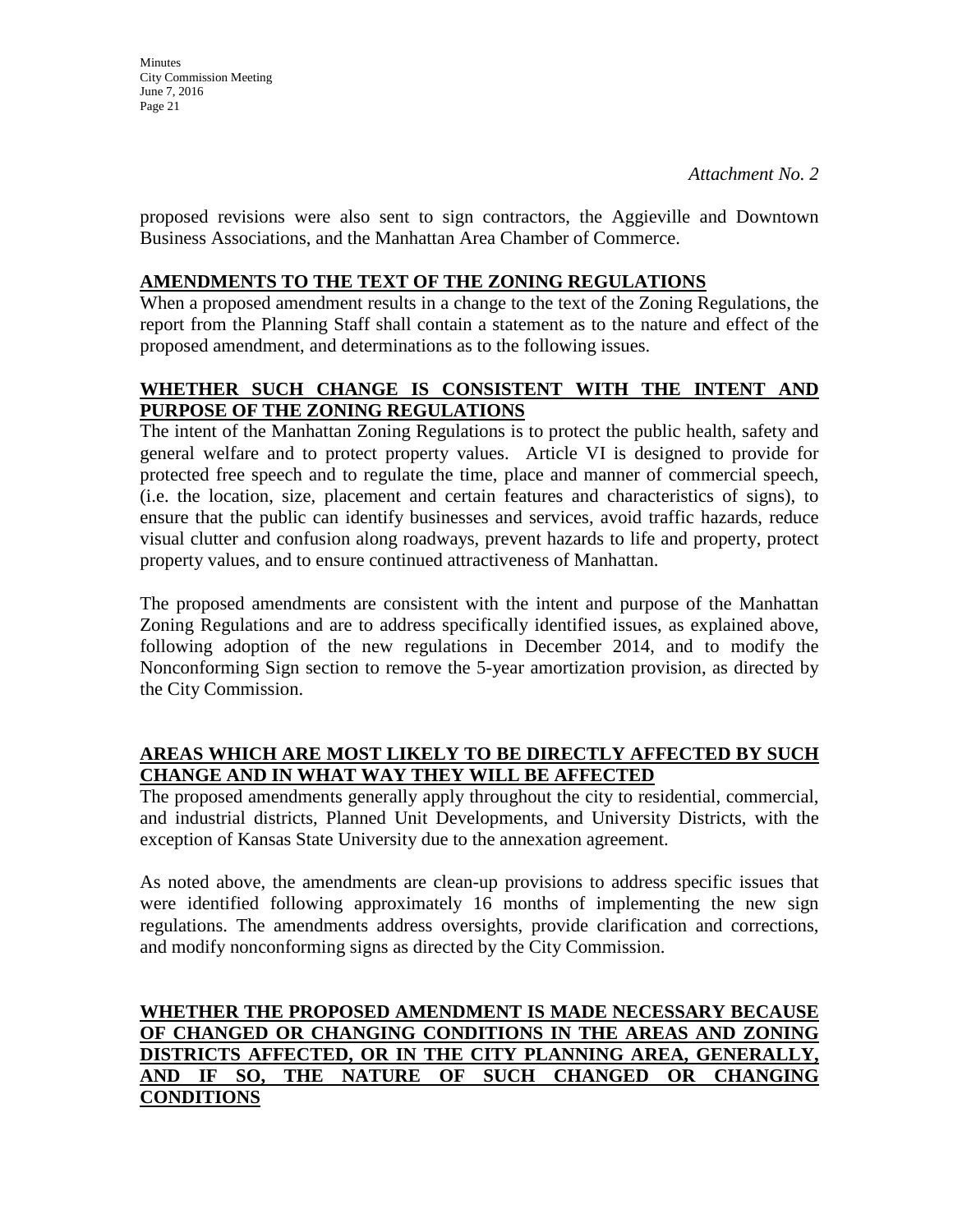**Minutes** City Commission Meeting June 7, 2016 Page 22

*Attachment No. 2* 

The proposed amendments were drafted to address the identified issues following the adoption of new regulations in 2014 that were a complete revision of Article VI – Signs. It was recognized at the time of their adoption that there would likely be a need for some follow-up revisions to address any oversights, unintended consequences and need for corrections and/or clarification. In addition the amendment to the Nonconforming Sign section is in response to direction from the City Commission regarding elimination of the 5-year amortization provision for nonconforming signs following its work session in 2015.

# **WHETHER SUCH CHANGE IS CONSISTENT WITH THE INTENT AND PURPOSE OF THE POLICY AND GOALS AS OUTLINED IN THE ADOPTED COMPREHENSIVE PLAN OF THE CITY**

The Zoning Regulations implement the Comprehensive Plan, its goals, objectives, and policies. The Comprehensive Plan is more general in nature and does not specify administrative site planning and construction details such as those addressed by the proposed amendments. However, the proposed amendments help ensure that the general policies in the Comprehensive Plan are implemented consistent with legal requirements.

# **ALTERNATIVES**

It appears the MUAPB has the following alternatives concerning the issue at hand. The Board may:

- 1. Recommend approval of the proposed amendments to the City Commission based on the findings in the Staff Memorandum.
- 2. Recommend denial of the proposed amendments to the City Commission, based on specific reasons.
- 3. Modify the proposed amendments and forward the modifications, along with an explanation, to the City Commission.
- 4. Table the public hearing to a specific date, and provide further direction to City Administration.

# **RECOMMENDATION**

City Administration recommends approval of the proposed amendments to Article VI Signs, and the correction to Article V Home Occupations, of the Manhattan Zoning Regulations, to address the identified follow-up items, based on the findings in the Staff Memorandum**.**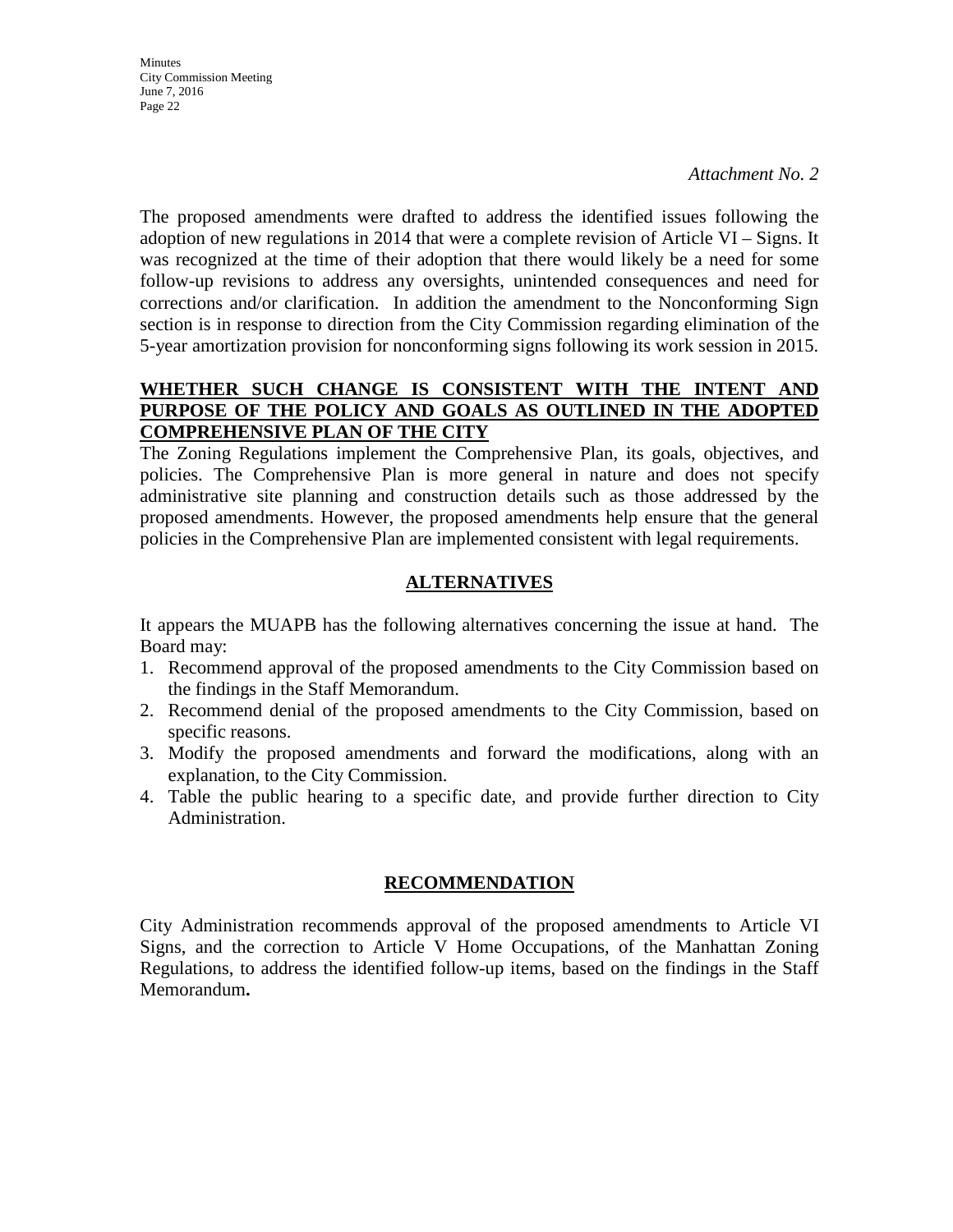Minutes City Commission Meeting June 7, 2016 Page 23

*Attachment No. 2* 

# **POSSIBLE MOTION**

The Manhattan Urban Area Planning Board recommends approval of the proposed amendments to Article VI Signs, and the correction to Article V Home Occupations, of the Manhattan Zoning Regulations, to address the identified follow-up items, based on the findings in the Staff Memorandum.

EC 16075}MUAPB}AMEND}ZO}ART-VI-SIGNS

Attachments:

1. Proposed Amendments Article VI Signs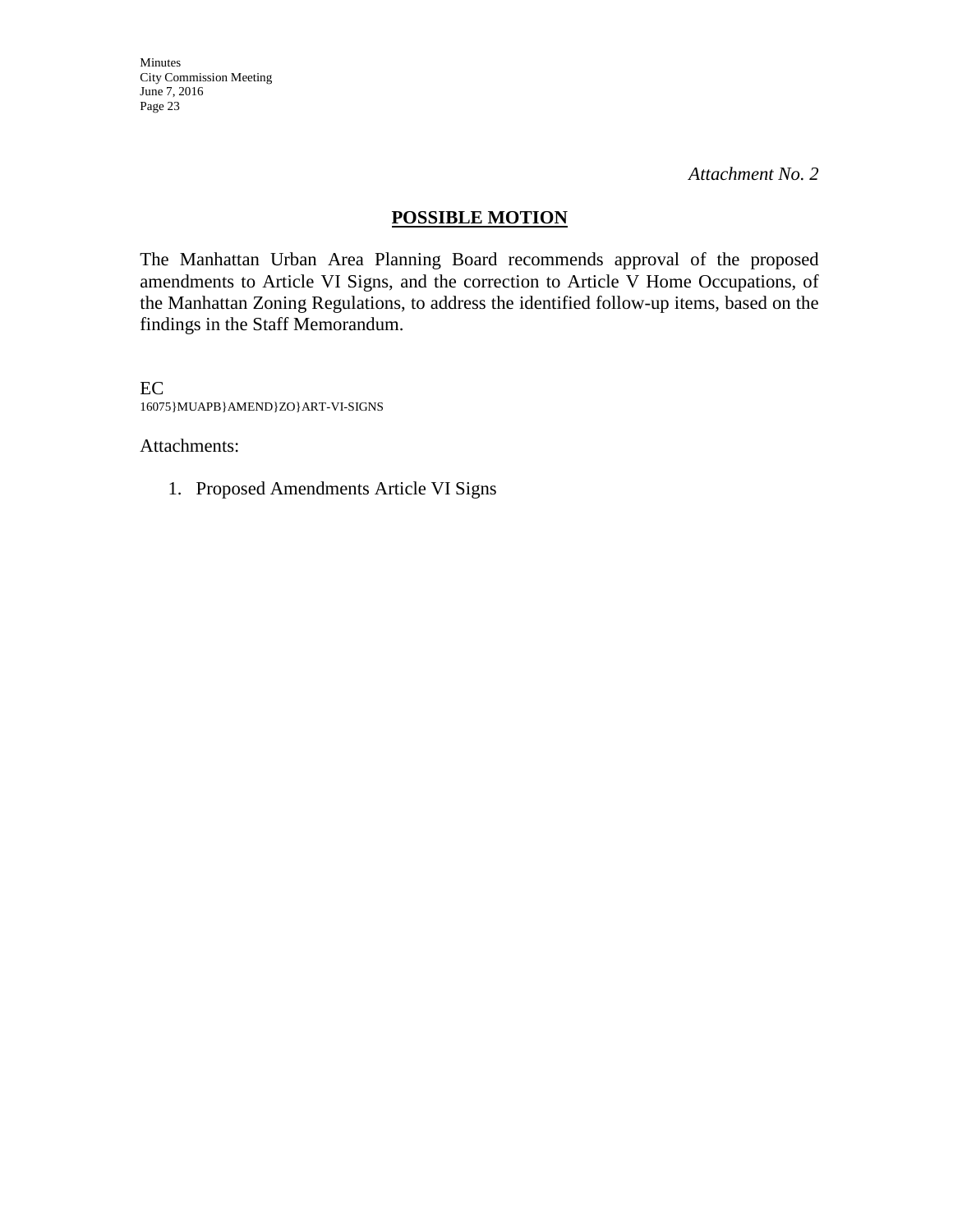#### **STAFF REPORT**

# **APPLICATION TO REZONE PROPERTY TO PLANNED UNIT DEVELOPMENT DISTRICT**

# **BACKGROUND**

**FROM:** R-3, Multiple-Family Residential District

**TO:** Interlachen Villas, Residential Planned Unit Development District

**OWNERS/APPLICANT:** PMG Properties, LLC, TJ Vilkanskas

**DATE OF NEIGHBORHOOD MEETING:** March 22, 2016

**DATE OF PUBLIC NOTICE PUBLICATION:** April 11, 2016

# **DATE OF PUBLIC HEARING: PLANNING BOARD:** May 2, 2016 **CITY COMMISSION:** May 17, 2016

**LEGAL DESCRIPTION:** Lots 1 – 21, Interlachen Addition, Unit Two

**LOCATION:** Generally located on the west side of Vanesta Drive, along both sides of Colbert Hills Drive, as far west as Palmer Circle and Fieldhouse Circle.

**AREA:** 316,873 square feet (7.27 acres)

**PROPOSED USES:** The applicant has proposed a single-family detached and singlefamily attached development that is somewhat unique to the City of Manhattan. The proposed development will consist of a total 62 dwelling units, consisting of single-family detached and single-family attached dwellings (ranging from 2 to 5 dwellings in a building), designed within 9 separate clusters. The clusters will be located near the existing streets of Colbert Hills Drive, Fieldhouse Circle and Palmer Circle. dwellings will be designed as 2-bedroom, 3-bedroom or 4-bedroom townhomes to be individually owned. The applicant states that the homes will be "ideal for primary, secondary, retirement and game day homes. The remaining land in the development will be open landscape areas that are maintained by a home owners association created for the development. The home's exterior will also be maintained by the home owners association.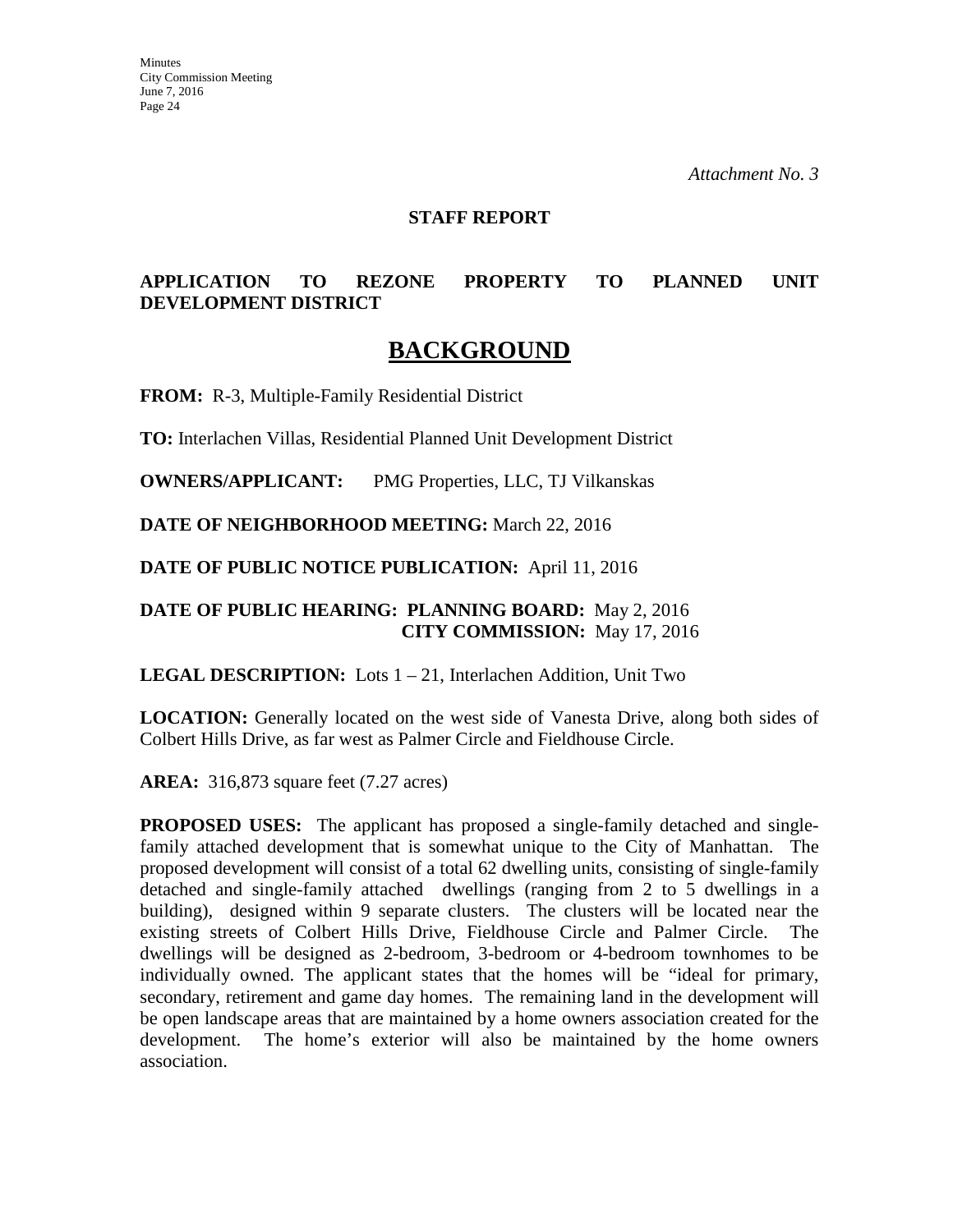**Minutes** City Commission Meeting June 7, 2016 Page 25

**PROPOSED BUILDINGS AND STRUCTURES:** The proposed develop is created to allow individual property owners the ability to select their home designs. The home designs will be based on the bedroom count and situation within the grade of the development. The development is to consist of 2-bedroom, 3-bedroom and 4-bedroom units. The site has significant drop in grade from the west to the east.

The homes design will be 3-floors with varying heights due to the change in grade. The lowest floor will be for an attached garage with room for  $2 - 3$  cars, golf cart parking, and storage/utility rooms. The lowest floor could also include a bedroom, bathroom and other living space on the lowest floor. The  $2<sup>nd</sup>$  floor will be the living room, kitchen, an office and dining room areas. The 4-bedroom units will also 2 bedrooms on this floor. The 3<sup>rd</sup> floor will be reserved from the master bedroom, master bathroom and a  $2<sup>nd</sup>$  bedroom room. Each floor plan also includes an optional elevator to service all 3 floors of the dwelling.

The exterior plans have a pitched roof. The front door of most units will be towards the adjacent street with the garage and secondary access from the rear via a travel easement. The exterior material pallet ranges from stone veneer, wood lap siding, stucco or paneled siding and architectural shingles.

The homes range in size from approximately 2,700 square feet in floor area up to approximately 3,700 square feet in floor area, depending on home design options and bedroom count. Each townhome is proposed to be a separate platted lot. These lots will gain access from the travel easement within each of the 9 clusters.

The proposed Residential PUD is being designed to provide home buyers the maximum flexibility possible to pick a home model.

The proposed development is to occur in 5 phases, with the first phase occurring at the intersection of Fieldhouse Circle and Colbert Hills Drive. See the phase plan for the location of the subsequent phase.

| Use                            | <b>Square Feet</b> | <b>Percentage</b> |
|--------------------------------|--------------------|-------------------|
| <b>Building</b>                | 75,964             | 24.0%             |
| Paved Area (Parking &          | 67,995             | 21.5%             |
| Driveways)                     |                    |                   |
| <b>Active Recreation Areas</b> | 6,976              | 2.2%              |
| <b>Total Open Space</b>        | 240,480            | 76.0%             |
| <b>Total Impervious</b>        | 150,935            | 47.7%             |

#### **PROPOSED LOT COVERAGE**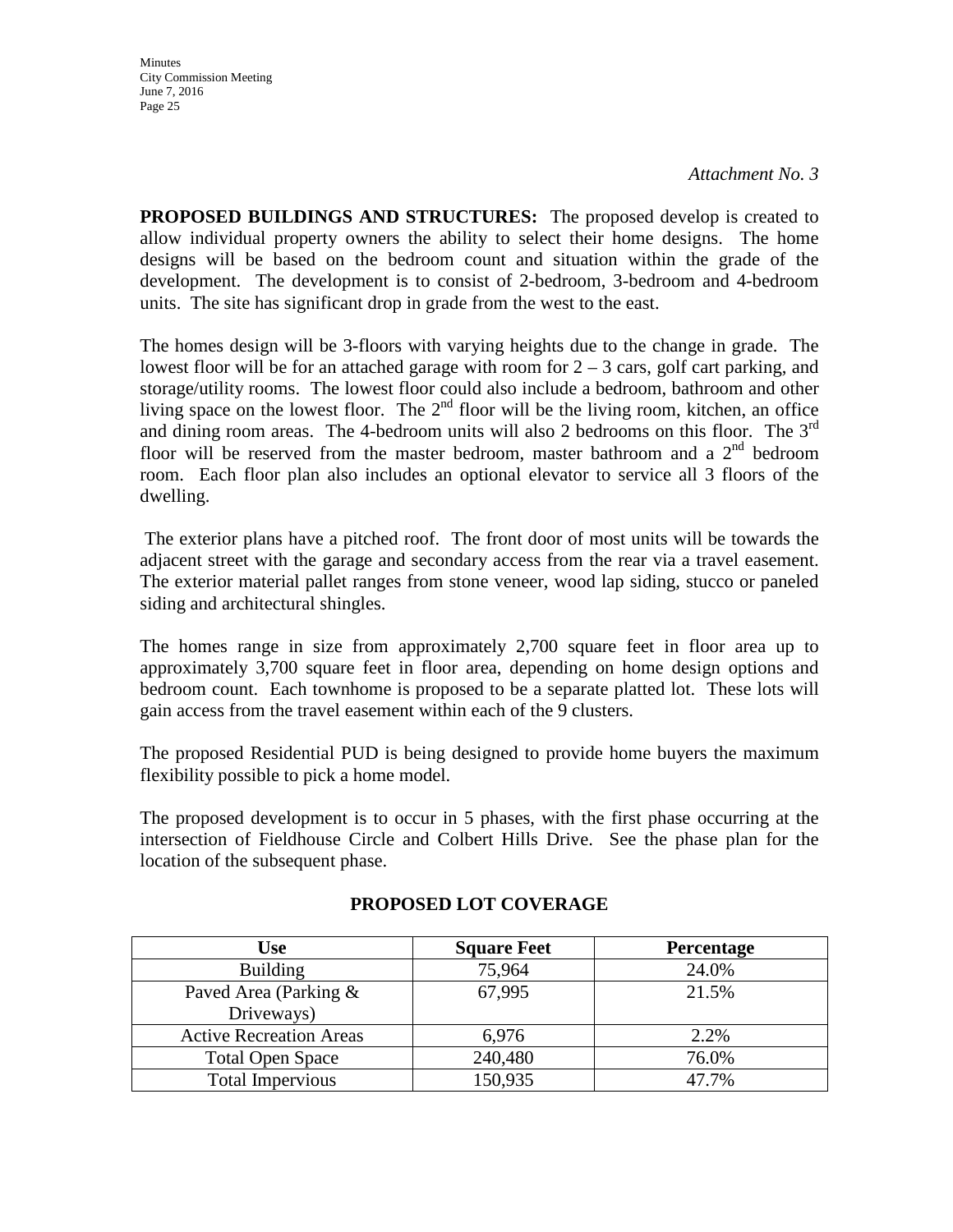#### **PROPOSED SIGNS**

The application documents states that "Signs will be in keeping with the neighborhood standards and provided as needed. Since no specific signage is being proposed, City Administration that the PUD allows signage, as listed in Section 6-201, Signs for Residential Uses Located in Low and Medium Density Residential District. The permitted signage would generally be small, residential scaled wall and monument signs and real estate signs pertaining to subdivisions.

City Administration is recommending exempt signage described in Section 6-  $102(A)(2)(a)$ , (b), (c), (e), (i), (k), and (l).

**PROPOSED LIGHTING:** According to the application materials, the lighting will consist of "on-building residential lighting to minimize light pollution. No light poles are proposed.

# **SIX REVIEW CRITERIA FOR PLANNED UNIT DEVELOPMENTS**

- **1. LANDSCAPING:** Landscape for the proposed development will consist of deciduous and evergreen trees and shrubs and ornamental grasses and open lawn areas. The landscaping will be distributed throughout the site, including adjacent to the homes, in the landscape islands in the travel easements and the common open space. The common open space is intended to be enjoyed by the residents of the development and could include picnic areas and other recreations amenities for the home owners. The final details of the common open space will be provided with the Final Development Plan.
- **2. SCREENING:** No specific screening is proposed for the development. The location of the homes is intended to screen the vehicular traffic and adjacent single-family homes from the off-street parking areas. Trash receptacles will be for individual properties and intended to be stored within the garage.
- **3. DRAINAGE:** The applicant's consultant, SMH Consultant provided a letter, dated May 3, 2016, addressing the stormwater management of the site *(see attached)*. The City Engineer and Stormwater Engineer did not require a full drainage study, as the development is similar in residential intensity to the current zoning of R-3, Multiple-Family Residential District. Stormwater runoff will be directed to existing storm sewer infrastructure along the street systems and directed to the existing detention basin north of Vanesta Drive. This existing basin drains into Little Kitten Creek.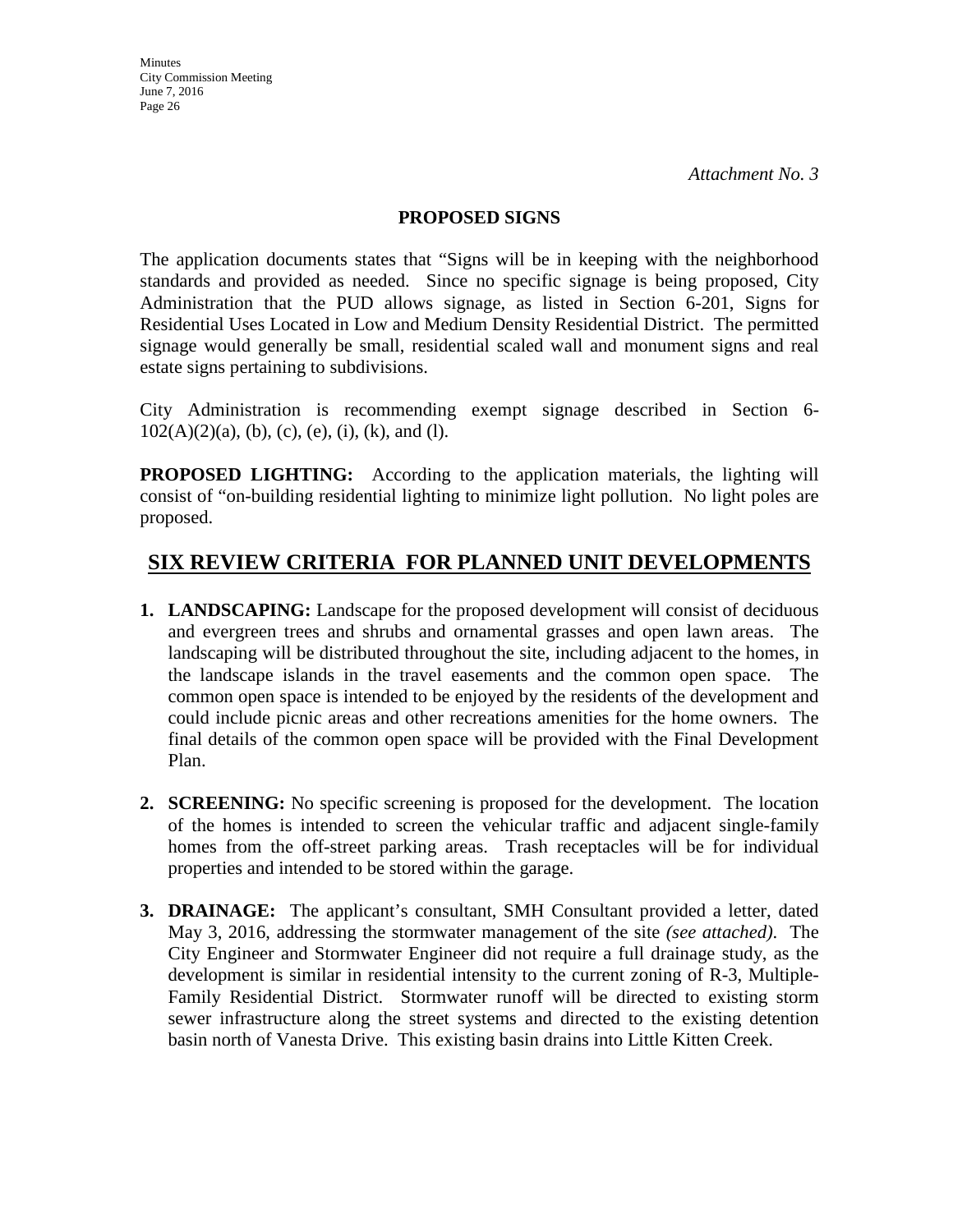The applicant's consultant states that the proposed drainage characteristics "are consistent with conclusions and recommendations for development as described by the Grand Mere Master Plan and with the original intent of the Interlachen plat which zoned this area R-3."

The City Engineer and Stormwater Engineer have reviewed the preliminary development plans and letter and have stated no comments or concerns.

### **4. CIRCULATION:**

The site gains access from the existing streets. Lots  $1 - 3$ , and  $27 - 62$  will gain access from Colbert Hills Drive, via private travel easements within the residential cluster. Lots 4-26 will gain access from Fieldhouse Circle. Travel Easements are public access that is owned by the property owner or home owners association and is privately maintained. These travel easements will be required to be named, with the approval of the Riley County Emergency Management Department and the Manhattan Fire Department. A restrictive covenant defining the on-going maintenance of these travel easements and procedure to ensure they are adequately maintained will be required at the time of the Final Development Plan approval.

#### *Traffic Study*

The applicant's consultant, SMH Consultant provided a letter, dated May 3, 2016, addressing the traffic analysis (*see attached)*. The City Engineer and Stormwater Engineer did not require a full traffic study, as the development is similar in residential intensity allowed for the current zoning of R-3, Multiple-Family Residential District.

The consultant determined that an additional 17 vehicle trips in the P.M. peak hour would be generated by the proposed development compared to the original Interlachen development plans for 9 six-unit dwelling units that were going to be designed as townhomes. According to the consultant, "these additional trips are well within the number trips envisioned by the Grand Mere Master Plan for the area.

The City Engineer and Stormwater Engineer have reviewed the preliminary development plans and letter and accepts the consultants findings that the added 17 vehicle trips in the P.M. peak hour is a minimal addition to the traffic volumes and are within the traffic planned with the Grand Mere Master Plan for the surrounding area.

# *Off-street Parking*

Off-street parking is proposed in attached garages and parallel parking spaces along the travel easements. Most dwelling units will have 2-car garages and space for golf cart parking. A few dwelling designs have space for 3 or 4 cars. The Preliminary Development Plan shows 130 off-street parking within the garages, 77 off-street parking in the travel easements, for a total of 207 parking spaces. The off-street parking ratio for the development would be 3.23 spaces per dwelling unit.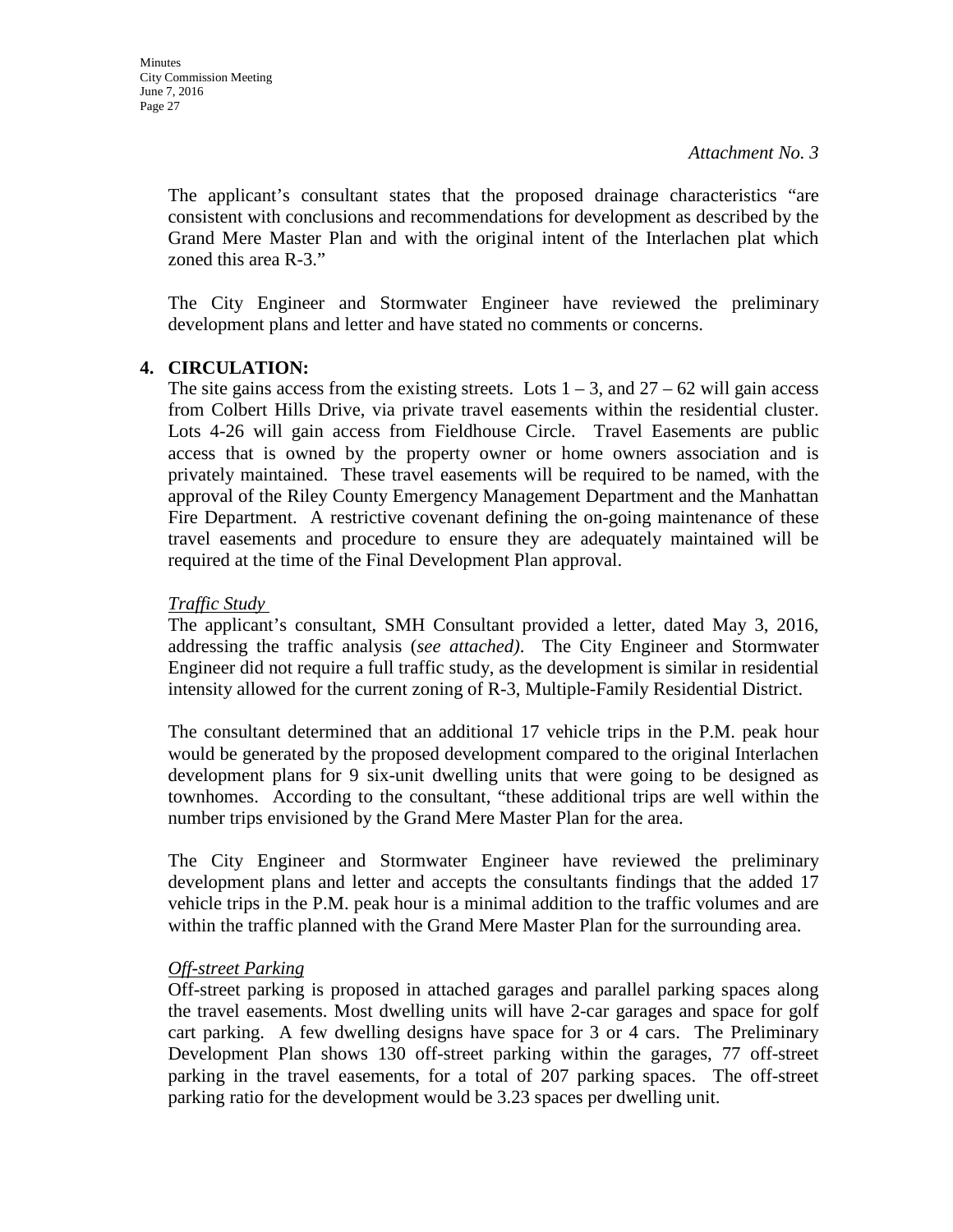The dwelling units will be built and marketed as single-family homes and not apartment units. The parking regulations for single-family homes (2 parking spaces per dwelling unit) would require a minimum of 124 parking spaces. The applicant has provided parking spaces within the travel easements to accommodate guests and visitors. No parking will be allowed on one side of Colbert Hills Drive, Fieldhouse Circle and Palmer Circle.

#### *Bicycle and Pedestrian Access*

Sidewalks are proposed on both sides of Colbert Hills Drive and the south side of Fieldhouse Circle. A sidewalk will be provided along Palmer Circle as part of that single-family development. The applicant has stated that individual front porches/entryways will be provided with the dwellings, increasing the pedestrian friendly environment of the area.

No specific bicycle facilities will be provided with the development. Because of the individual dwelling design, bicycle racks or other bicycle facilities are not recommended.

- **5. OPEN SPACE AND COMMON AREA:** As previously mentioned, the Preliminary Development plans show large common and open space in the middle of the development. The common open space is intended to be enjoyed by the residents of the development and could include picnic areas and other recreations amenities, such as fire pits and seating areas for the home owners. The final details of the common open space will be provided with the Final Development Plan.
- **6. CHARACTER OF THE NEIGHBORHOOD:** Currently, the general character of the neighborhood is a mix of low density residential and golf course uses under various stages of development. To the north, south and west are properties within the Grand Mere Master Planned Golf Course Community. To the east are single-family homes that are not associated with Grand Mere.

# **THIRTEEN MATTERS TO BE CONSIDERED WHEN CHANGING ZONING DISTRICTS**

- **1. EXISTING USE:** Vacant, platted lots and road right-of-way with infrastructure in place.
- **2. PHYSICAL AND ENVIRONMENTAL CHARACTERISTICS:** The subject site is irregular shaped bound by Fieldhouse Circle and Palmer Circle. Colbert Hills Drive dissects the site into 2 parts. The site is being served by public and private utilities and is ready to be developed. The site drains towards the southeast.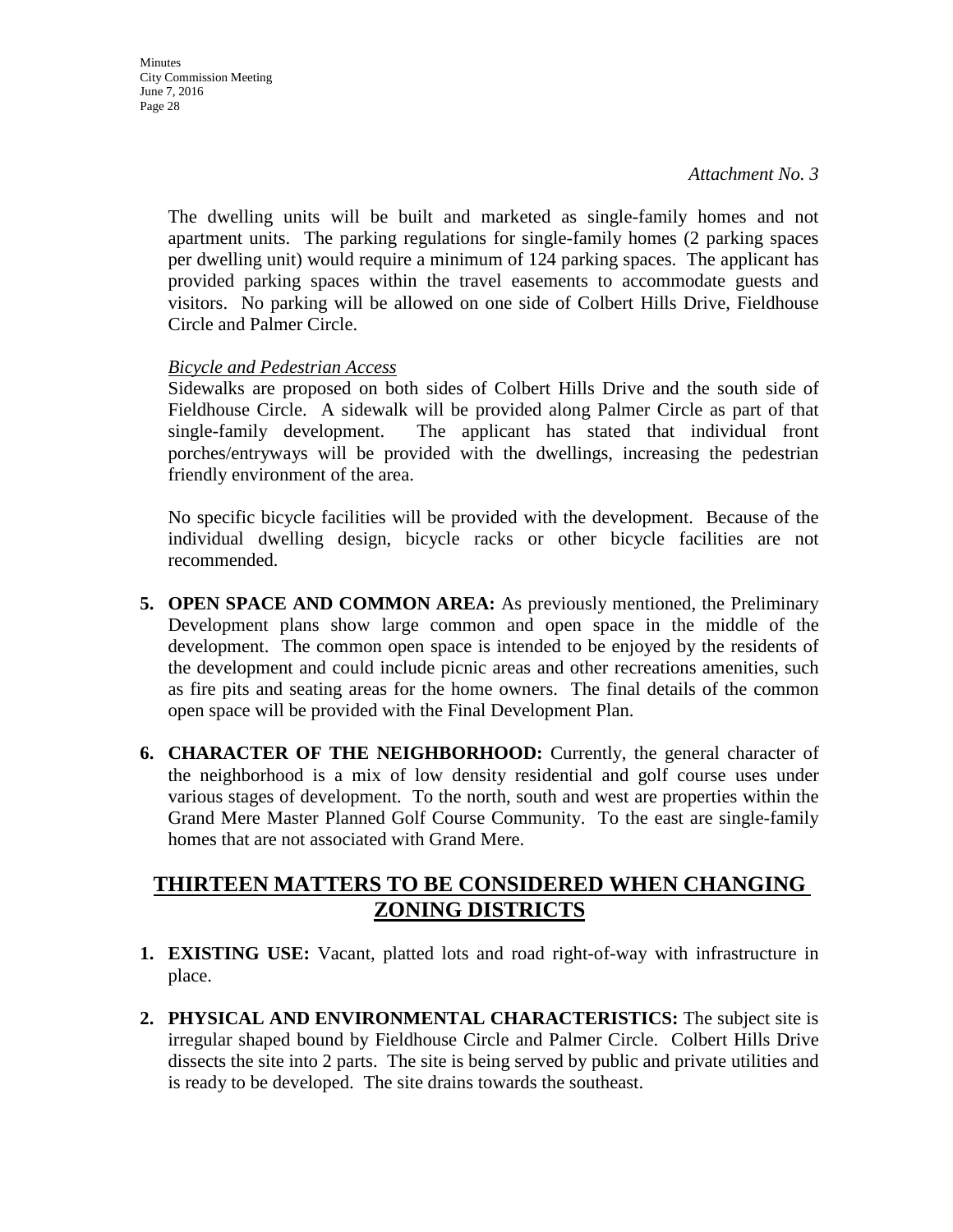## **3. SURROUNDING LAND USE AND ZONING:**

**NORTH:** Fieldhouse Circle ROW, Platted single-family detached lots in the initial phases of construction, Colbert Hills Golf Course, and undeveloped land (future Grand Mere villas, single-family dwellings); R-1, Single-Family Residential District.

**SOUTH:** Palmer Circle ROW, Platted single-family detached lots in the initial phases of construction, Colbert Hills Golf Course, and undeveloped land (future Grand Mere villas, single-family dwellings); R-1, Single-Family Residential District and R-S, Single-Family Residential Suburban District.

**EAST:** Vanesta Drive, commercial land in the initial stages of construction for a professional office and restaurant, Homecare and Hospice House, vacant tract, singlefamily homes in various stages of development; C-2, Neighborhood Commercial District, R, Single-Family Residential District and R-2 Two-Family Residential District

**WEST:** Palmer Circle and Fieldhouse Circle ROWs, Platted single-family detached lots in the initial phases of construction, Colbert Hills Golf Course, and undeveloped land (future Grand Mere villas, single-family dwellings); R-1, Single-Family Residential District and R-S, Single-Family Residential Suburban District.

# **4. CHARACTER OF THE NEIGHBORHOOD:** See above under **6, Character of the Neighborhood.**

- **5. SUITABILITY OF SITE FOR USES UNDER CURRENT ZONING:** The current zoning of the site R-3, Multiple-Family Residential District and consists of 21 platted lots, totaling 316,873 square feet. The R-3 District allows for multiple-family dwellings with a maximum density of 1 dwelling unit per 1,000 square feet of lot area. Theoretically, 316 dwelling units in apartment buildings could be built on the rezoning site, depending on the grade, building design(s) and off-street parking requirements. The most recent development plan for the site was to develop single-family homes on the 21 lots. Infrastructure is currently in place to development the area into the 21 homes. The site is suitable for the current zoning.
- **6. COMPATIBILITY OF PROPOSED DISTRICT WITH NEARBY PROPERTIES AND EXTENT TO WHICH IT MAY HAVE DETRIMENTAL AFFECTS:** The proposed development will create an increase in noise, light and traffic in the area compared to the single-family homes that was planned for with the latest replat of the rezoning area in Interlachen Addition, Unit Three. Originally, the site was planned to be developed on 8 lots with a total of 38 dwelling units (7 lots with 5 dwelling units on each lot and 1 lot with 3 dwelling units).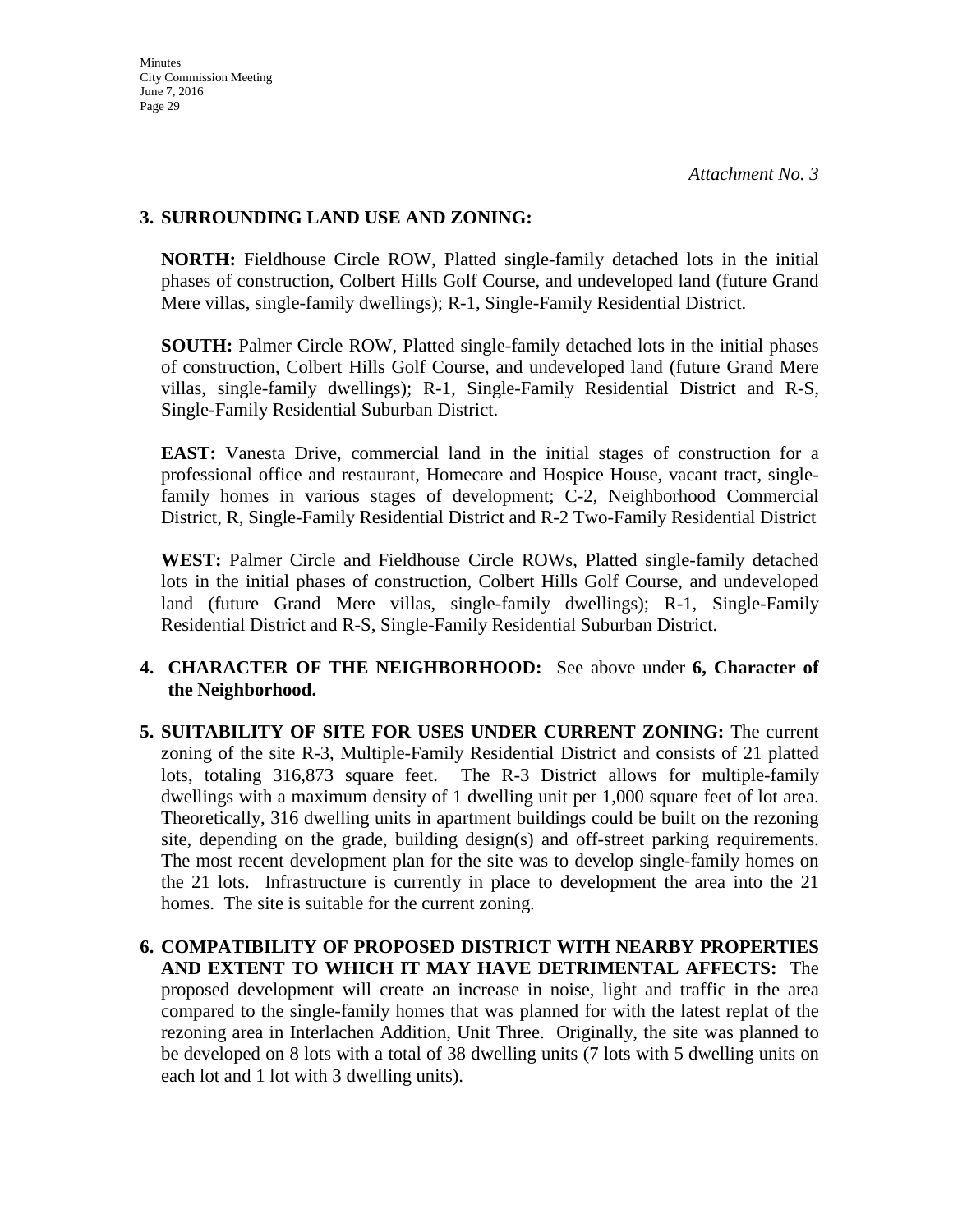**Minutes** City Commission Meeting June 7, 2016 Page 30

*Attachment No. 3* 

The proposed PUD creates a residential development with design characteristics that are currently unique to Manhattan. The homes will be constructed as townhomes for single-family dwellings. Each dwelling unit will be on separate platted lots and is intended to be owner occupied. The proposed dwellings will clustered around 9 travel easements that will provide the vehicular access and off-street parking to the dwelling units.

According to the applicant, the front yards will have trees and traditional landscaping similar to the surrounding neighborhoods. In between the clusters of dwelling units, shared open space with amenities, such as fire pits, trails and seating areas will be provided. The landscaping and open space will be owned and maintained by the home owner's association.

The area will also be required to conform to the Grand Mere architectural guidelines and design standards. A private design review committee is responsible for enforcement of the Grande Mere guidelines and standards *(see policy statement below under Comprehensive Plan, part III.)* The guidelines and standards are private and are not part of the rezoning. The policy statements are mentioned because they are part of the Grand Mere Community Master Plan policies, which was adopted as a part of the Manhattan Urban Area Comprehensive Plan.

As required by the rezoning application process, a neighborhood meeting was conducted by the applicant on March 22, 2016. The meeting summary stated that 6 people were in attendance. The meeting report stated that the neighbors were satisfied with the proposed housing product (i.e. building design, materials and landscaping), but had concerns with the proposed density. Other concerns were the sight lines and parking on Colbert Hills Drive and if the dwelling units would be rental units or owner occupied.

Although the design of the proposed residential PUD is unique to the Grand Mere neighborhood and the City, it is being proposed to have similar characteristics of the surrounding neighborhood. Also, the proposed use of single-family dwellings designed as townhomes are present throughout the Grand Mere neighborhood. The proposed rezoning to Residential PUD is compatible with the surrounding area.

**7. CONFORMANCE WITH COMPREHENSIVE PLAN:** Northwest Future Land Use of the Manhattan Area 2035 Comprehensive Plan as Residential High Density (RHD). The applicable land use policies found in the Comprehensive Plan are below.

Residential High Density (RHD)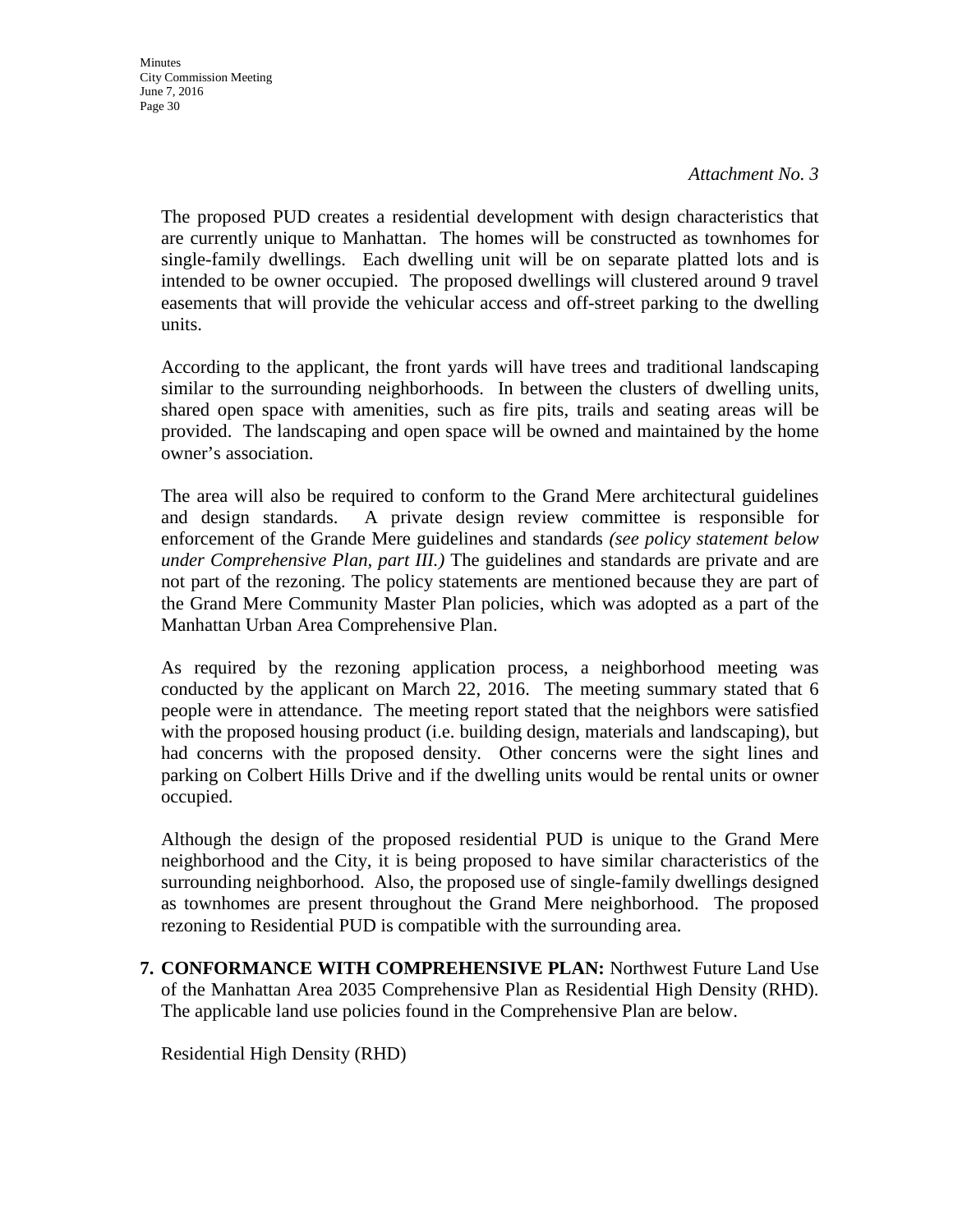## *RHD-1: Characteristics*

*The Residential High Density designation is designed to create opportunities for higher density neighborhoods adjacent to the KSU campus and in other more urban parts of the core area of the community, and in a suburban setting. Within the core area or in Downtown, the designation accommodates higher-intensity residential housing, such as mid-rise apartments, townhomes and condominiums, combined with complementary non-residential land uses, such as retail, service commercial, and office uses, often within the same building. In other areas of the community, Residential High Density neighborhoods can be accommodated in a less vertical or urban fashion, such as in planned apartment communities with complimentary neighborhood service commercial, office, and recreational facilities. These neighborhoods could be implemented through a Planned Unit Development or by following design and site plan standards during the design review process.* 

# *RHD-2: Appropriate Density Rang e*

*Possible densities under this designation are 19-50 dwelling units per net acre and greater.* 

# *RHD-3: Location*

*Residential High Density uses are typically located near intersections of arterials and collector streets, sometimes providing a transition between commercial or employment centers and lower density neighborhoods. Concentrations of Residential High Density are designated west and east of the KSU campus and in the Aggieville vicinity to promote expanded student housing options within walking distance of campus. In a more urban setting or in Downtown, Residential High Density may be combined with active non-residential uses in a vertically mixed-use building. Outside of the core area, Residential High Density uses should not be located in settings where the only access provided consists of local streets passing through lower density neighborhoods.* 

# *RHD-4: Building Massing and Form*

*Avoid plain, monolithic structures or blank walls on the backs or sides of buildings. In a planned apartment community context, large buildings should incorporate a variety of design elements to create visual interest. Infill projects should be consistent with area-specific design standards or guidelines, as adopted.* 

# *RHD-5: Mix of Uses*

*Encourage the integration of neighborhood serving retail uses (e.g., drycleaners, coffee shop) on the ground level of high density residential buildings where viable, typically in areas with high visibility and/or pedestrian activity. Non-residential uses should generally not exceed twenty-five percent of the total floor area in a mixed-use structure; however, actual percentages will be driven by market demand and the surrounding site context.*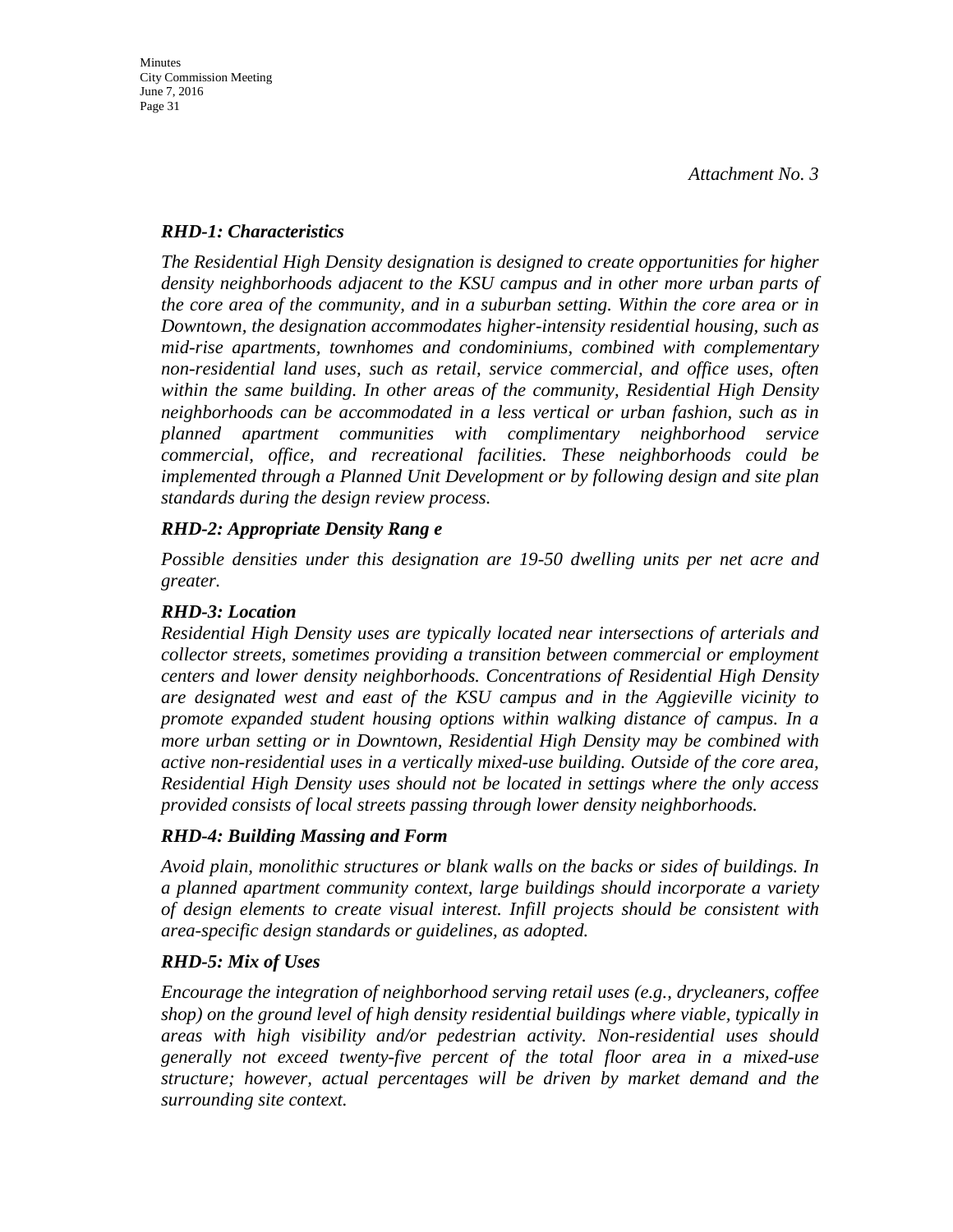### *RHD-6: Parking Location and Design*

*Locate off-street surface parking behind buildings, tucked under buildings (e.g., podium parking), or within parking structures in established core area neighborhoods and the Downtown to maintain a pedestrian-oriented street frontage. Integrate structured parking garages and tuck-under parking with the overall design of the building they are intended to serve. The incorporation of active uses, such as retail, into the ground floor of freestanding parking structures included as part of multi-block developments is strongly encouraged where viable based on market demand and visibility.*

# **Grand Mere, a Master Planned Golf Course Community**

# *B. PROJECT INTENT*

*The overall Land Use Amendment is intended to create a community designed within a park. By responding to the natural terrain, preserving natural corridors, protecting the slopes and riparian environment, a harmonious relationship with the land can be created for the community.* 

*Grand Mere is envisioned as an upscale residential community, with the University's Colbert Hills Golf Course and preserved open space interwoven throughout the development. The community is made up of individual neighborhoods defined by open space features, topography, connection to the Grand Mere Parkway, and the golf course. A strong joint effort has integrated the golf course design (Colbert Hills) and the overall community design (Grand Mere Development). The interconnectivity of automobile circulation, pedestrian/bicycles, and open space, as well as residential neighborhood placement and overall community utility location, has created a well integrated community with both future residences and community recreation as the main focus. Flexibility is built into the land use plan to allow the development to respond to market demand.* 

*Specific types of residential product may subtly change in the future due to market demand as the development pattern becomes clearer and as the community matures. The community will offer a high level of design quality, architectural variety, and a wide range of housing types to address the potential markets appropriate for an upscale development.*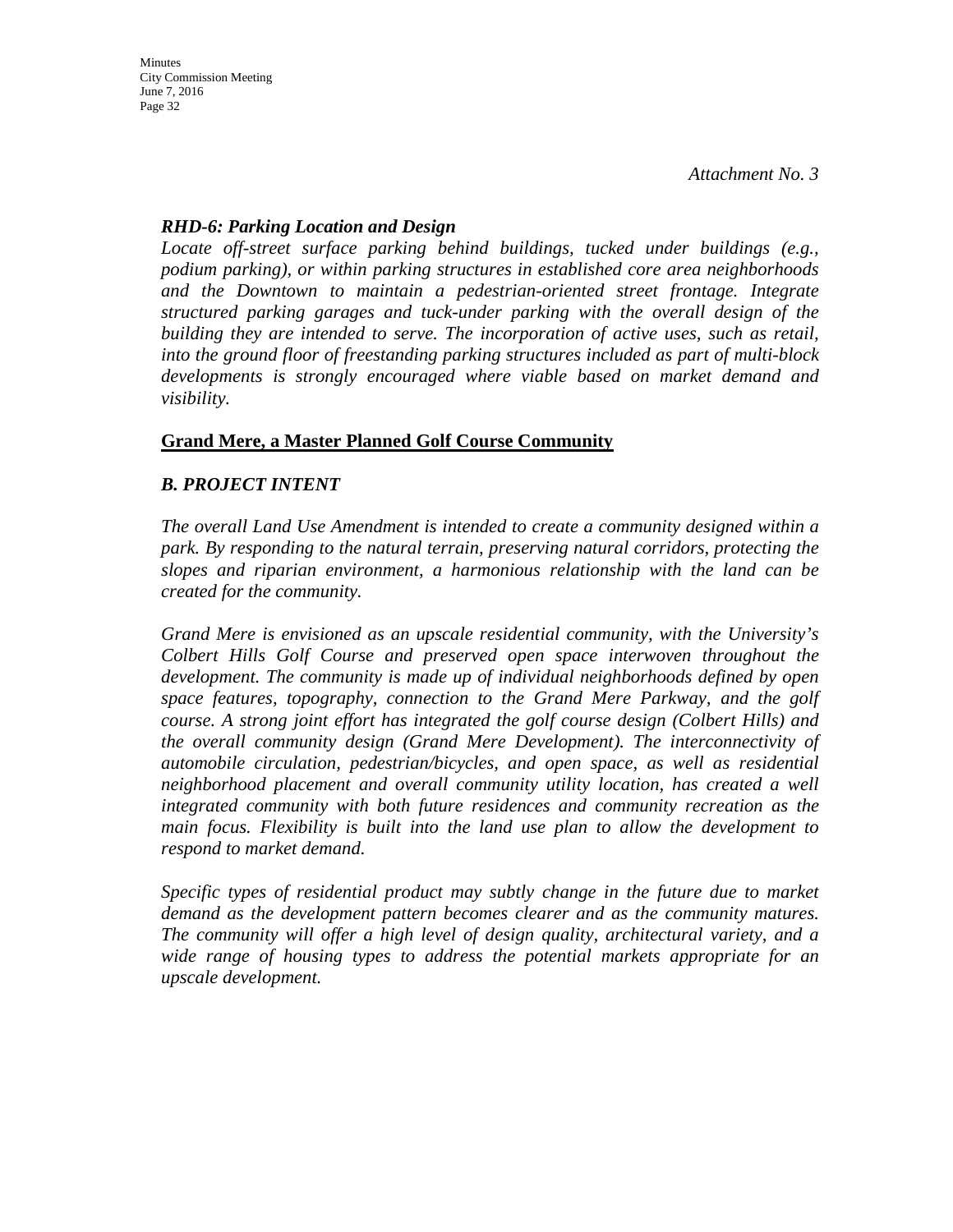# *5 KEY DESIGN CONCEPTS*

## *1. Create a high quality residential community*

*Create a community of villages, residential neighborhoods, and neighborhood commercial areas centered along the projects' spine, Grand Mere Parkway. Through the use of architectural design guidelines and development reviews the quality of building construction will be maintained at the highest level.* 

### *2. Integrate the Natural Environment*

*Preserve the natural slopes and open space features. Provide a visual connection to the natural beauty of the development: the golf course in the valleys, the long vistas/views, and the prairie environment.* 

# *3. Offer a Variety of Residential Living*

*Offer a wide range of residential products and lot types to address the market demands of the well informed and upscale consumer. An integrated community of many housing types will help to provide an interesting streetscape, a quality neighborhood texture, and a sustainable development.* 

# *4. Create a Pedestrian/Bicycle System*

*Provide pedestrian/bicycle connections throughout the development, following the Grand Mere Parkway, open space corridors and the linear park connections provided as part of the Master Plan along Little Kitten Creek and the continuation of the Hudson trail.*

*Grand Mere Community Overall Development Plan* 

#### *5. Establish a 'heart' to the community*

*Provide a central community feature for the residents of Grand Mere. Utilizing the golf clubhouse access as a link between the east and west parts of the property, a private community recreation complex would be provided at the intersection of Grand Mere Parkway and Colbert Hills Drive. This central location along the bike trail and pedestrian sidewalk connections to all the neighborhoods would provide an accessible 'recreational heart' for the community.*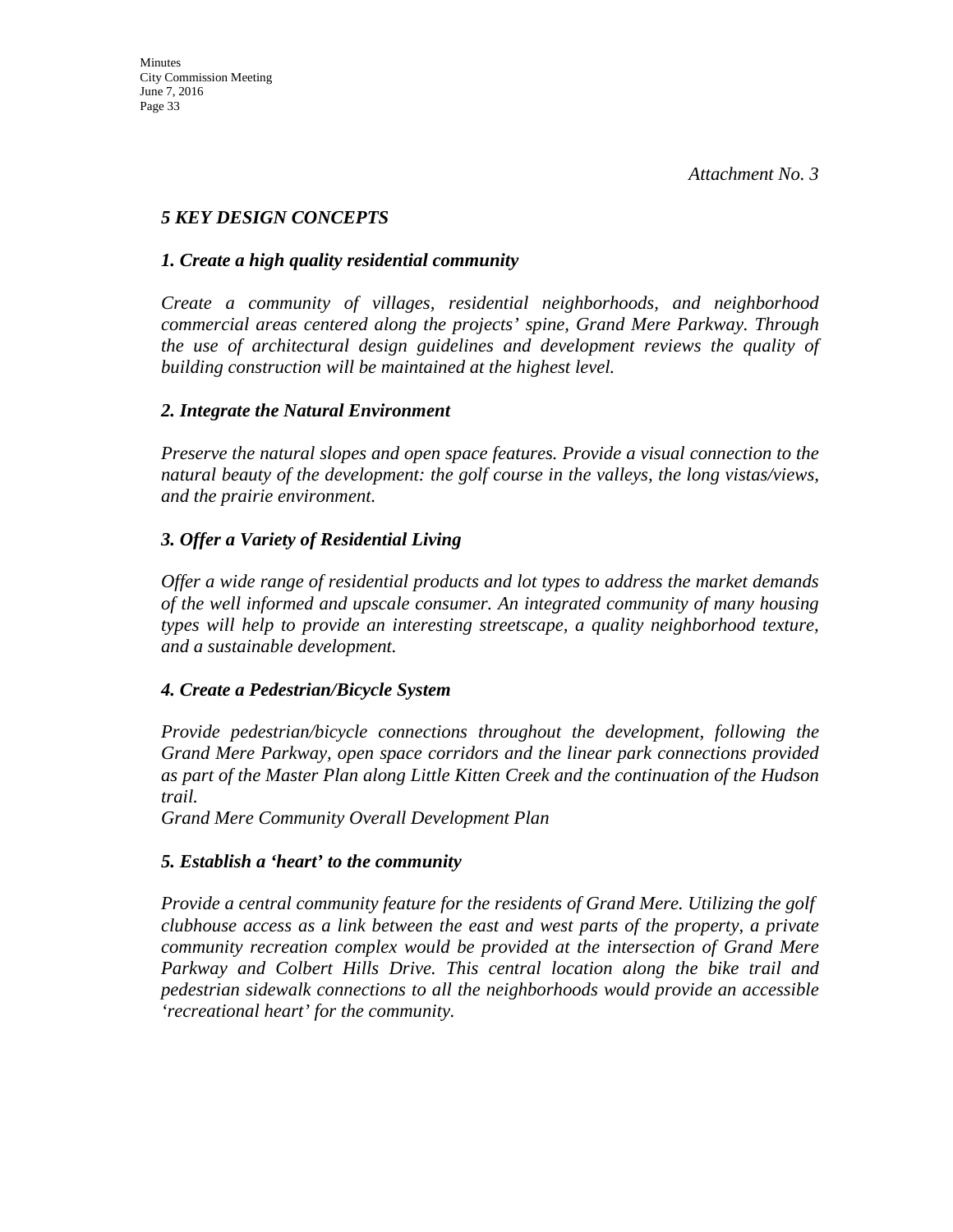## *III. COMMUNITY CONCEPTS AND DEVELOPMENT STRATEGY*

*Grand Mere is proposed as a Master Planned Community consisting of a wide range of*  residential housing types and densities and will be utilizing both Planned Unit *Development and Conventional Zoning Development standards based on specific sites and development types.* 

*The overall Grand Mere Project consists of 1,054 (estimated) acres, including the Colbert Hills Golf Course. Rather than dispersing development throughout the entire property, the project purposes to "concentrate" neighborhood development within residential and commercial villages on approximately 543 acres preserving almost 50% of the land as natural open space or golf course. This concept, while proposing a variety of home types and densities, provides large natural open spaces, golf course amenity for the general public, and peripheral residential villages as large lot or low density residential products that create an overall density (1.5 du/ac) for the site, consistent with the surrounding neighborhoods. All housing types shall belong to the Master Homes Association, which will be responsible for enforcing the covenants and restrictions, and maintaining the common grounds.* 

*Within the community, residential neighborhoods are supported by neighborhood commercial services, which provide a focus and entry element for the development. These neighborhood office and retail villages are envisioned as community services located at the development entries along the Little Kitten Creek entry and Kimball Ave. and the future northern entry on Marlatt.* 

*Throughout the plan, connecting open space systems, sidewalks and bike trails provide pedestrian connections between residential neighborhoods, public amenities and the neighborhood services. These are planned connections to occur in a variety of types and locations. As each phase of development is planned in detail, the specific pedestrian connections will be part of each village plat and relate back to the overall Circulation Parks & Open Space Plan.* 

*Grand Mere Community Architectural Guidelines and Design Standards will provide for the review and approval of all site and building plans for the Grand Mere property. The Design Review Committee of Grand Mere will be responsible for enforcement of these guidelines and standards. The Developer believes that careful planning and enforcement of design and development standards will ensure orderly, attractive, and*  lasting development, all of which will preserve and enhance the value of the *community.*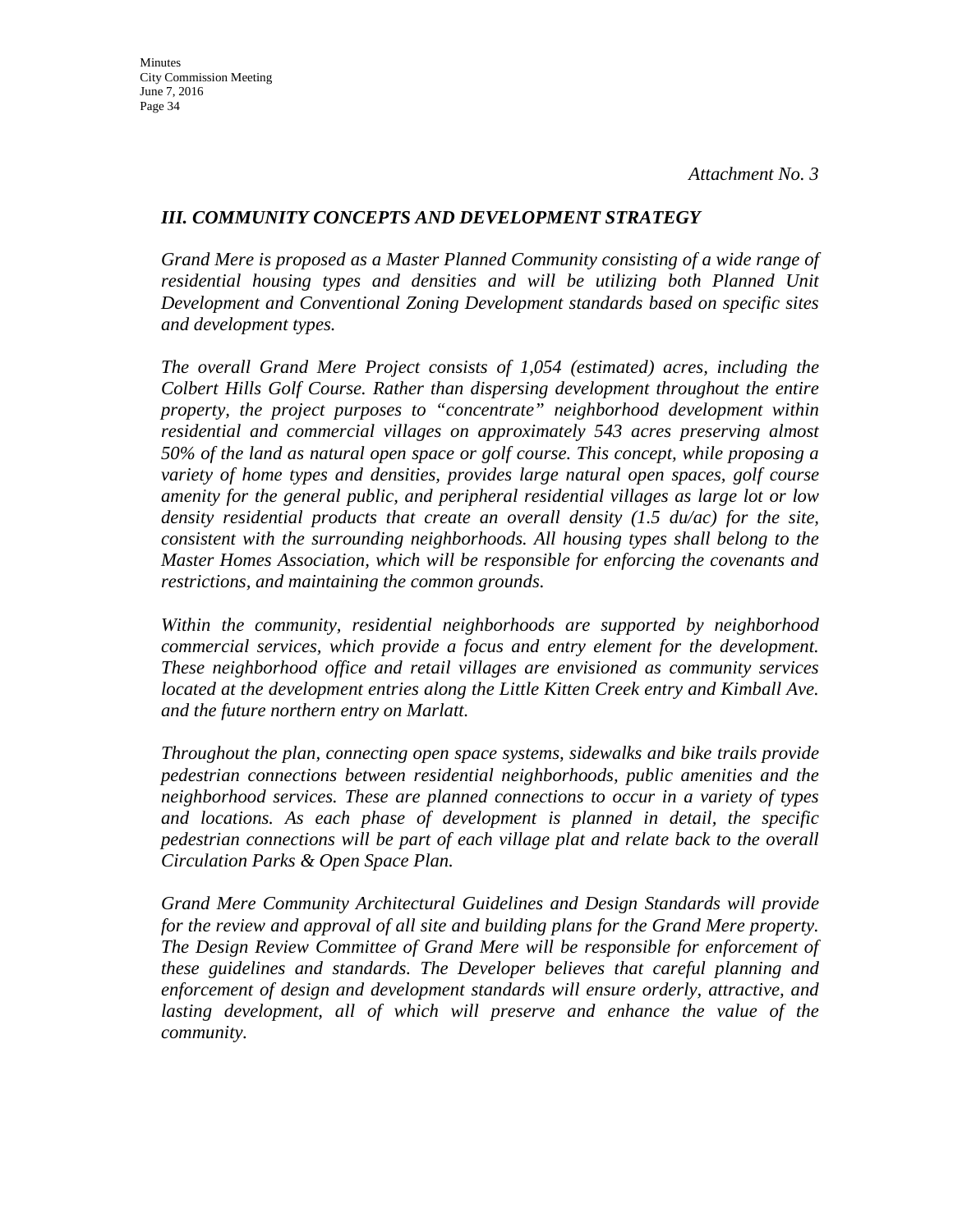### *A. Residential Neighborhoods*

*The planning concept proposes a wide range of residential uses, with densities ranging from 1 to 20 dwelling units per acre (du/ac) within individual parcels. Generally, individual neighborhoods are envisioned as small enclaves in order to promote a mix of different product types, create intimate neighborhoods, and to build a strong community image from the project's onset. The key to a sustainable successful development is quality design and construction, and a variety of housing price points to attract a wide spectrum of residential consumers. Higher density residential, as well as small lot single-family opportunities are integrated into the community along Grand Mere Parkway, rather than isolated or located along the site's edges. While building a stronger new community, this concept also reduces impact on existing adjacent neighborhoods by focusing the traffic and circulation internally.* 

# *Residential Types:*

### *Single Family (RLM)*

*The 273.4 acres of single family proposed for Grand Mere represents 50% of the total proposed residential acreage. The detached single family products will range in size and density. The villages of single family will be developed as parcels and each will be controlled to maximize views, walkouts, and architectural design quality. The Grand Mere Architectural Review Committee will provide design review of the homes and general site development guidance. Each single family village will be signed and themed as a unique part to the overall Grand Mere development and developed as the market demands. Each parcel will provide internal open space, storm drainage controls, and pedestrian linkages between the villages in addition to the designated Grand Mere Circulation Park & Open Space Plan.* 

# *Townhomes (RMH)*

*The townhomes proposed for Grand Mere are located along the parkway or the golf course for direct access to the recreation center, open space, and bike trail systems. These homes would offer a two and three bedroom configuration in groups of two to six homes per buildings, depending on site conditions and planning. The homes association would provide maintenance for the common areas within the neighborhood. The architecture would be designed to provide an overall theme and consistent material quality throughout the neighborhood. Attached garages and individual entries for each home would be provided. Depending on the market demands an amenity center might be planned for the various townhome parcels.*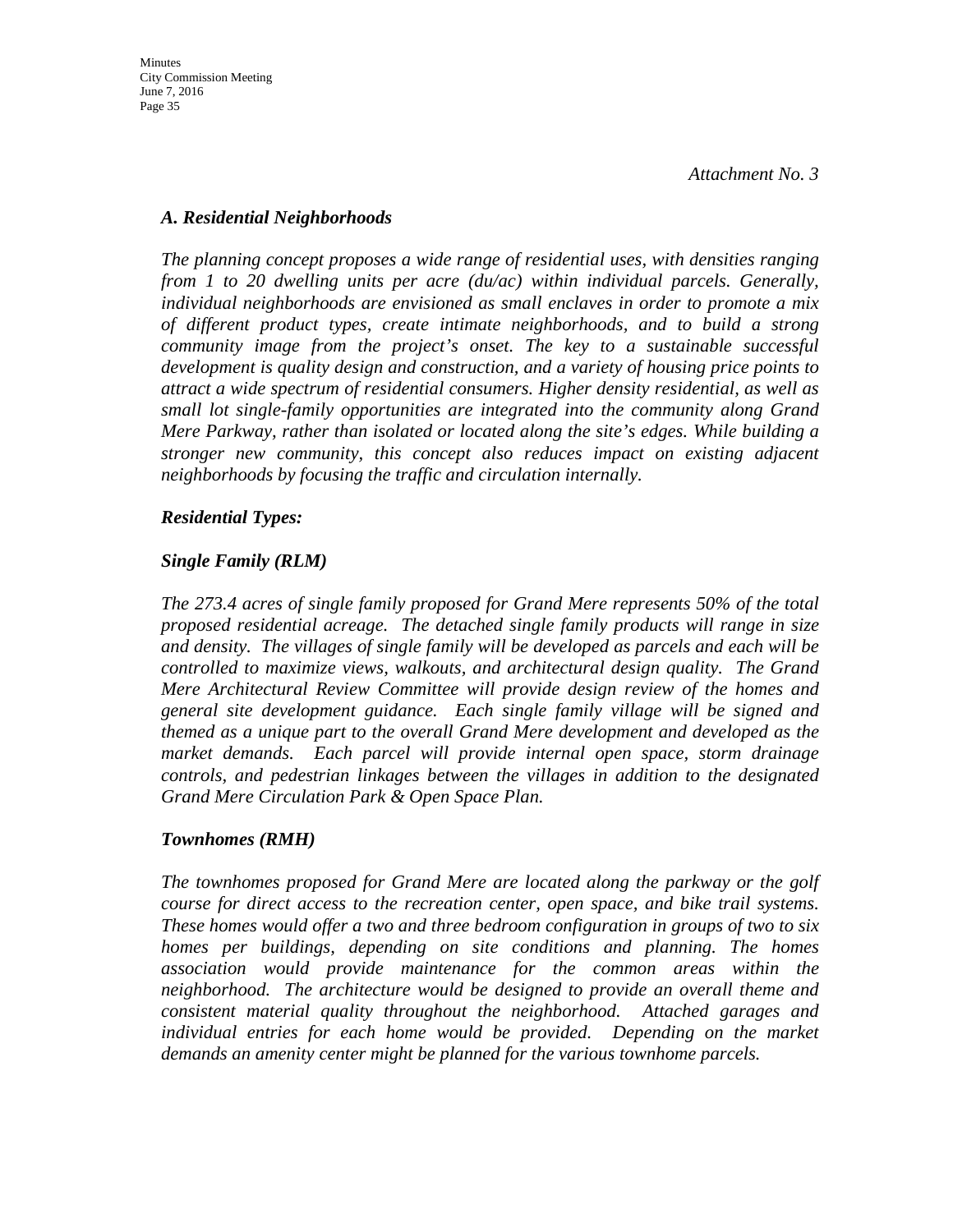## *C. Streets and Circulation System*

*Residential streets within Grand Mere are envisioned as a key element of "neighborhood quality," offering a place to walk and play, as well as to drive and park. The streetscape in and along the roads will reflect the quality of the community through the use of signage monumentation and landscaping depending on the location and natural conditions of the space providing strong visual "cues" to better orient drivers to their locations and destinations.* 

*When utilizing the approved Manhattan street system standards the hierarchy, streetwidths, design speeds, and travel/parking lanes are consistent and will not compromise auto on-street parking, or bike and pedestrian access. The street layout will frame important views and vistas, including buildings, golf course, and natural features. Onstreet parking is available on all local streets.*

*The Master Planned Community will be accessed from Kimball Avenue and Marlatt Avenue. Additional access points into the Community from surrounding residential streets are shown on the Master Plan.* 

# *D. Pedestrian and Bicycle Circulation System*

*Connectivity with the City of Manhattan Linear Park Master Plan is our main focus for the overall trails system. A comprehensive pedestrian and bicycle system is proposed for the community to provide access to individual neighborhoods, the Club Facility and Hotel site, commercial services, and open space amenities~ Elements include both offstreet and on street bike paths, natural unimproved trails, and a 17.2 acre linear park along Little Kitten Creek. An easement shall be provided for the extension of the Hudson trail northward, along the east property line to northeast corner section 3-10- 7. All trail/path systems will be site- specifically designed at the time of construction. Each will be reviewed on a site-by-site basis to ensure sensitive placement and minimum disturbance. This will be coordinated with the Park & Recreation Board and the Parks and Recreation Department.* 

# *G. Golf Course Development*

*The Grand Mere development drainage and detention system shall be designed to work in concert with the golf course drainage and detention system. The course was designed to meet the environmental goals of the Audubon International Signature Status Program.*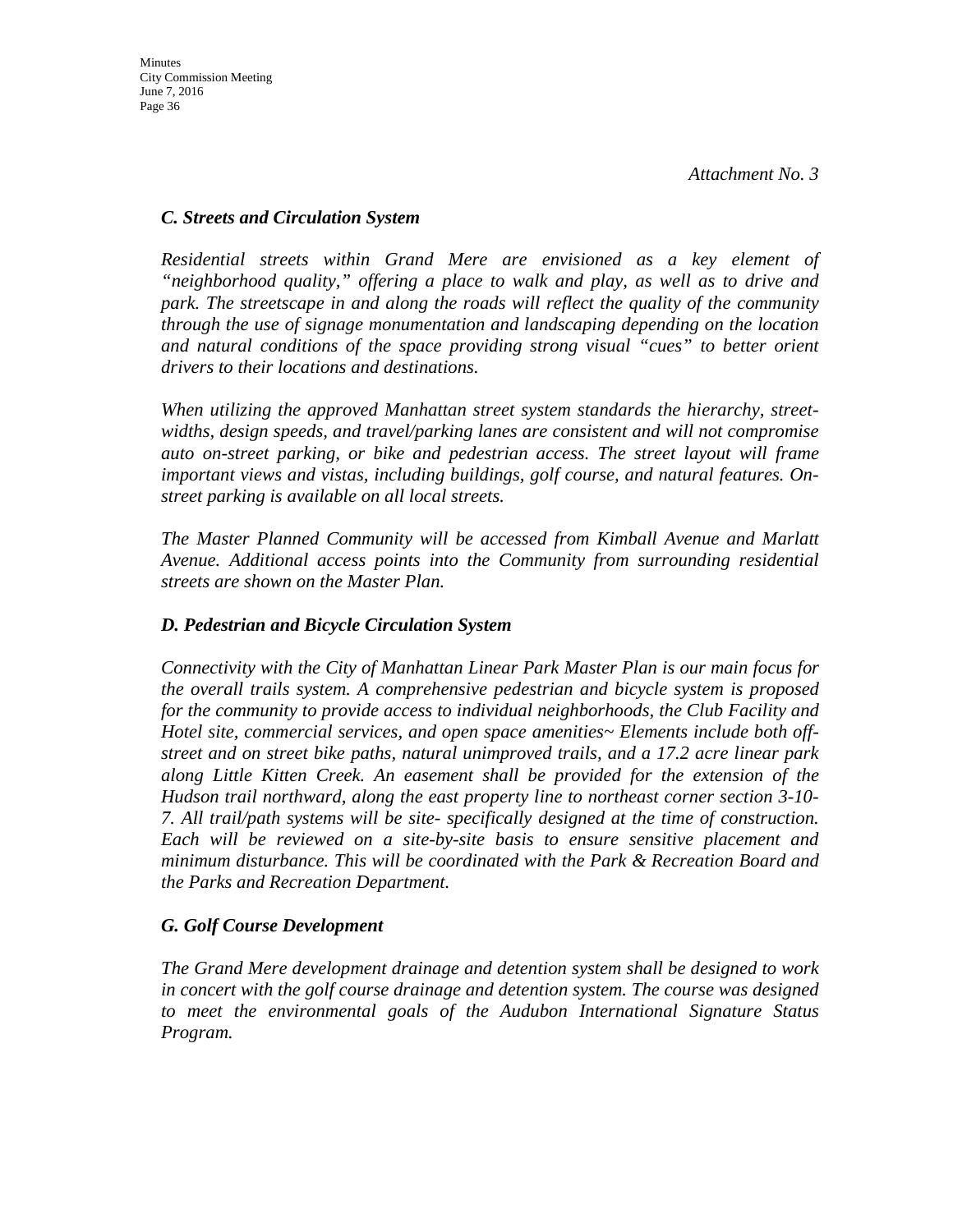### *Bike Paths, Trails and Sidewalks*

*Bike paths, trails and sidewalks are provided along the internal streets and open spaces*  to provide internal connections between the villages where possible. See the *Circulation Parks & Open Space Plan.* 

The site was rezoned to R-3, Multiple-Family Residential District in 2013. Since that time, the Manhattan Urban Area Comprehensive Plan has been updated and now the Northwest Area Future Land Use Map shows the site as Residential High Density. The possible density range in the RHD is 19 – 50 dwelling units per net acre and greater. The proposed density for the Interlachen Villas PUD is 8.52 dwelling units per net acre.

The Grand Mere Master Plan was not updated to reflect the zoning and land use change in 2013. It was determined at that time that rezoning was in general conformance to the Grand Mere Master Plan.

### **8. ZONING HISTORY AND LENGTH OF TIME VACANT AS ZONED:**

| August 7, 1997    | Board of County Commissioners approved Preliminary<br>Development Plan of The Wildcat (Grand Mere) and Colbert<br>Hills R-PUD. |
|-------------------|--------------------------------------------------------------------------------------------------------------------------------|
| August 14, 1997   | Board of County Commissioners approved Final Development<br>Plan.                                                              |
| April 6, 1998     | Manhattan Urban Area Planning Board recommended approval<br>of annexation.                                                     |
| April 21, 1998    | City Commission approved first reading of annexation.                                                                          |
| June 1, 1998      | Manhattan Urban Area Planning Board recommended approval<br>of rezoning to R District.                                         |
| June 16, 1998     | City Commission approved first reading of rezoning Tract II of<br>Grand Mere to R District.                                    |
| September 3, 2008 | Manhattan Urban Area Planning Board approves Preliminary<br>Plat of Grand Mere Addition Unit Three.                            |
|                   | November 17, 2008 Manhattan Urban Area Planning Board approves Final Plat of<br>Grand Mere Addition Unit Three.                |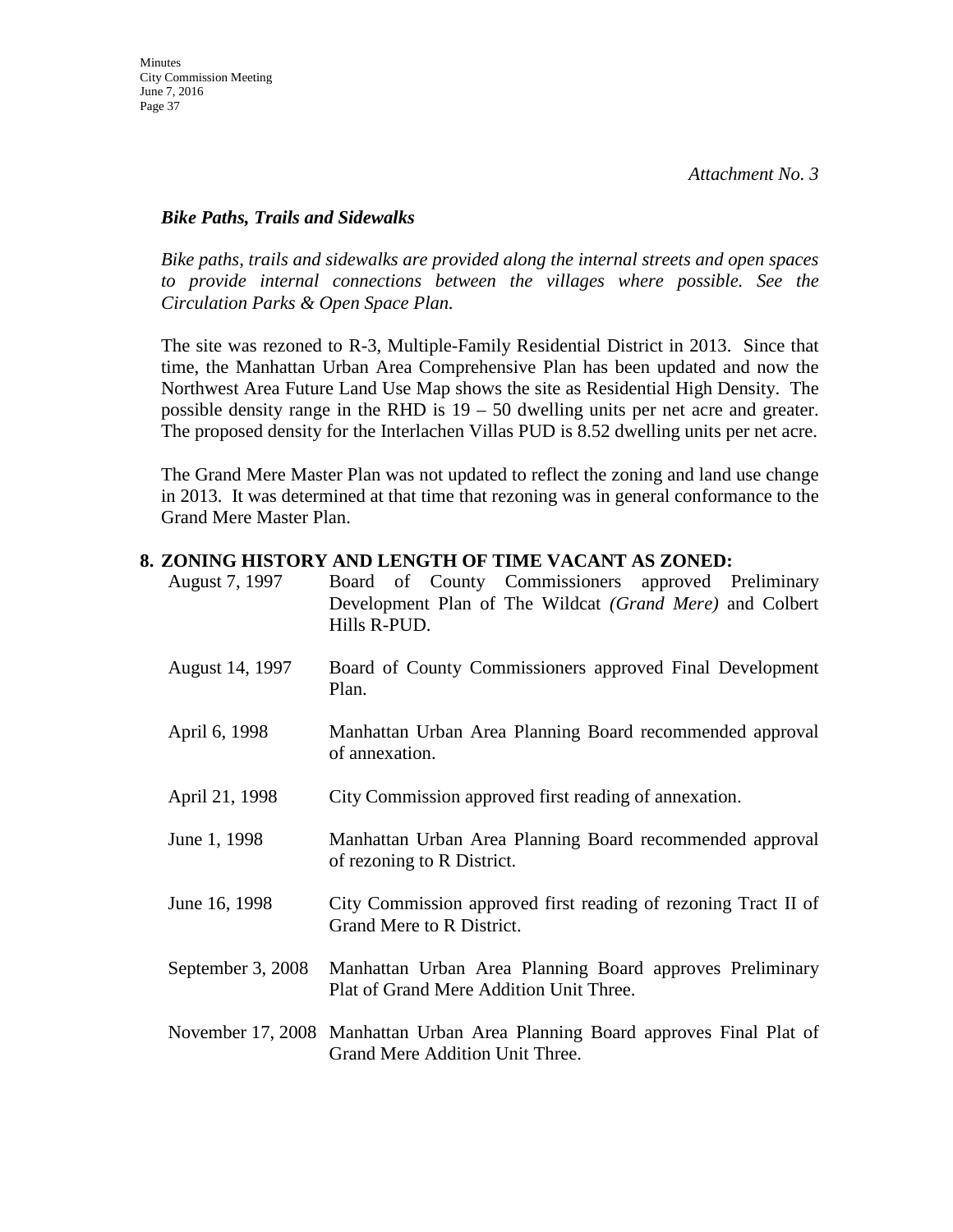- December 2, 2008 City Commission accepts rights-of-ways and easements as shown on the Final Plat of Grand Mere Addition, Unit Three
- November 18, 2013 Manhattan Urban Area Planning Board tables rezoning of the proposed Interlachen Addition.
- December 2, 2013 Manhattan Urban Area Planning Board recommends approval of rezoning of the proposed Interlachen Addition to: (Tract 1) R-1; (Tract 2) R-3; and (Tract 3) C-2; and approves Final Plat of Interlachen Addition, a replat of Grand Mere Addition, Unit Three.
- December 17, 2013 City Commission approves first reading of an ordinance rezoning the proposed Interlachen Addition from R, Single-Family Residential District to: (Tract 1) R-1; (Tract 2) R-3; and (Tract 3) C-2.
- January 7, 2014 City Commission Approves Ordinance No. 7059 rezoning the Interlachen Addition, from R, Single-Family Residential District to: (Tract 1)  $R-1$ ; (Tract 2)  $R-3$ ; and (Tract 3)  $C-2$ , and accepts rights-of-ways and easements as shown on the Final Plat of Interlachen Addition.
- January 22, 2015 Manhattan Urban Area Planning Board approves Final Plat of Interlachen Addition, Unit Two.
- February 3, 2015 City Commission accepts rights-of-ways and easements as shown on the Final Plat of Interlachen Addition, Unit Two.
- January 4, 2016 Manhattan Urban Area Planning Board approves Final Plat of Interlachen Addition, Unit Three.
- January 19, 2016 City Commission accepts rights-of-ways and easements as shown on the Final Plat of Interlachen Addition, Unit Three.

# **9. CONSISTENCY WITH INTENT AND PURPOSE OF THE ZONING ORDINANCE:**

The intent and purpose of the Zoning Regulations is to protect the public health, safety, and general welfare; regulate the use of land and buildings within zoning districts to assure compatibility; and to protect property values.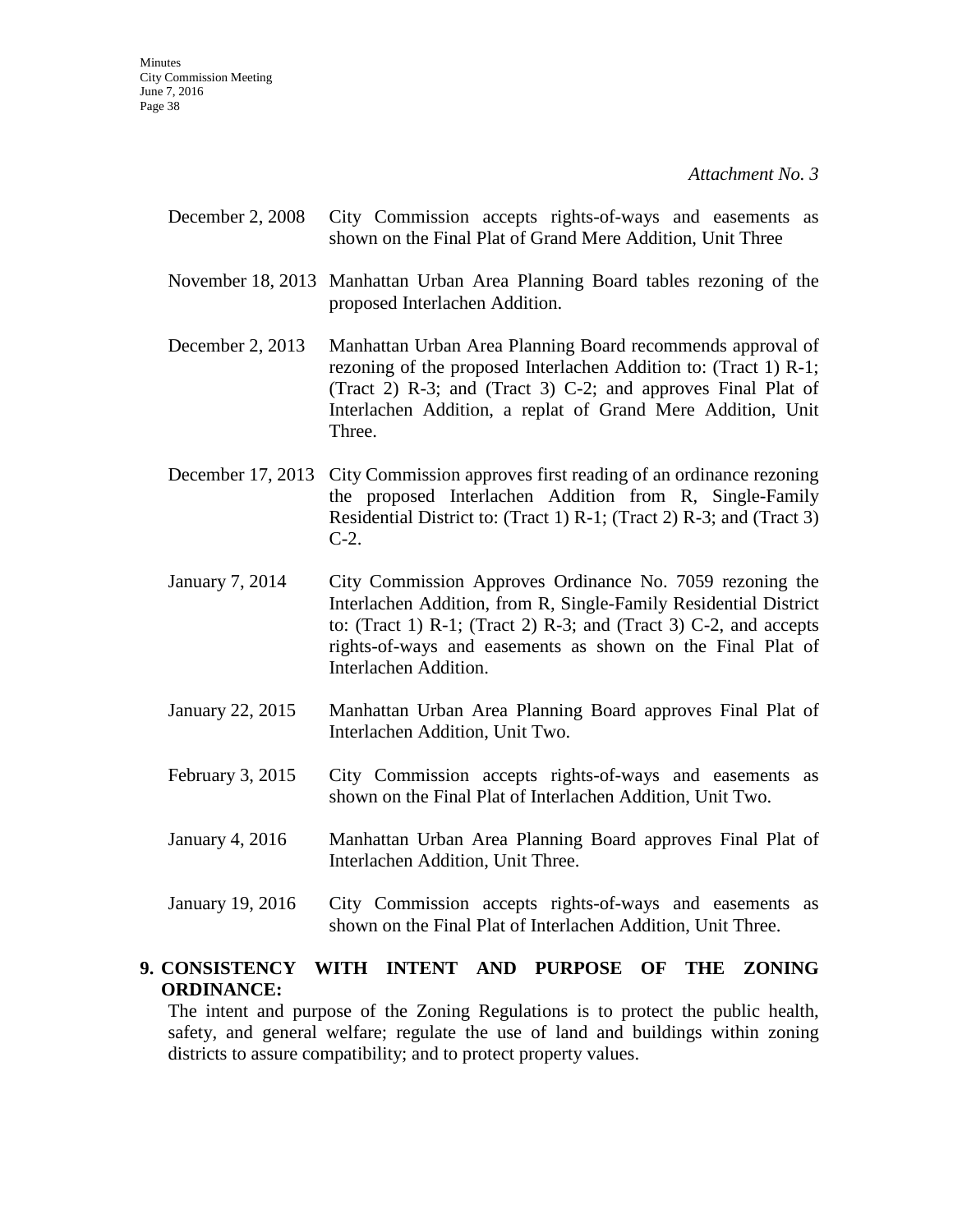**Minutes** City Commission Meeting June 7, 2016 Page 39

> The PUD Regulations are intended to provide a maximum choice of living environments by allowing a variety of housing and building types; a more efficient land use than is generally achieved through conventional development; a development pattern that is in harmony with land use density, transportation facilities and community facilities; and a development plan which addresses specific needs and unique conditions of the site which may require changes in bulk regulations or layout.

> Through the PUD rezoning process, the intent and purpose of the Zoning Regulations are met. The PUD provides for the efficient land use that is also in harmony with the area's residential density. The PUD process also offers conditions to the development that will protect the health, safety and general welfare of the community and protect property values. Subject to the conditions of approval, the proposed amendment is consistent with the Zoning Regulations.

**10. RELATIVE GAIN TO THE PUBLIC HEALTH, SAFETY AND WELFARE THAT DENIAL OF THE REQUEST WOULD ACCOMPLISH, COMPARED WITH THE HARDSHIP IMPOSED UPON THE INDIVIDUAL OWNER:** There appears to be no gain to the public that denial would accomplish. Traffic increases can be adequately handled by Marlatt Avenue and pedestrian safety is accommodated. Public utilities and facilities can be extended to adequately serve the subdivision, and most importantly, fire and emergency service protection. Denial of the request may be a hardship to the owner.

- **10. ADEQUACY OF PUBLIC FACILITIES AND SERVICES:** Adequate public water, sanitary sewer, streets and pedestrian sidewalks are currently available to serve the development. Public and private infrastructure is currently in place to service the site for single-family homes. The existing infrastructure will need to be altered to manage the increase in dwelling units. The developer has been in contact with the Public Works Department.
- **11. OTHER APPLICABLE FACTORS:** Fort Riley was notified of this rezoning, due to it being located in the Critical Area. The Fort encourages use of noise disclosure and noise reduction measures in noise sensitive land uses which includes offices providing nursing services and/or overnight stays, and to take into account potential effects of operational noise of the Fort on activities in the park. City Administration will provide the "Notice of Potential Impact" on building permits for this subdivision.
- **12. STAFF COMMENTS AND RECOMMENDATION:** City Administration recommends approval of the proposed rezoning of the Interlachen Villas Residential Planned Unit Development from R-3, Multiple-Family Residential District to Residential Planned Unit Development, with the following conditions of approval: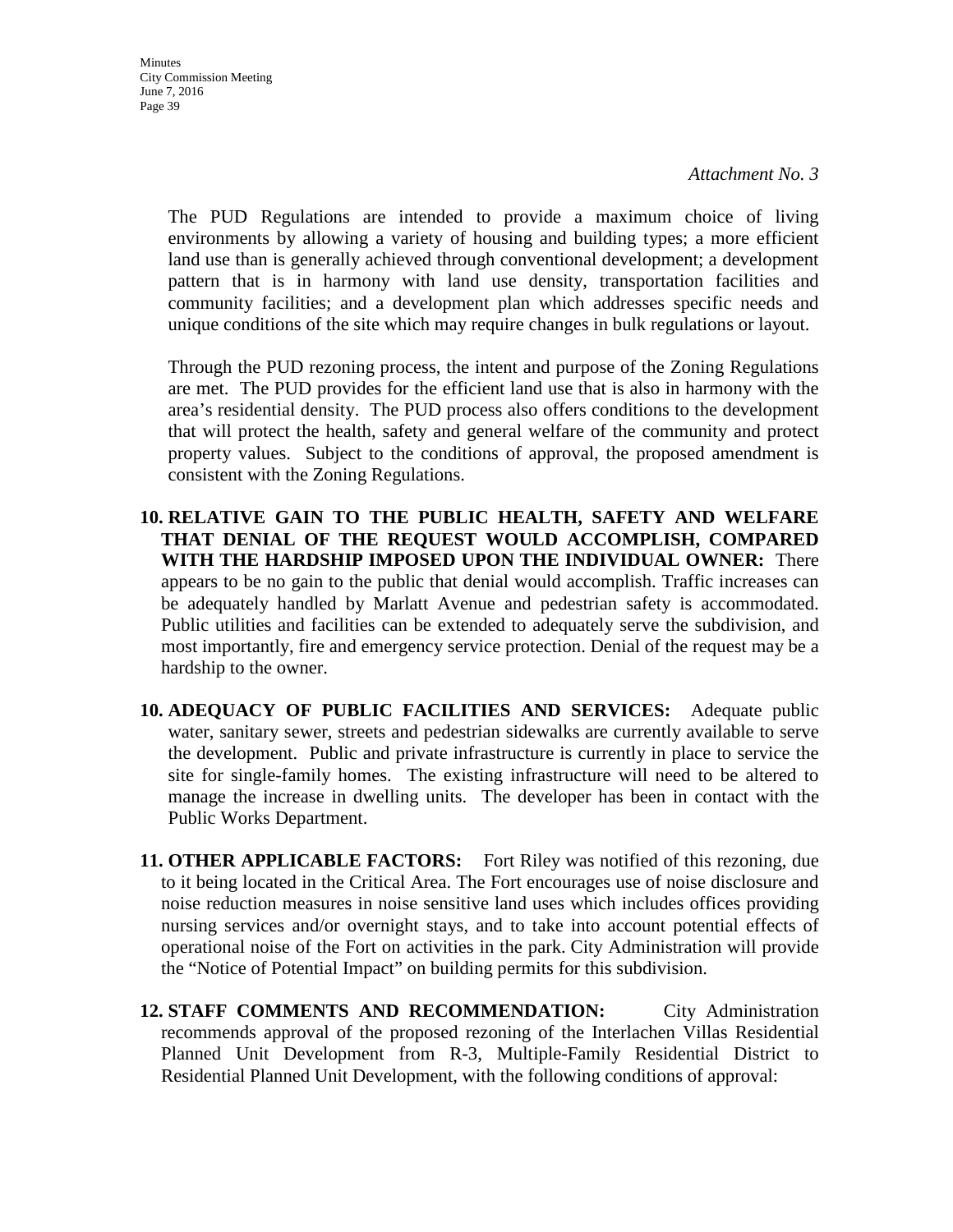- 1. The Permitted Use shall be single-family detached and single-family attached dwelling units.
- 2. A maximum of 62 total single-family townhome units shall be allowed.
- 3. Signage for low to medium density residential districts as described in Article VI, Section 6-201 shall be permitted.
- 4. Exempt signage shall include signage described in Article VI, Section 6-  $102(A)(2)(a)$ , (b), (c), (e), (i), (k), and (1).
- 5. Landscaping and irrigation shall be provided pursuant to a Landscaping Performance Agreement between the City and the owner, which shall be entered into prior to issuance of a building permit.
- 6. All landscaping and irrigation shall be maintained in good condition.
- 7. The names of the travel easements shall be approve by the Riley County Emergency Management Department and Manhattan Fire Department prior to the application for the Final Development Plan and Final Plat for Phase 1.

# **ALTERNATIVES:**

- 1. Recommend approval of the proposed rezoning of the Interlachen Villas Residential Planned Unit Development from R-3, Multiple-Family Residential District to Residential Planned Unit Development, stating the basis for such recommendation, with the conditions listed in the Staff Report.
- 2. Recommend approval of the proposed rezoning of the Interlachen Villas Residential Planned Unit Development from R-3, Multiple-Family Residential District to Residential Planned Unit Development, and modify the conditions, and any other portions of the proposed PUD, to meet the needs of the community as perceived by the Manhattan Urban Area Planning Board, stating the basis for such recommendation, and indicating the conditions of approval.
- 3. Recommend denial of the proposed rezoning, stating the specific reasons for denial.
- 4. Table the proposed rezoning to a specific date, for specifically stated reasons.

# **POSSIBLE MOTION:**

The Manhattan Urban Area Planning Board recommends approval of the proposed rezoning of the Interlachen Villas Residential Planned Unit Development from R-3, Multiple-Family Residential District to Residential Planned Unit Development, based on the findings in the staff report, with the seven (7) conditions recommended by City Administration.